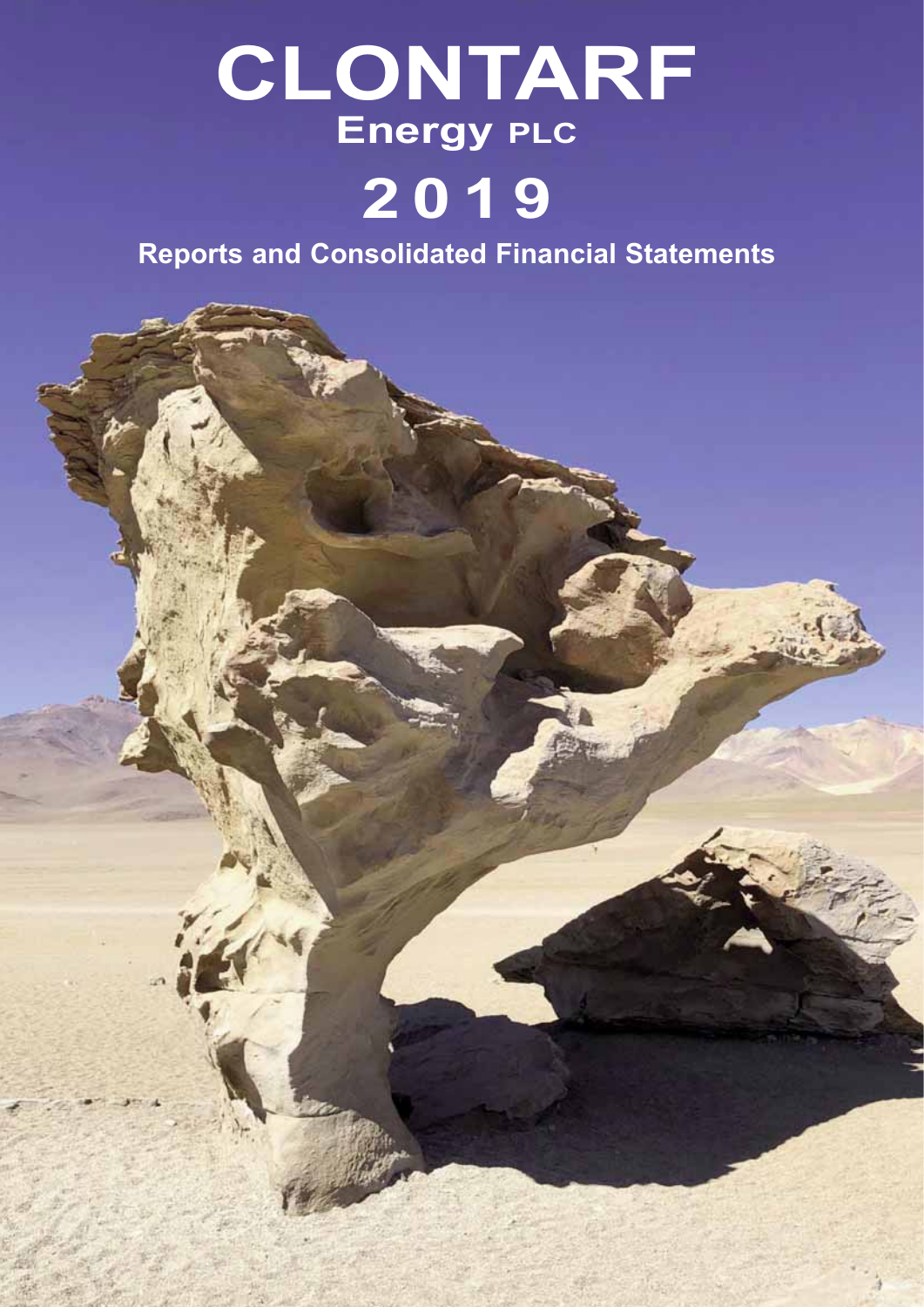*Cover image: Petrified tree by Bolivian salt-lakes*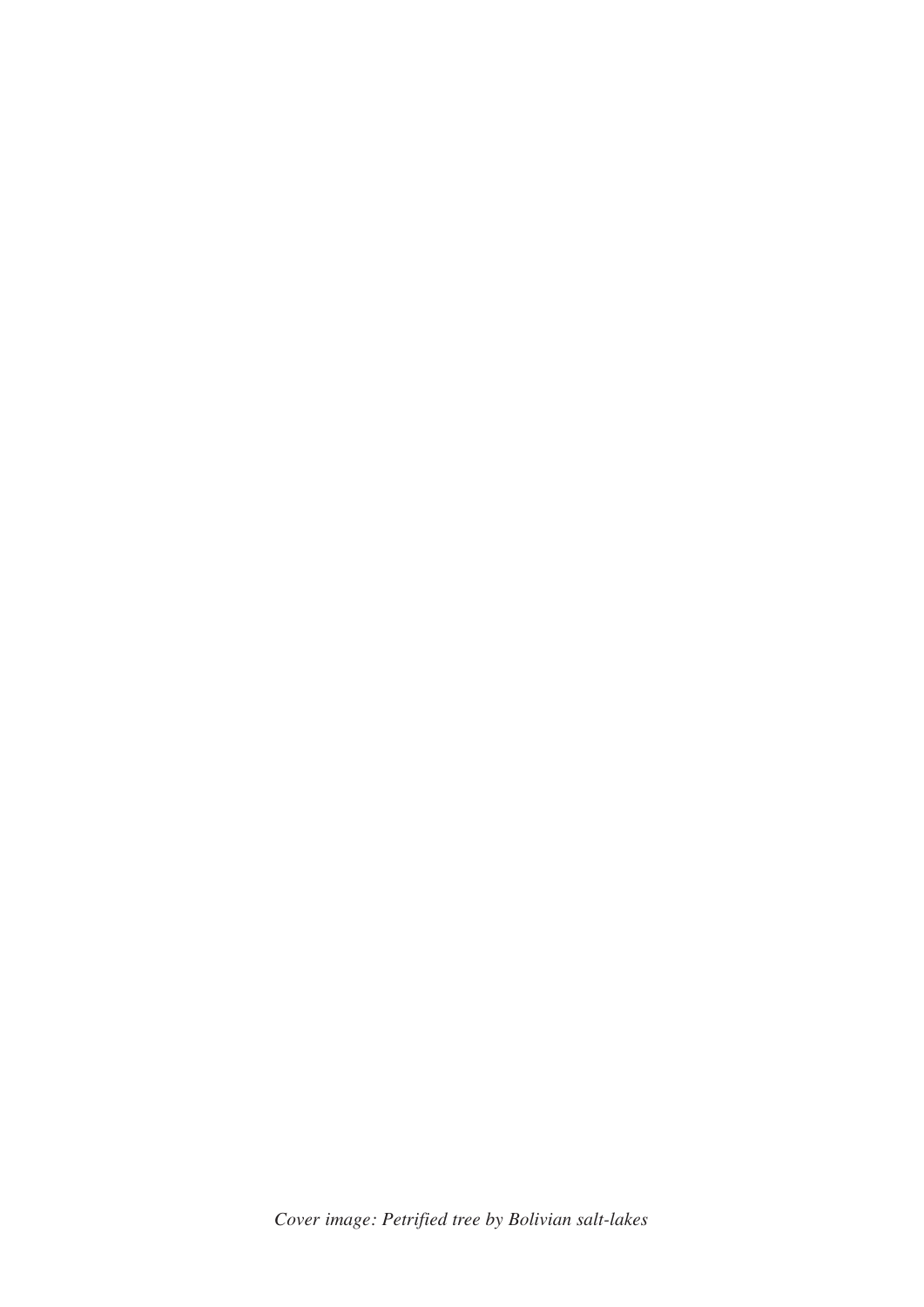## **Contents**

**for the year ended 31 December 2019**

|                                                | Page              |
|------------------------------------------------|-------------------|
| Chairman's Statement                           | 2                 |
| <b>Operations Review</b>                       | 4                 |
| Strategic Report                               | 10                |
| Directors' Report                              | 14                |
| Corporate Governance Report                    | 17                |
| Directors' Responsibility Statement            | 21                |
| Audit Committee Report                         | 22                |
| Independent Auditor's Report                   | 23                |
| Consolidated Statement of Comprehensive Income | 30                |
| <b>Consolidated Balance Sheet</b>              | 31                |
| Company Balance Sheet                          | 32                |
| Consolidated Statement of Changes in Equity    | 33                |
| Company Statement of Changes in Equity         | 34                |
| <b>Consolidated Cash Flow Statement</b>        | 35                |
| Company Cash Flow Statement                    | 36                |
| Notes to the Financial Statements              | 37                |
| Notice of AGM                                  | 57                |
| Directors and Other Information                | inside back cover |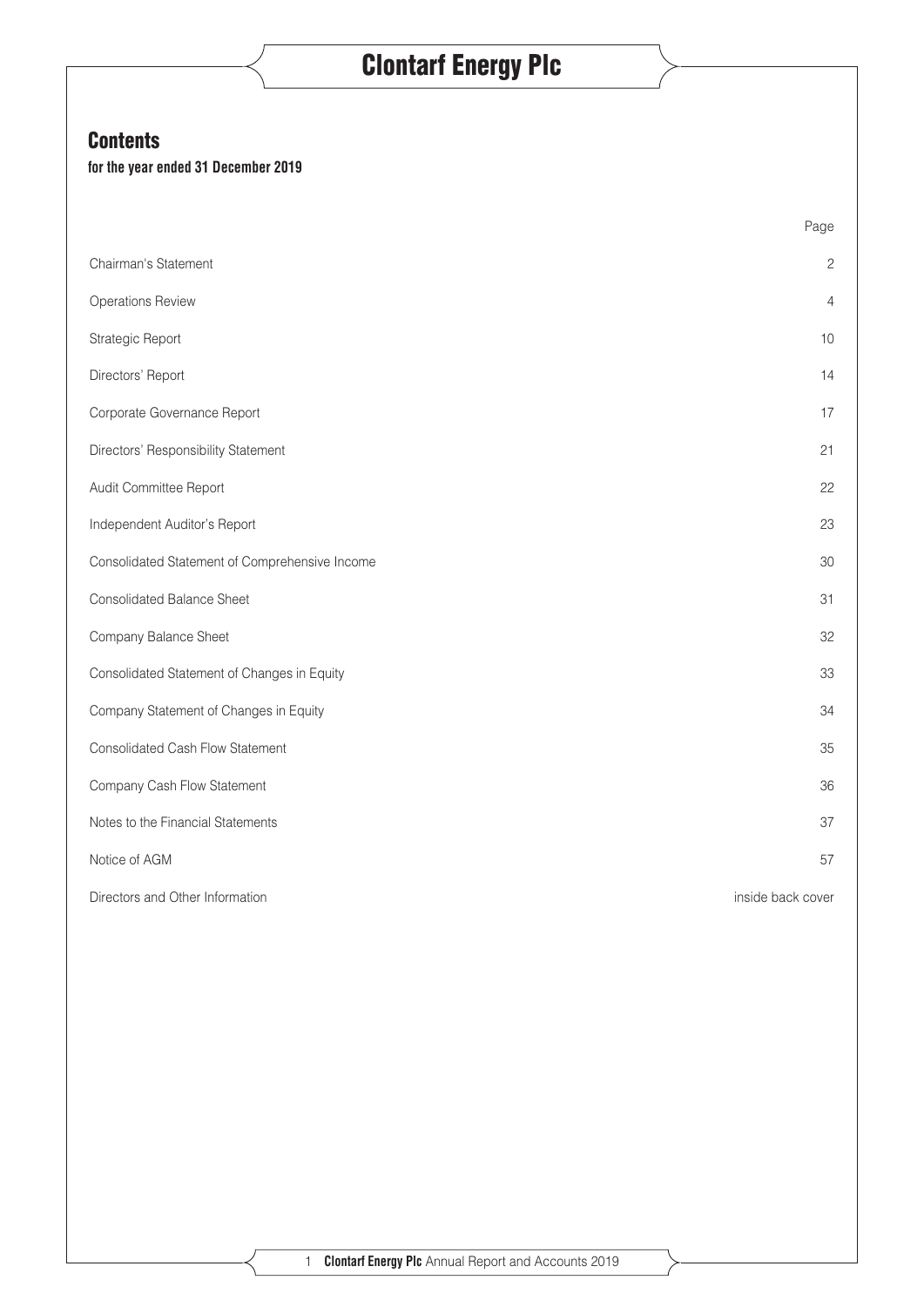## **Chairman's Statement**

**for the year ended 31 December 2019**

The world is currently a very unstable place. Health, society, the economy and the financial system are having to deal with unknown unknowns. Those of us who studied economics and finance in the 1960's would have dealt with the concept of uncertainty. Uncertainty was, and is, not knowing about variables which impact on outcomes. It is not risk. Risk can be assessed. Not so uncertainty. You really don't know what you don't know. In recent decades academics have either ignored uncertainty or lumped it with risk. They developed models to predict outcomes in almost all areas of life. The era of Big Data, Analytics and Artificial Intelligence promised to reduce or eliminate risk. Billions upon billions have been made by quantitative funds using Algorithms to make investment decisions but they ignored uncertainty. Models are the gospels of the 2020's. No one talks about – GIGO garbage in, garbage out.

Modellers ignore the effect of variables which are not in their models. When uncertainty appears they talk about deviations from the expected outcome e.g. a 6 Standard deviation event or I have seen a 25 Standard deviation event, or a Black Swan event. Well the world is now experiencing a Black and White Swan event. Predictions are not only wrong but out of date before the models run the data. The "Butterfly Effect" is ignored or paid lip service only.

The medical models on which social and economic decisions are being made have already had massive social impact, a catastrophic economic effect and an unknown future financial impact. What is certain is that current and future borrowings can never be repaid. There are only two possible outcomes. Inflate away the value of the borrowings or default – simply don't repay.

Why do I spend time on this? Because I really do not know when the world economy will restart and what it will look like when it does but our business must survive and continue.

The business we are in, Energy Production, will recover and will continue to grow as the vast percentage of the world's population strive to have "The Good Things in Life". Note I say Energy rather than Hydrocarbon Production. There is no doubt but that fossil fuel generation is a Sunset industry. But for the immediate coming decades Oil, Gas and even Coal will continue to be the main part of Energy Production. Yet the focus has already moved to Alternative Sources of Power such as Wind, Solar, Tidal, Wave, Hydrogen and even Nuclear, are seeing more and more research funds being ploughed into developing commercial technologies. Major advances are being made, costs are falling rapidly and should continue to do so but most are not viable yet.

Where does Clontarf Energy fit into this scenario? We are working on both strands. Lithium in Bolivia and Hydrocarbons in Ghana.

#### Lithium in Bolivia

The explosive growth in Electric Vehicles offers a major opportunity in Lithium, a critical element in batteries. Bolivia, where Clontarf has maintained a presence for over 30 years, holds half of the world's known deposits of Lithium. These deposits are in remote Andean salt pans, have technical issues, but some are good grade, with manageable impurities. Clontarf was active in Bolivia in the years 2008 - 2011 in a joint venture with the armed forces to look at developing Lithium deposits, changes in Bolivian laws made it impossible to continue. Since 2018, we are again active in this space. We have recruited a Bolivian based director to progress our interests. We have examined and analysed a number of the salt pans to determine what best suits a company like Clontarf and, significantly, we have made proposals to the authorities to work with them within the existing legal parameters. We are hopeful.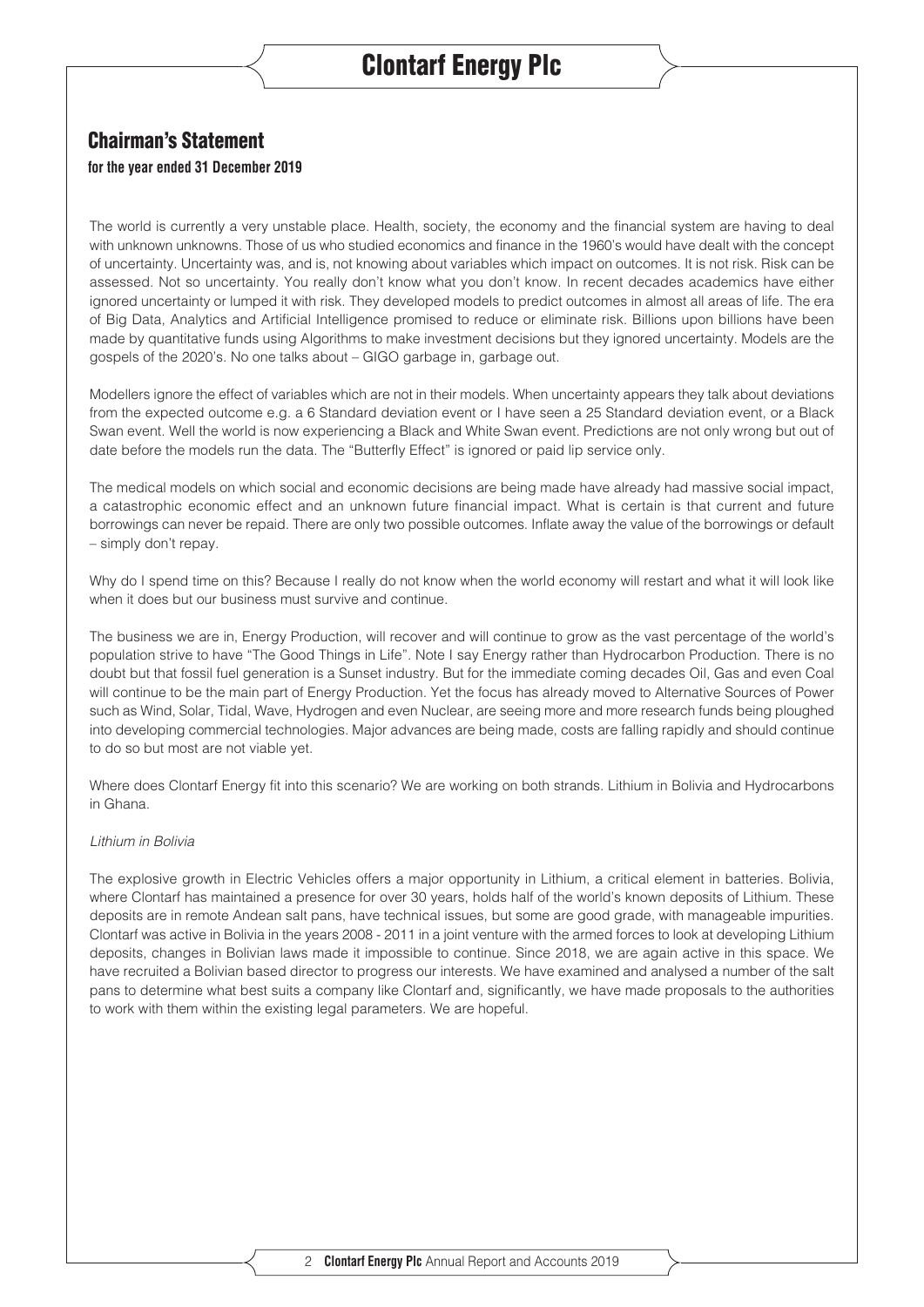## **Chairman's Statement** *(continued)*

**for the year ended 31 December 2019**

Hydrocarbons in Ghana

Clontarf holds a 60% interest in the Tano 2A concession offshore Ghana (the remaining interest is held by Petrel Resources PLC: 30% and Abbey Oil and Gas: 10%). By now, after a decade of frustration, shareholders are well aware of the position. We have an agreement with the Ghanaian National Petroleum Committee over 1500 plus sq kms in the shallow waters of the Tano Basin. In recent months there has been renewed motivation among the parties involved to seek a solution for Clontarf. World lockdowns have effectively stopped all international travel and meetings but once travel is possible these meetings will take place.

Future

In these turbulent times it may be very hard to look ahead with any real confidence. We will strive to progress our interests in both Bolivia and Ghana. Uncertainty throws up opportunities. We will see some of them. We have funds to continue operating for at least the next twelve months.

Techno

John Teeling Chairman

22 May 2020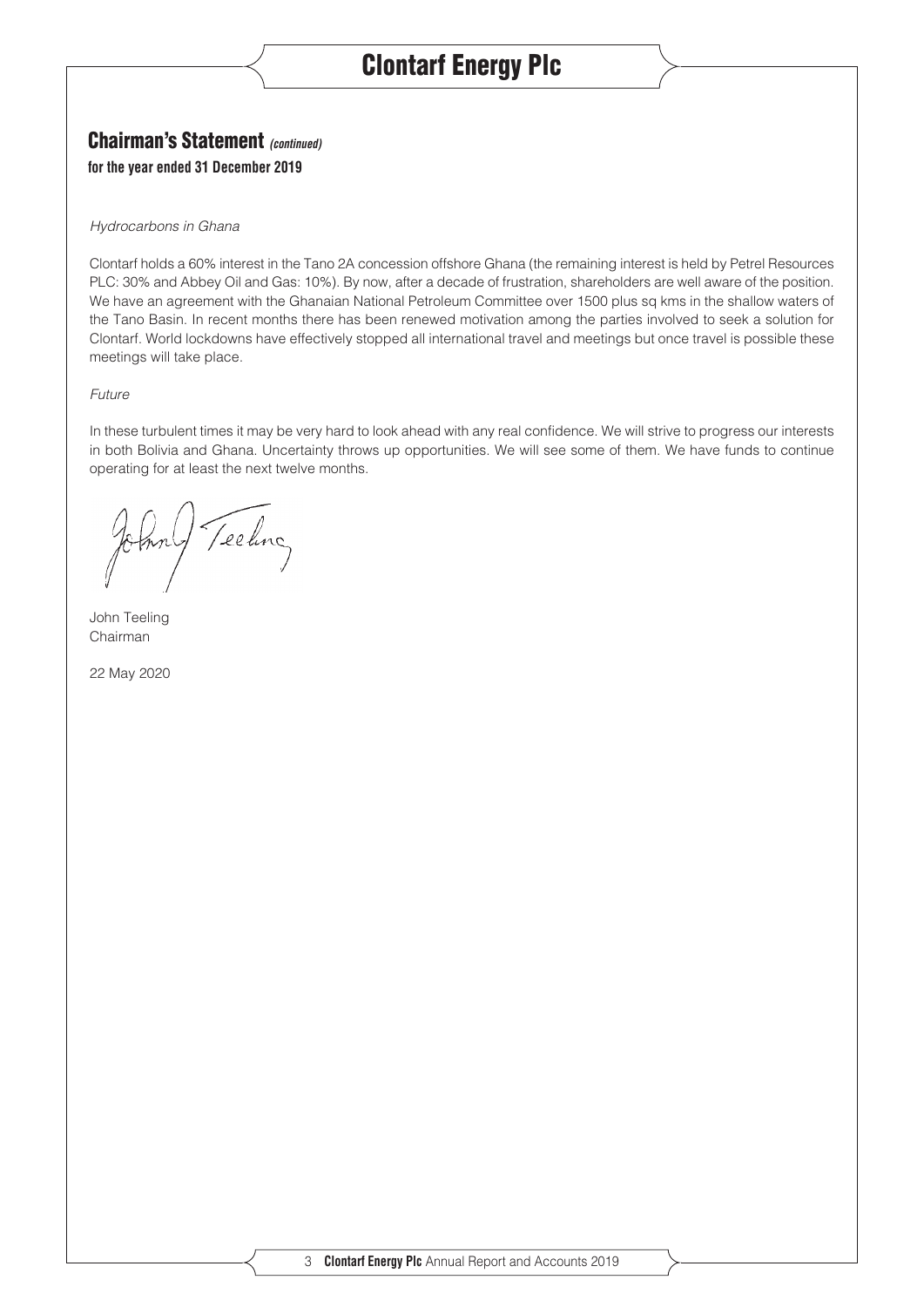## **Operations Review**

#### **for the year ended 31 December 2019**

Our main focus in the period under review was on ratifying the signed Petroleum Agreement Ghanaian offshore Tano 2A Block and developing mid-sized Bolivian lithium salt-lakes.

Clontarf Energy plc (the "Company" or "Clontarf") continues to progress its interests in Ghana and Bolivia, maintaining cordial communications with the relevant authorities in both countries, and continues to operate efficiently on minimal expenditure.

#### COVID-19 implications:

The Company's office has stayed open and staffed during the COVID-19 emergency, though where practical people are working flexibly from home offices.

Scheduled meetings with high level Ghanaian and Bolivian officials, due to be held in Ghana and South America, during March and April 2020, had to be postponed until international air travel returns to normalcy.

The (overdue) passage of the Insolvency Bill by the Ghana Parliament should help the possible early recovery of the acreage in Tano Basin held since 2014 by Camac/Erin, which has been discussed during recent visits. However, it is inappropriate for a foreign company to comment on parliamentary processes in host countries.

The end-2019 Bolivian general elections were inconclusive, with disputed results. Peaceful protests forced the departure of the outgoing government and the appointment of an interim administration in 2020, charged with early, impartial elections under international supervision. These elections were initially scheduled for early May 2020, with a possible 2nd round, if necessary to achieve greater than 50% voter approval. COVID-19 has delayed these elections, as Bolivia is locked-down.

Accordingly, the Company's scheduled March 2020 meetings on Bolivian lithium had to be postponed. Likewise the development of possible cooperation with a prospective partner on osmosis technology that may boost pure lithium recovery from brines. As of end-April 2020, Bolivia, and its neighbours are effectively shut down for international visits.

Immediately before the lock-down, the Company's local director presented Clontarf's updated proposals to the interim minister's staff; Clontarf's plan is to explore and develop some of Bolivia's mid-sized salt-lakes.

There followed a positive response, and subsequent ministerial briefing. The Bolivians proposed some clarifications to ensure conformity of Clontarf's proposal (which had previously been agreed with the former YLB Chief) with the existing Lithium Law. It is also likely that the Lithium Law itself will be streamlined, so as to achieve Bolivia's objective of becoming a major lithium exporter. The interim economics minister has also publicly stressed the role of lithium development in helping Bolivia to emerge from the COVID-19 pandemic.

#### **Ghana**

Clontarf is ready to initiate the Ghana Hydrocarbons Tano 2A work programme, subject to securing the necessary funding in an environment complicated by the recent oil price fall, as soon as the signed Petroleum Agreement is ratified.

Despite lower oil prices, the carefully calibrated Ghanaian fiscal terms help make the Tano Basin oil play feasible, given the demonstrated source rock and Cretaceous sands which remain an industry favourite. Indeed, the industry contraction may assist Clontarf focus strategy on the bigger potential stratigraphic traps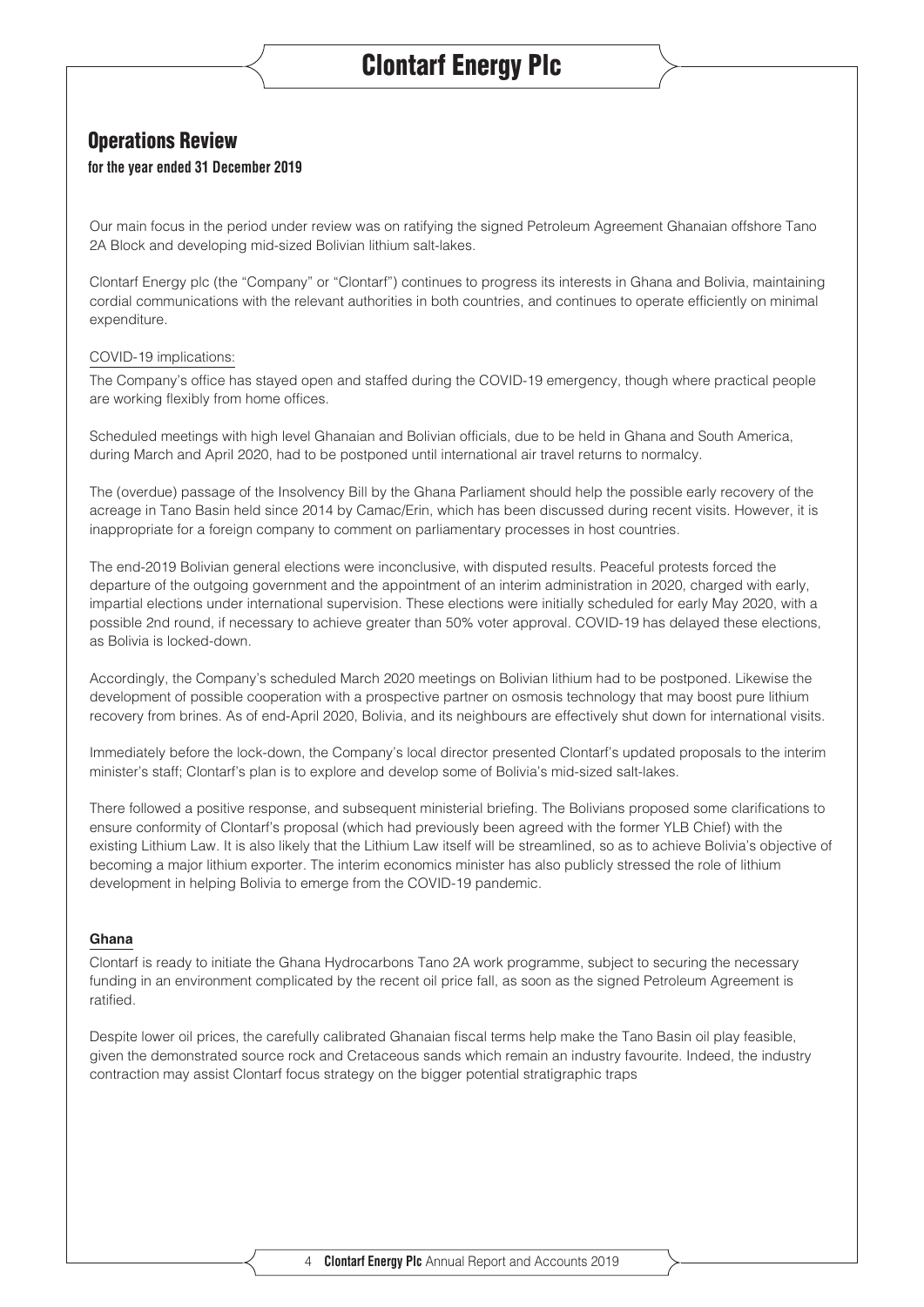### **Operations Review** *(continued)*

**for the year ended 31 December 2019**



**Exhibit 1**

Recent high-level official meetings have been productive. The Company understands that new shareholders in its 30% partner (Petrel Resources plc) in the Tano 2A Block, have helped the Tano 2A Operating Company (Pan Andean Resources (Ghana) Ltd.) to overcome any financial capacity concerns following a lower oil price and market capitalisation.

The Company also notes the passing of insolvency legislation that may assist in the recovery of all of Clontarf's original Tano 2A coordinates. There now appears to be a legal structure enabling the authorities to recover 529km2 of the original acreage Tano 2A acreage over which Clontarf signed, with partners, a Petroleum Agreement, and which is now awaiting ratification.

During productive discussions in December 2019 on the early resolution of all outstanding issues, Clontarf's project company Pan Andean Resources (Ghana) Ltd. requested to finalize and implement the negotiated Petroleum Agreement on Tano 2A Block, with adjusted coordinates, in accordance with Section 10(9) of the Petroleum Exploration & Production Act 919, 2016.

It seems that the most practical way forward is to assume the available acreage laid out in the coordinates labelled 'Block 1' in "Exhibit 1" included above, provided by the Ministry of Energy.

#### Tano 2A Block, Tano Basin, Ghana – Proposed replacement coordinates.

The details are complicated, but the chief roadblock during prior government terms since 2010 was the JV group's strict corporate governance rules.

5 **Clontarf Energy Plc** Annual Report and Accounts 2019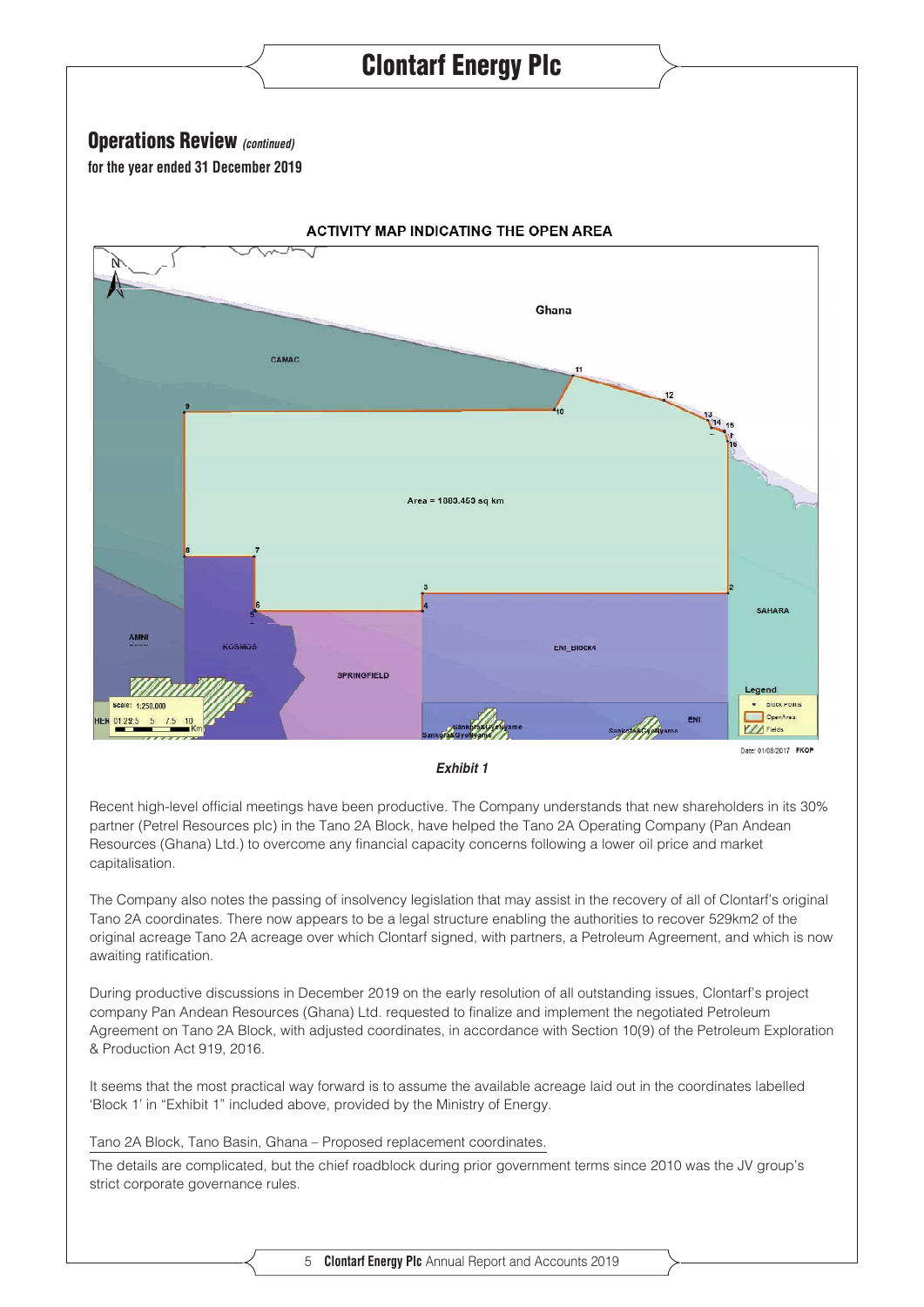### **Operations Review** *(continued)*

#### **for the year ended 31 December 2019**

The JV group, which consists of Clontarf 60%, Petrel Resources plc 30%, and local partner Abbey Oil & Gas 10%) negotiated a Memorandum of Understanding with GNPC in 2008, and signed (subject to ratification) a Petroleum Agreement in 2010.

The original 1,532km2 in Tano 2A Block included 40% (less prospective onshore – since there is limited sediments from the target Cretaceous age), and 60% shallow offshore. The fillet of this original acreage was excised in 2014 and granted to the then Camac, now Erin Energy Inc., an American-listed company then controlled by Nigerian interests, which is now in Chapter 11 bankruptcy. The Ghanaian authorities are in the process of recovering this acreage, since the company is in default – both (a) of its work programme and (b) by ceasing to be solvent – but this has been a slow process, without clear deadlines. In discussions, GNPC and the Ministry offered to return this acreage to the JV group once it was again available. We understand that the recently passed bankruptcy legislation may assist.

The fiscal terms agreed were before many of the Tano discoveries (other than the original Mahogany – now called 'Jubilee') had become public.

The work programme was aggressive (by the standards of the time), including 2D seismic and a well commitment, but it was not bonded (other than by corporate guarantees).

Part of the Petroleum Agreement is a once-off "technology" grant (of US\$0.5mm) and "training" (of US\$0.2mm yearly) payments, together with land rentals, and standard fees.

Under the previous administration the authorities raised periodic objections, usually concerning bonding (though this had been agreed to be unnecessary in the signed Petroleum Agreement), the market capitalisation of the original vehicle (Pan Andean Resources plc), they have encouraged us to admit additional Ghanaian partners – though to date these have proven to be ultimately Nigerian or other companies lacking substance.

The Company has had some initial farm-down discussions with potential partners but could not advance these without full ratification of title. About 65% of Ghanaian wells have been successful. Fiscal terms, in spite of upward creep, and lower oil prices, are competitive.

It's desirable to stick as closely as possible to the 2010 terms, since the Ghanaians might otherwise seek to increase tax treatment, or require bonds for the entire work programme – which would increase the carrying cost and hence reduce the attractiveness of the acreage.

Many discoveries since 2008 have made the resource nationalists unrealistic, without educating them about the practical need for prompt and correct ratification, permitting and associated decision-making.

The current status of Tano 2A Petroleum Agreement, in which Clontarf has a 60% Working Interest, is that it awaits ratification (by passage through Cabinet and Parliament), after which there are exploration periods of 3 years initial term, plus 2 extension periods of a total 3.5 years.

In September 2018 Clontarf agreed that it could proceed with that portion of the original acreage that remains available – with the balance to be added when it is relinquished by Erin Energy (now in Chapter 11 bankruptcy), in accordance with law.

After a period of slow progress, Ghana's current NPP Government has galvanised the licensing effort. The administration is pro-development, and actively reviewing historic Petroleum Agreements, with stated focus on early exploration, discoveries and output. During 2018 the Ghanaian Ministry of Energy and the Ghanaian National Petroleum Commission considered the current re-application by Pan Andean Resources Ltd (60% Clontarf, 30% Petrel Resources plc, and 10% local interests) over the original Tano 2A licence block acreage in the prospective Tano Basin, West Africa.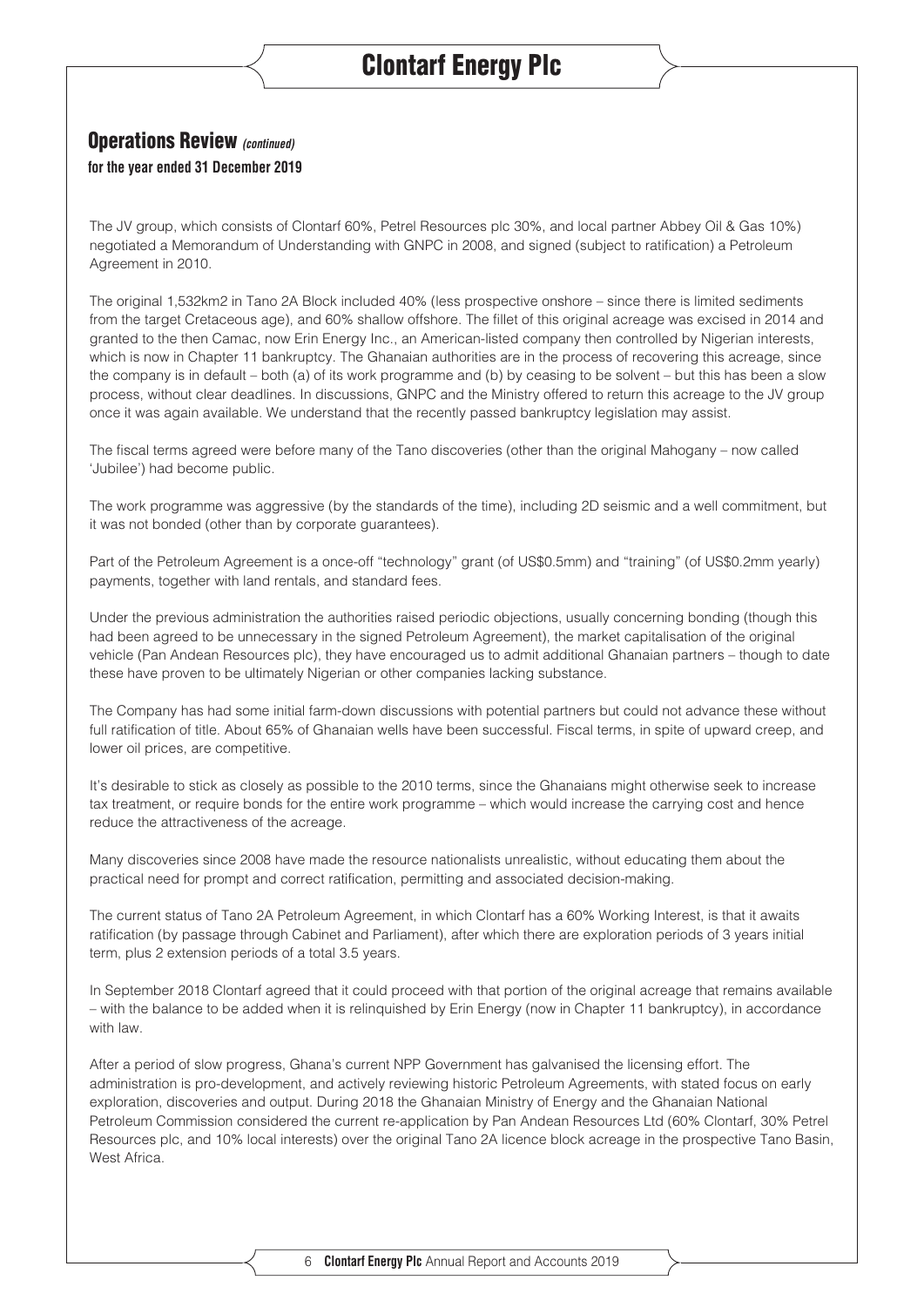### **Operations Review** *(continued)*

#### **for the year ended 31 December 2019**

There is a mutual desire to complete the ratification process. The Group's strong preference is to honour as far as possible the terms of the existing signed Petroleum Agreement, adjusting the revised coordinates and any other finetuning necessary.

Pan Andean Resources Ltd. purchased reports and seismic data from GNPC for the Tano 2A onshore and shallow offshore area. The 45 reports purchased from GNPC, mostly containing raw geological data, together with the well logs, have been studied and incorporated within a prospect report. The well data have also been integrated into a number of cross sections. New structural models were developed, taking into account the known structural data, together with an analysis of play categories on the licence.

Pan Andean Resources Ltd. prepared digital base maps for the onshore and offshore areas, incorporating seismic lines and wells, and all available topographic data. All the data are held within a multi-level GIS system. In addition, satellite images covering the licence area and surrounding region have been acquired and processed. The images have been interpreted for elements of structural geology and have also been used to geo-rectify the base maps.

#### **Lithium in Bolivia**

Much of the world's economic lithium resource is in south-western Bolivia and neighbouring countries. Clontarf expects to participate in the coming lithium boom.

Following the resignation of the outgoing Bolivian government, the Company has advanced discussions with the heads of the National Lithium Company, and the interim Minister's staff.

Clontarf and its processor companies have experience operating in Bolivia since 1988. No other lithium player equals this record. The group's interest in evaporates dates from 1994.

Like most of the natural gas industry, Clontarf's subsidiary, Petrolex SA, was made unwelcome by the new radical indigenous MAS government after 2006. Accordingly, Clontarf reluctantly withdrew from Bolivia without prejudice in 2013.

Nonetheless, the Group's work on evaporates since 1994, and Memorandum of Understanding with the Bolivian military between 2008 and 2011 (which had to be reluctantly dropped by both parties when the government announced its intention to pursue 100% state control), established Clontarf's reputation for seriousness. When the new State lithium company YLB, established in 2017, opted to invite selective foreign investment in 2018, Clontarf saw the opportunity to lever its country and industry expertise.

Following discussions in an effort to progress profitably through the Bolivian Lithium Law, Clontarf submitted a proposal on medium-sized salt-lakes (including at least one with good Lithium grade & low Magnesium impurity) shortly before the end-2019 Bolivian General Election.

Following the recent resignation of the outgoing Bolivian government, Clontarf has been in discussions with the heads of the National Lithium Company, and the interim Minister's staff. Meetings scheduled for March 2020 were postponed till May 2020 because of the COVID-19 pandemic. Elections were scheduled for May and August (2nd round, if necessary) – though will have to be delayed until the lock-down ends. The new government is likely to be pro-foreign business investment.

In parallel, Clontarf has studied the evolving technology of companies working on membrane technology for Li recovery, but have yet to confirm a technology that works with Bolivian brines by removing Magnesium and Sulphates.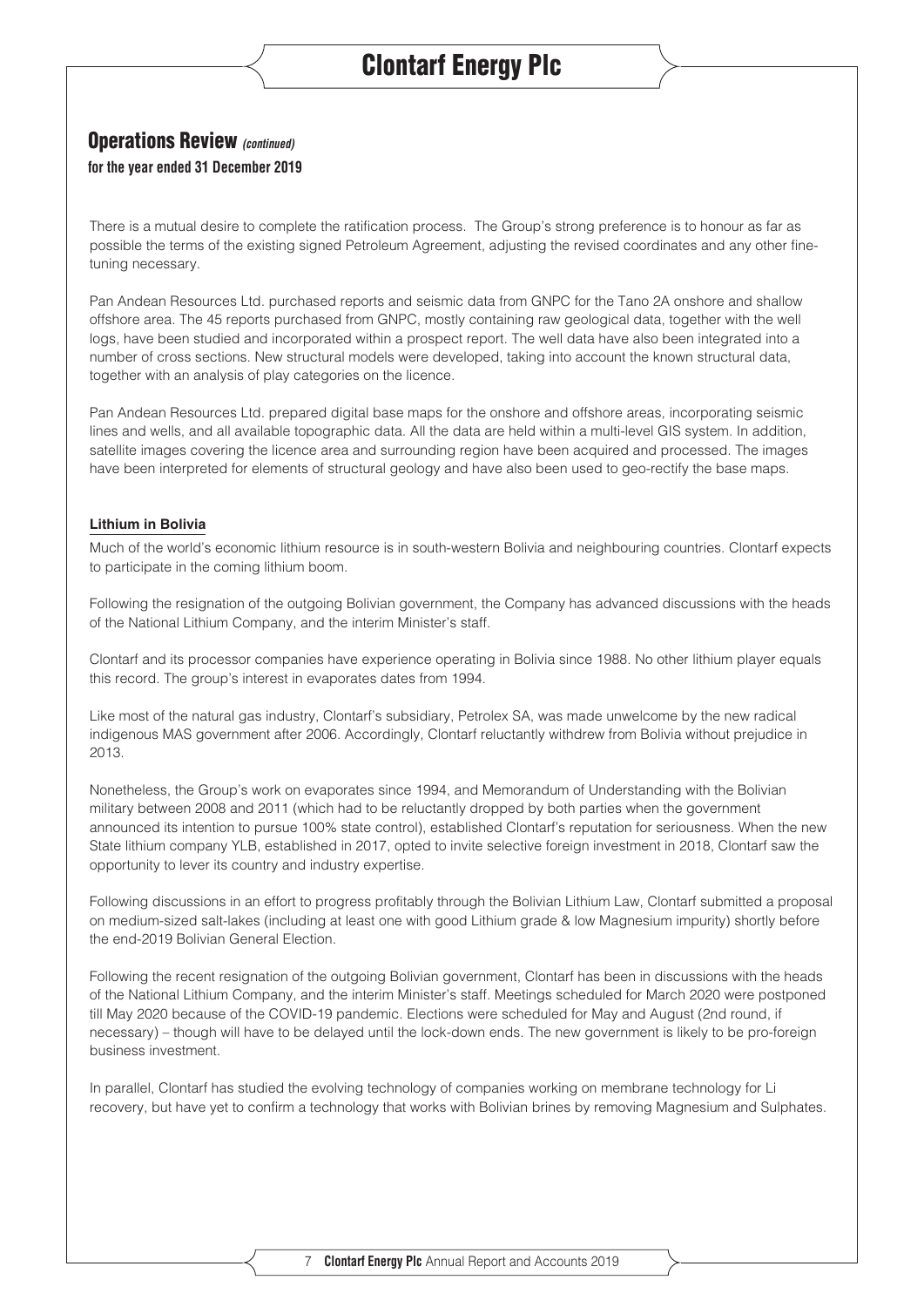### **Operations Review** *(continued)*

#### **for the year ended 31 December 2019**

Our group has natural resources experience in Bolivia since 1988, and operated a lithium study with the Bolivian military from 2008 through 2011 – which had to be reluctantly discontinued by the partners due to then legal uncertainty over title. This uncertainty has now been resolved. Legal title can now be confirmed under the 2017 Bolivian Lithium Law. A State Lithium Company, YLB, has been established, which negotiates and supervises contracts. Initial agreements have been concluded with a German industrial design group and a Chinese State entity – though these will be reviewed and amended by the new 2020 government following early elections.

Clontarf was canvassed by officials, during 2018, to return to Bolivia to study lithium projects. Encouraged by the authorities, Clontarf updated its data-base, built a team of lithium and Bolivian experts, and sampled priority salt-lakes (salares). The Company's priority is to develop deposits with attractive lithium grade and acceptable levels of contaminants, especially magnesium – which can be deleterious for batteries.

The rapid growth in battery-powered electric vehicles (EVs) to over 5.2 million vehicles worldwide by 2020, albeit from a small base, is generating high demand growth for scarce minerals with which Clontarf is familiar – especially batterygrade lithium and cobalt – as well as vanadium, zinc, and copper.

EVs are still an enigma: electric motors are efficient converters of power into torque, but power must be generated and transmitted.

Electric cars offer advantages: it is far easier to build state-of-the-art electric motors than petrol or Diesel internal combustion engines (ICEs). Electric motors generate maximum torque immediately – though tyres take time to grip, as with conventional vehicles. Electric motors are far more efficient (< 90%) than Internal Combustion Engines (35% - 50%) but the electricity must first be generated (typically 30% to 55% efficiency) and transmitted and/or stored – which is typically only about 70% efficient. So much energy is lost by all vehicle types.

Power storage remains the key problem: existing battery technologies are inefficient, heavy, and expensive. But faster and more efficient charging technologies are being developed.

For the fast growth electric vehicles and electronic devices market, 'Lithium ion technology' is the best economically feasible solution developed so far, though it has 'only' tripled its performance since 1992. As the lightest metal, lithium contains comparable energy potential to petrol. Safety requires the dilution of lithium into lithium salts, and the addition of cobalt to render the release and recharge of the batteries safe. Compared to alternatives, lithium ion technologies offer a weight advantage.

The appeal of electric vehicles is that they are emission-free at the point of use – though the electricity must be generated and transmitted. There is also storage capacity in EVs (including buses & taxis). But stationary batteries share the same efficiency loss (>30% loss) - which is aggravated if you expend energy moving storage batteries around.

The power supply concept is that daytime higher demand generation goes to the grid, while night-time lower demand generation goes to public transport EVs operating as mobile storage.

Emissions are currently moderately taxed (via carbon taxes and excise duties) and thus largely an externality - but the opportunity emerges as taxes on emissions rise or as emissions are disallowed - e.g. France, UK banning sales of diesel vehicles post-2040.

Any plausible demand forecast anticipates market needs greatly in excess of current supplies. Very aggressive forecasts may be hindered by lower oil prices after 2020 but official support, especially in Europe, remains strong.

Lithium from salt pan deposits is in high demand – though processing issues remain to be solved.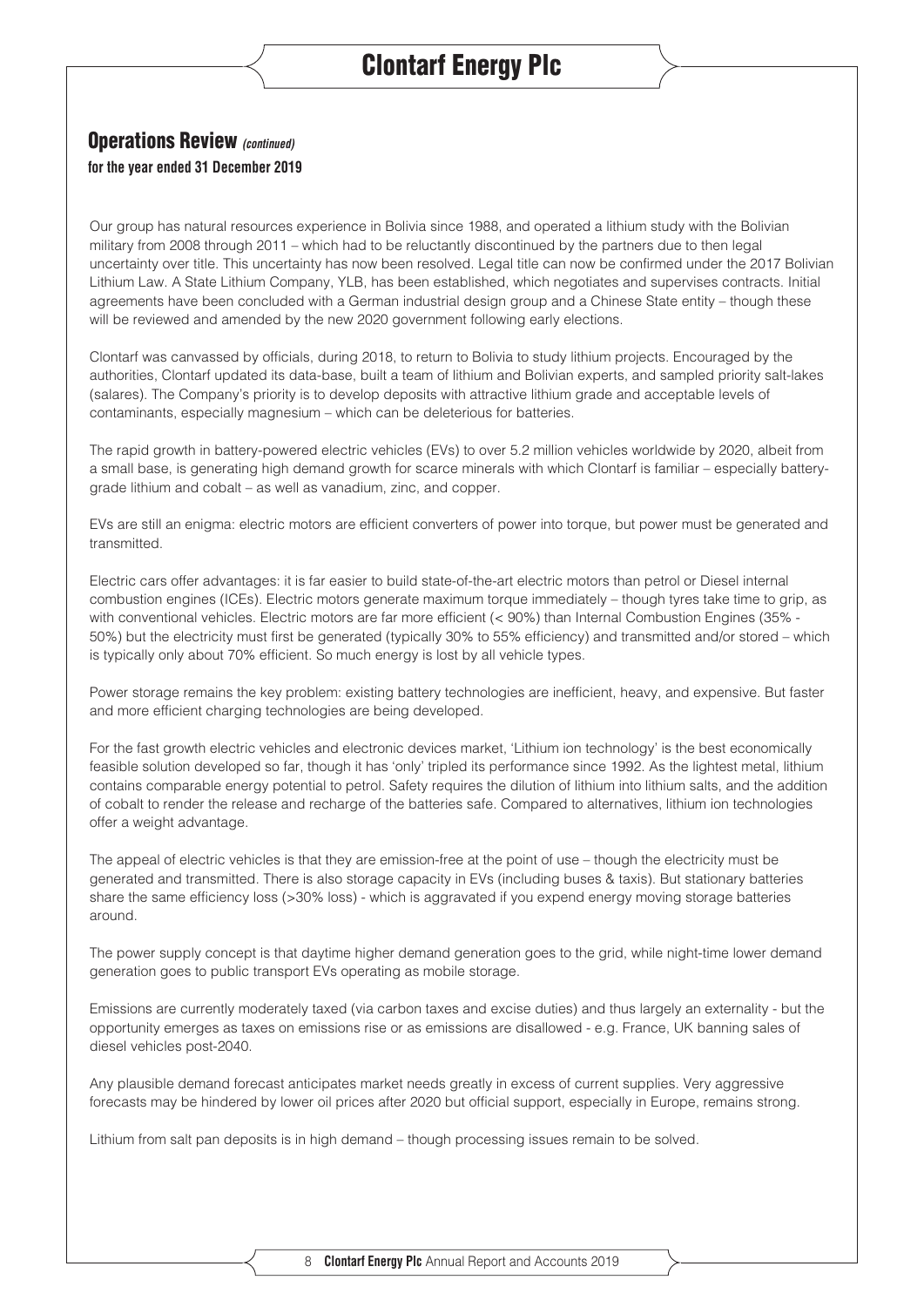### **Operations Review** *(continued)*

#### **for the year ended 31 December 2019**

Subject to likely legal framework improvements, Clontarf plans to complete an exploration and laboratory work programme on a select group of medium-sized salares, produce an initial precipitate product as an Engineering, Procurement and Construction (EPC) contractor, and then produce additional, enhanced high performance precipitated and processed salts as a 49% joint venture partner. This formula fits with the spirit and letter of current Bolivian legislation, and offers a sustainable route to participate in the coming lithium ion battery boom.

There is no quick and easy way to process brine to produce Li. Each brine is different and the differences can be quite significant as tests (such as the German, and American LiTAS technologies) show. Additional work is necessary to streamline evaporation, reduce costs and boost yields.

Clontarf is not necessarily limited to producing lithium hydroxide or lithium metal, but plans to immediately move forward with lithium carbonate (LiCO3) precipitation, and simultaneously to investigate alternative techniques for Lithium production.

Arriving at a model contract that aligns the interests of both parties is complicated, as the Company must be sensitive to local ambitions, while State economists sometimes miss the need for investors requirement for a risk-adjusted return.

Official statements of gigantic Bolivian reserves in reality are still only geological resources based mainly on the size of the Uyuni salar, and its chemical composition. Yet explorers know that potential geological mineralisation must be worked up to the level of resources, and then to reserves through exploration. International know-how is needed to separate the deleterious magnesium from the brine.

Under the prior nationalist government, Bolivia prioritised output of low-value potassium chloride fertiliser before highvalue lithium production. Clontarf's work suggests that lithium must be precipitated first regardless of the brine chemical composition. That is the Group's focus.

Bolivia needs effective exploration before attracting existing lithium producers, and battery manufacturers, in order to achieve the stated national ambition of moving from exploration to domestic production and value added.

Clontarf's approach with the new government is to identify potential for improvement on the model used in similar Chilean and Argentine deposits to define resources and reserves with a pilot plant mainly designed for LiCO3 output. The Group has, as yet, limited expertise in battery production, but are close to the leading Lithium metal and battery producers. They target involvement after successful completion of the first phase of exploration.

Clontarf plans to finalise a strategic alliance with leading Lithium metal / Lithium-ion battery producers for the advanced stage development, and may include a global car manufacturer to off-take and finance Lithium-ion battery production in Bolivia. The anticipated global demand surge is greatly in excess of current quality, purity and volume capacity. These manufacturers are anxious to secure a reliable supply of adequate high purity LiCO3. Clontarf has the experience, presence and vision to help bring these diverse needs together.

The optimal way to exploit smaller salares is to cooperate with other potential LiCO3 producers in order to achieve world scale LiCO3 output necessary to sustain a battery factory in the Bolivian Altiplano.

Clontarf expects the new government to enact legislation to encourage investment for a mega Lithium-ion battery factory, which can be expanded with growing LiCO3 production for the benefit of Clontarf, Bolivia, Lithium producers and battery producers.

While evaporation of LiCO3 is the primary initial goal of the Group's exploration. Clontarf continues to investigate alternative or supplementary lithium recovery technologies including membranes, and solvent extraction.

In summary, Clontarf is progressing its interests in Bolivia and Ghana, maintaining cordial communications with the relevant authorities, and continues to operate efficiently on minimal expenditure.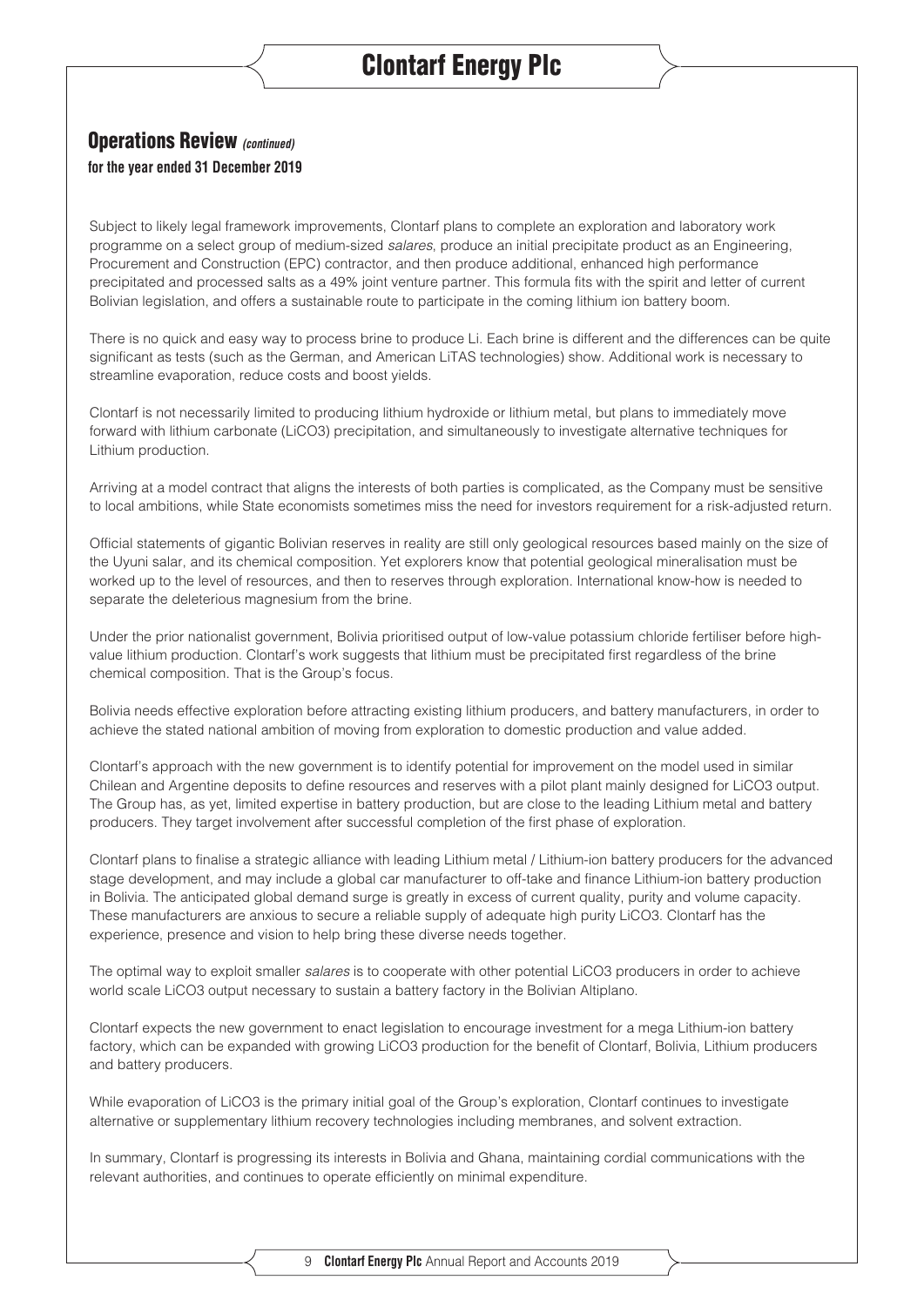## **Strategic Report**

#### **for the year ended 31 December 2019**

#### **STRATEGY**

Our strategy is the appraisal and exploitation of the assets currently owned. Concurrent with this process, the Group's management expects to continue to use its expertise to acquire further interests for lithium, oil and gas exploration. The Group has exploration interests in Ghana and Bolivia.

#### **BUSINESS REVIEW**

Clontarf Energy plc is a UK registered company, focused on lithium, oil and gas exploration. Further information concerning the activities of the Group and its future prospects is contained in the Chairman's Statement and the Operations Review.

The loss after taxation for the year amounted to £308,535 (2018: £350,553).

The directors do not propose that a dividend be paid (2018: £Nil).

#### **FUTURE DEVELOPMENTS**

The directors intend to continue their involvement with the projects as disclosed in the Chairman's Statement and Operations Review. They continue to seek further acquisition opportunities in relation to oil and gas exploration.

#### **KEY PERFORMANCE INDICATORS**

The two main KPIs for the Group are as follows. These allow the Group to monitor costs and plan future exploration and development activities:

|                                                               | 2019   | 2018    |
|---------------------------------------------------------------|--------|---------|
|                                                               |        |         |
| <b>KPI</b>                                                    |        |         |
| Exploration and evaluation costs capitalised during the year  | 32.924 | 226.524 |
| Ability to raise finance on the alternative investment market |        | 500,000 |

In addition, the Group reviews ongoing operating costs which relate to the Group's ability to run the corporate function. As detailed in note 4, the directors expect that adequate resources will be available to meet the Group's committed obligations as they fall due. Further details are set out in the Operations Review and Chairman's Statement.

#### **ENVIRONMENTAL MATTERS**

There is currently no impact on the environment as the Group has not commenced exploration or drilling. Any impact on environmental matters will be determined once exploration work commences.

#### **IMPAIRMENT**

The directors monitor and assess the recoverability of intangible assets. If an indication of impairment exists, a formal estimate of recoverable amount is performed and an impairment loss recognised to the extent that carrying amount exceeds recoverable amount. The recoverable amount is determined as the higher of fair value less costs of disposal and value in use.

#### **CORPORATE GOVERNANCE AND SOCIAL RESPONSIBILITY**

The Company's securities are traded on the AIM Market of the London Stock Exchange ("AIM"). In line with amendments to the AIM Rules for Companies which came into effect from 28 September 2018 the Company has adopted the QCA Corporate Governance Code to ensure compliance with the new AIM rules.

Information is available on the company's website and in the Corporate Governance Report from pages 17 to 20.

The Board is committed to maintaining appropriate standards of corporate governance and to managing the company in an honest and ethical manner.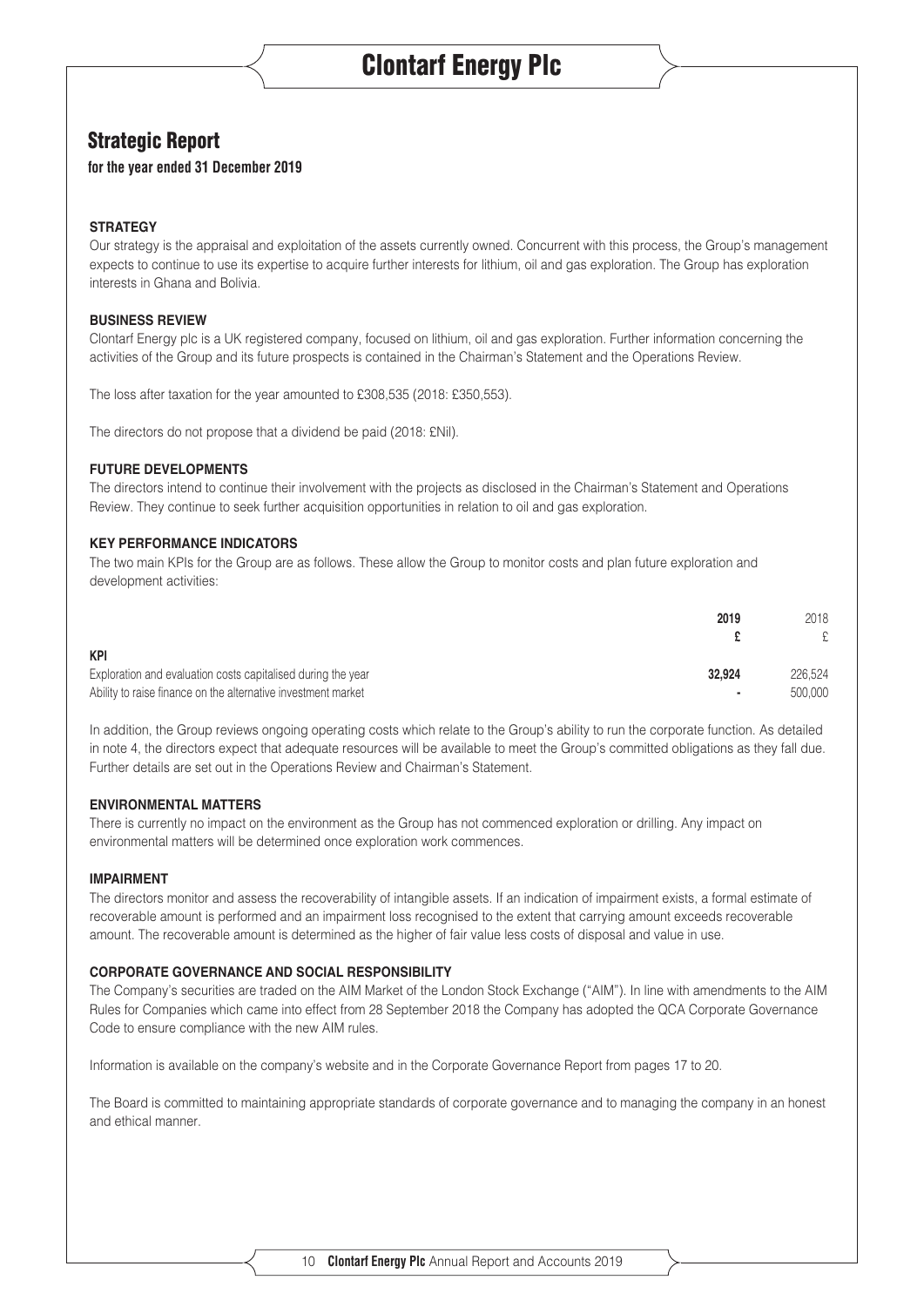### **Strategic Report** *(continued)*

#### **for the year ended 31 December 2019**

#### **CORPORATE GOVERNANCE AND SOCIAL RESPONSIBILITY (continued)**

The Board approves the Group's strategy, investment plans and regularly reviews operational and financial performance, risk management and health, safety, environment and community (HSEC) matters.

The Chairman is responsible for the leadership of the Board, whilst the Executive Directors are responsible for formulating strategy and delivery, once agreed by the Board.

The Group aims to maximise the use of natural resources such as energy and water, and is committed to full reinstatement as part of its environmental obligations, where applicable. The Group works towards positive and constructive relationships with government, neighbours and the public, ensuring fair treatment of those affected by the Group's operations.

#### **GOING CONCERN**

Refer to note 4 for details in relation to going concern.

#### **FINANCIAL RISK MANAGEMENT**

Details of the Group's financial risk management policies are set out in note 19.

#### **DIVERSITY**

Both Group and Company have only the directors as employees and 100% of the directors are male.

#### **RISKS AND UNCERTAINTIES**

The Group is subject to a number of potential risks and uncertainties, which could have a material impact on the long-term performance of the Group and could cause actual results to differ materially from expectation. The management of risk is the collective responsibility of the Board of Directors and the Group has developed a range of internal controls and procedures in order to manage risk. The following risk factors, which are not exhaustive, are the principal risks relevant to the Group's activities:

| <b>Risk</b>                        | Nature of risk and mitigation                                                                                                                                                                                                                                                                                                                                                                                                                                                                                                                             |
|------------------------------------|-----------------------------------------------------------------------------------------------------------------------------------------------------------------------------------------------------------------------------------------------------------------------------------------------------------------------------------------------------------------------------------------------------------------------------------------------------------------------------------------------------------------------------------------------------------|
| Licence obligations                | Operations must be carried out in accordance with the terms of each licence agreed with the relevant<br>ministry for natural resources in the host country. Typically, the law provides that operations may be<br>suspended, amended or terminated if a contractor fails to comply with its obligations under such licences or<br>fails to make timely payments of relevant levies and taxes. The Group has regular communication and<br>meetings with relevant government bodies to discuss future work plans and receive feedback from those<br>bodies. |
|                                    | Country Managers in each jurisdiction will monitor compliance with licence obligations and changes to<br>legislation applicable to the company and report as necessary to the Board once the licence is ratified.                                                                                                                                                                                                                                                                                                                                         |
| Requirement for<br>further funding | The Group will require additional funding to implement its exploration and development plans as well as<br>finance its operational and administrative expenses. There is no guarantee that future market conditions will<br>permit the raising of the necessary funds by way of issue of new equity, debt financing or farming out of<br>interests. If unsuccessful, this may significantly affect the Group's ability to execute its long-term growth<br>strategy.                                                                                       |
|                                    | The Board regularly reviews Group cash flow projections and considers different sources of funds. The<br>Group regularly meets with shareholders and the investor community and communicates through their<br>website and regulatory reporting.                                                                                                                                                                                                                                                                                                           |
|                                    |                                                                                                                                                                                                                                                                                                                                                                                                                                                                                                                                                           |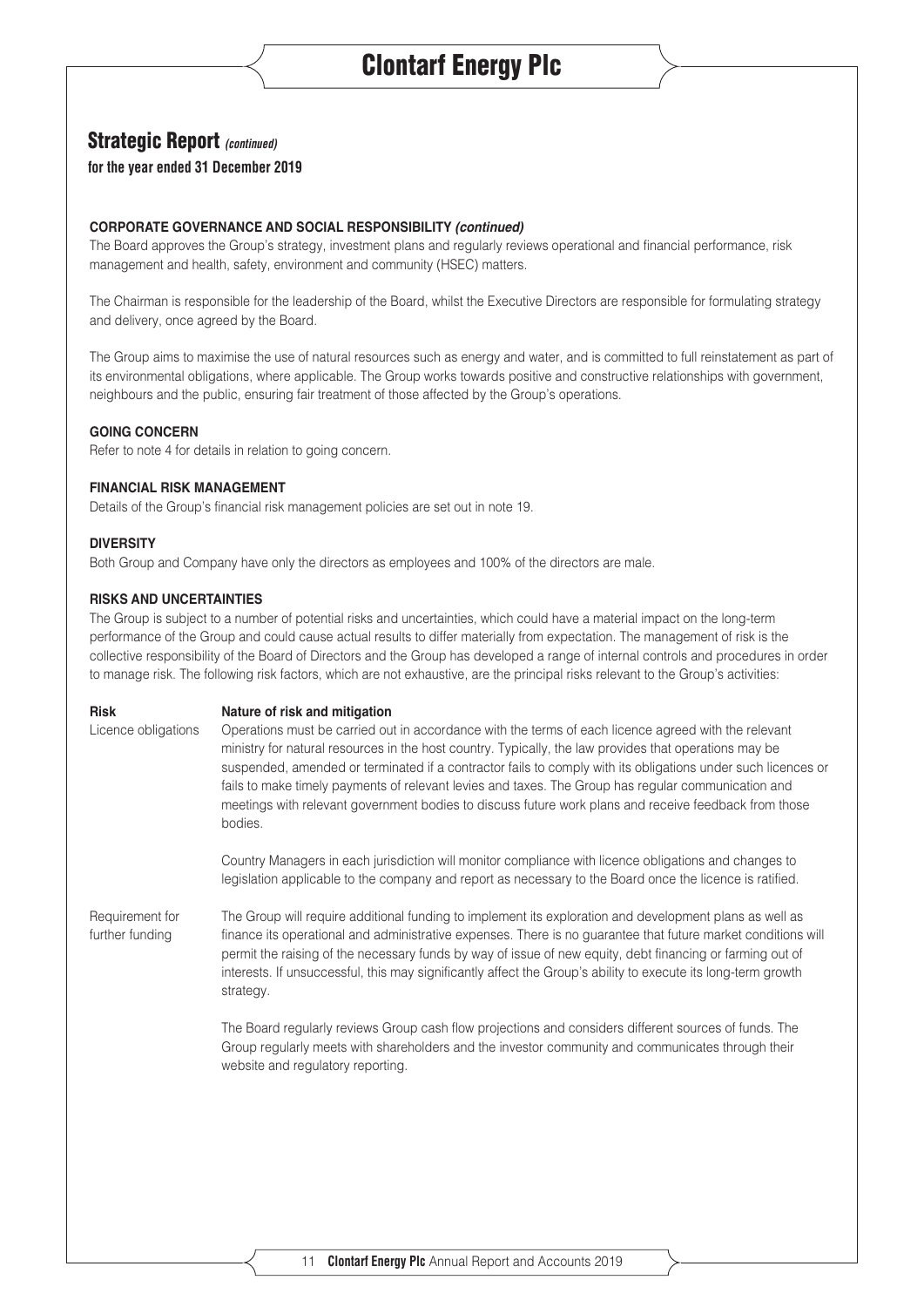### **Strategic Report** *(continued)*

**for the year ended 31 December 2019**

#### **RISKS AND UNCERTAINTIES (continued)**

| <b>Risk</b><br>Geological and<br>development risks | Nature of risk and mitigation<br>Exploration activities are speculative and capital intensive and there is no guarantee of identifying<br>commercially recoverable reserves.                                                                                   |
|----------------------------------------------------|----------------------------------------------------------------------------------------------------------------------------------------------------------------------------------------------------------------------------------------------------------------|
|                                                    | The Group activities in Ghana are in proven resource basins. The Group uses a range of techniques to<br>minimise risk prior to drilling and utilises independent experts to assess the results of exploration activity.                                        |
| Title to assets                                    | Title to oil and gas assets in Ghana can be complex due to local practices.                                                                                                                                                                                    |
|                                                    | The Directors monitor any threats to the ratification of its Ghanaian licence and employ the services of<br>experienced and competent lawyers in relevant jurisdictions to defend those interests, where appropriate.                                          |
| Exchange rate risk                                 | The Group's expenses, which are primarily to contractors on exploration and development, are incurred in<br>US Dollar, Sterling and Euro. The Group is therefore exposed to fluctuations in the relative values of the Euro<br>and Dollar.                     |
|                                                    | The Group seeks to minimise its exposure to currency risk by closely monitoring exchange rates and<br>maintaining a level of cash in foreign denominated currencies sufficient to meet planned expenditure in that<br>currency.                                |
| Political risk                                     | The Group operates in Ghana and Bolivia and therefore the Group is exposed to country specific risks such<br>as the political, social and economic stability of this country. The countries in which the Group operates are<br>encouraging foreign investment. |
|                                                    | The Group has established strong relationships with local and national government which enable the Group<br>to monitor the political and regulatory environment.                                                                                               |
| Financial risk<br>management                       | Details of the Group's financial risk management policies are set out in note 19.                                                                                                                                                                              |

In addition to the above there can be no assurance that current exploration programmes will result in profitable operations. The recoverability of the carrying value of exploration and evaluation assets is dependent upon the successful discovery of economically recoverable reserves, the achievement of profitable operations, and the ability of the Group to raise additional financing, if necessary, or alternatively upon the Group's and company's ability to dispose of its interests on an advantageous basis. Changes in future conditions could require material write down of the carrying values of the Group's assets.

#### **FORWARD LOOKING STATEMENTS**

This Strategic Report contains certain forward-looking statements that are subject to the usual risk factors and uncertainties associated with the oil and gas exploration industry. While the directors believe the expectation reflected within the Annual Report to be reasonable in light of the information available up to the time of their approval of this report, the actual outcome may be materially different owing to factors either beyond the Group's control or otherwise within the Group's control, for example owing to a change of plan or strategy.

Accordingly, no reliance may be placed on the forward-looking statements.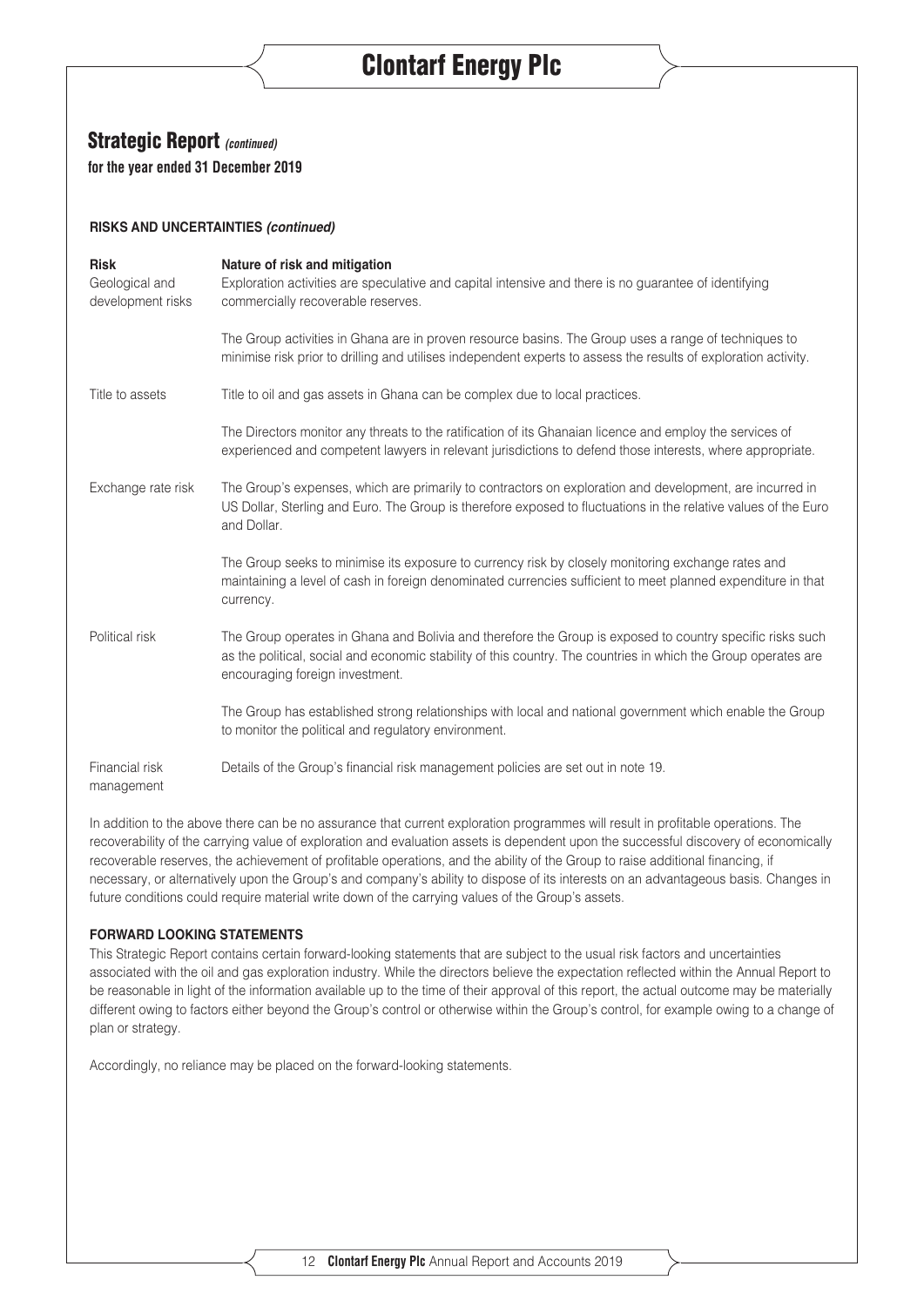### **Strategic Report** *(continued)*

#### **for the year ended 31 December 2019**

#### **DIRECTORS' STATEMENT UNDER SECTION 172 (1) OF THE COMPANIES ACT 2006**

Section 172 (1) of the Companies Act obliges the Directors to promote the success of the Company for the benefit of the Company's members as a whole. This section specifies that the Directors must act in good faith when promoting the success of the Company and in doing so have regard (amongst other things) to:

- a. the likely consequences of any decision in the long term,
- b. the interests of the Company's employees,
- c. the need to foster the Company's business relationship with suppliers, customers and others,
- d. the impact of the Company's operations on the community and environment,
- e. the desirability of the Company maintaining a reputation for high standards of business conduct, and
- f. the need to act fairly as between members of the Company.

The Board of Directors is collectively responsible for formulating the Company's strategy which is the appraisal and exploitation of the assets currently owned.

The main key decision taken by the Board during 2019 which was aimed at delivering on this strategy, is the appointment of Peter O'Toole to the Board of Directors on 30 April 2019. Mr. O'Toole has over 30 years in industrial, commercial and construction experience in Bolivia and his appointment is expected to progress the Company's interests in Bolivia.

The Directors believe this key strategic decision will generate value for our shareholders in the long term. In executing the Company's strategy, the Directors remain focused on responsible and ethical business practices, and the Company strives to be a responsible corporate citizen in all its territories of operation.

The Board places equal importance on all shareholders and strives for transparent and effective external communications, within the regulatory confines of an AIM-listed company. The primary communication tool for regulatory matters and matters of material substance is through the Regulatory News Service, ("RNS"). The Company's website is also updated regularly, and provides further details on the business as well as links to helpful content such as our latest investor presentations.

Further detail illustrating how Directors adhere to the requirement set out in Section 172 (1) a to f above, are included in the Corporate Governance Report which begins on page 17.

The Directors believe they have acted in the way they consider most likely to promote the success of the Company for the benefit of its members as a whole, as required by Section 172 (1) of the Companies Act 2006.

This Strategic Report was approved by the Board on 22 May 2020 and signed on its behalf by:

John Teeling Chairman

Date: 22 May 2020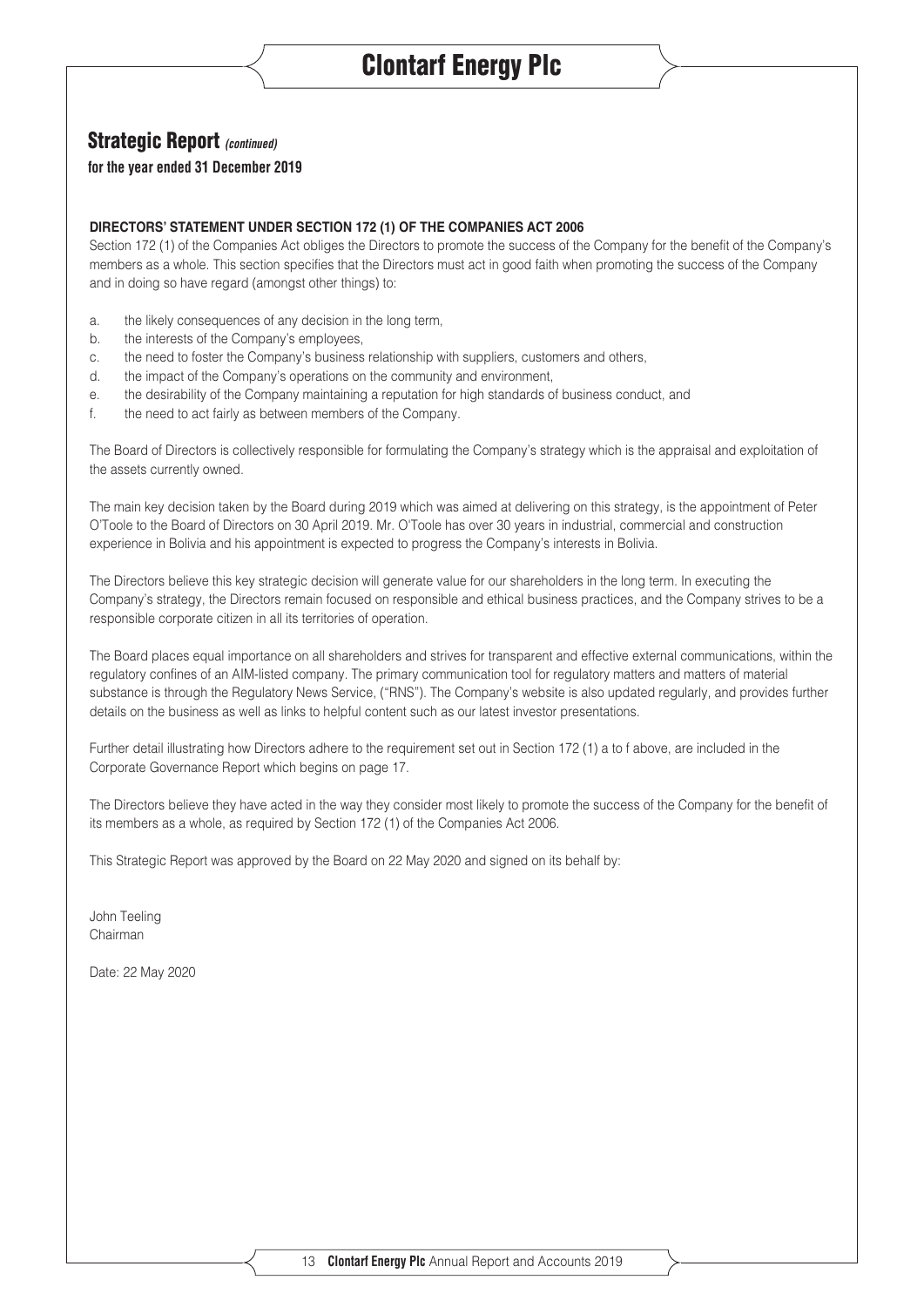### **Directors' Report**

#### **for the year ended 31 December 2019**

The directors present their annual report and the audited financial statements of the Group and Company for the year ended 31 December 2019.

#### **DIRECTORS**

The directors and secretary, who served at all times during the financial year and since the financial year end except as noted, were as follows:

#### **Directors:**

John Teeling David Horgan James Finn Peter O'Toole (appointed 29 April 2019)

#### **Secretary:**

James Finn

The current directors are as noted on the inside back cover.

#### **DIRECTORS AND THEIR INTERESTS IN SHARES OF THE COMPANY**

The directors holding office at 31 December 2019 had the following interests in the ordinary shares of the company:

|               | 31 December 2019 |                  | 1 January 2019* |              |
|---------------|------------------|------------------|-----------------|--------------|
|               | Ordinary         | Ordinary         | Ordinary        | Ordinary     |
|               | Shares of        | <b>Shares of</b> | Shares of       | Shares of    |
|               | 0.25p each       | 0.25p each       | $0.25p$ each    | $0.25p$ each |
|               | <b>Shares</b>    | <b>Options</b>   | <b>Shares</b>   | Options      |
|               | <b>Number</b>    | <b>Number</b>    | Number          | Number       |
| J. J. Teeling | 38,192,755       | 10,000,000       | 38, 192, 755    | 2,800,000    |
| J. Finn       | 38,312,722       | 10,000,000       | 38,312,722      | 2,800,000    |
| D. Horgan     | 21,950,888       | 10,000,000       | 21,950,888      | 2,800,000    |
| P. O'Toole    | ٠                | 10,000,000       |                 |              |

There were no share options exercised by the directors during the year (2018: Nil). \*or date of appointment if later.

#### **DIRECTORS' REMUNERATION REPORT**

The remuneration of the directors for the years ended 31 December 2019 and 31 December 2018 was as follows:

|               |                 | <b>SHARE</b>    |                          | <b>SHARE</b>             |
|---------------|-----------------|-----------------|--------------------------|--------------------------|
|               | <b>SALARIES</b> | <b>BASED</b>    | <b>SALARIES</b>          | <b>BASED</b>             |
|               | <b>AND FEES</b> | <b>PAYMENTS</b> | AND FEES                 | <b>PAYMENTS</b>          |
|               | 2019            | 2019            | 2018                     | 2018                     |
|               | £               | £               | £                        | £                        |
| J. J. Teeling | 30,000          | 5,142           | 30,000                   | ٠                        |
| J. Finn       | 30,000          | 5,141           | 30,000                   | $\overline{\phantom{a}}$ |
| D. Horgan     | 30,000          | 5,141           | 30,000                   | $\overline{\phantom{a}}$ |
| P. O'Toole    | 20,000          | 5,141           | $\overline{\phantom{a}}$ | ۰                        |

Directors' Remuneration is disclosed in note 7 of these financial statements.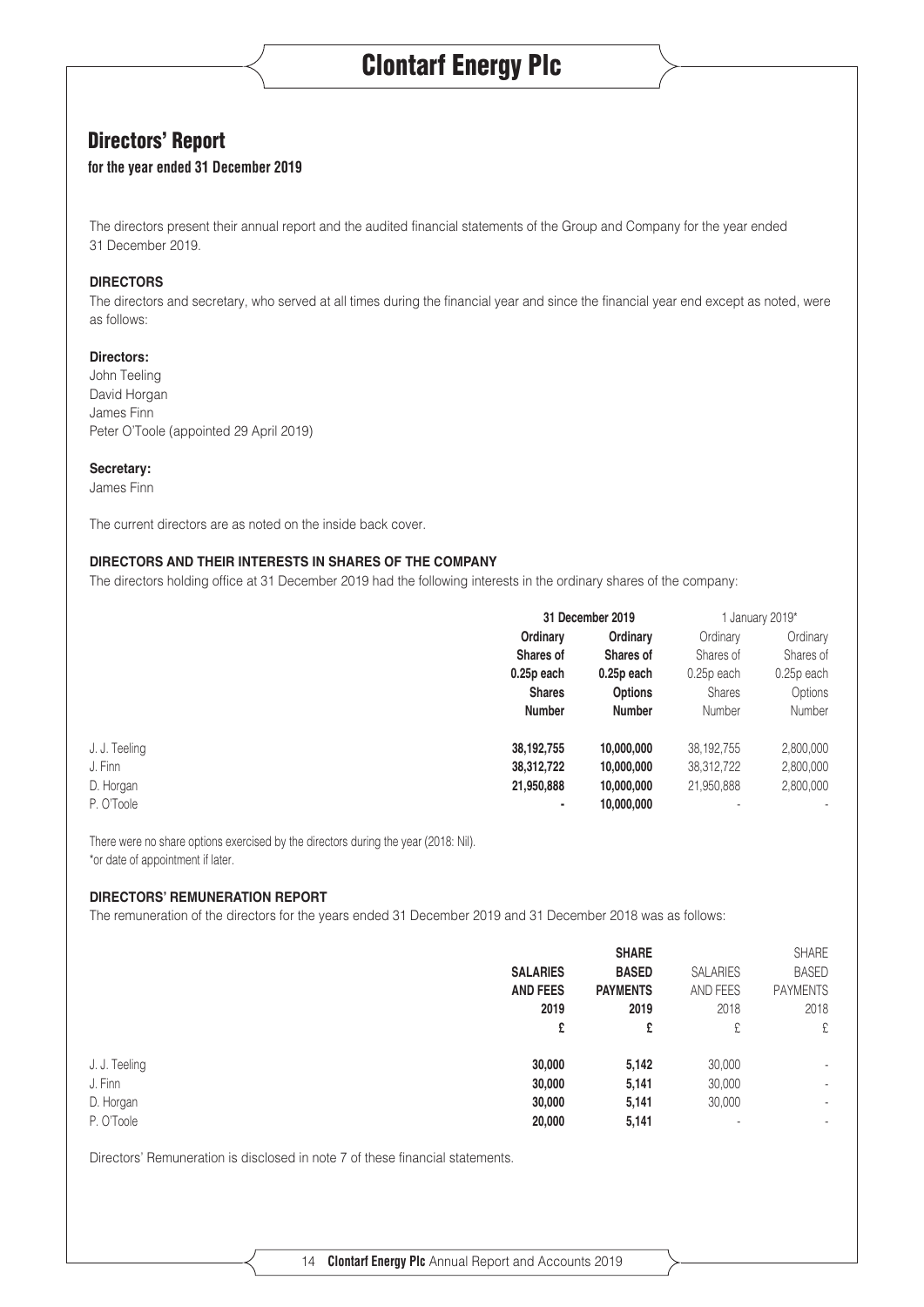### **Directors' Report** *(continued)*

#### **for the year ended 31 December 2019**

#### **ANNUAL GENERAL MEETING**

The Annual General Meeting of the Company will be held on 23 July 2020 in accordance with the Notice of Annual General Meeting on pages 57 and 58 of these financial statements. Details of the resolutions to be passed are included in this notice.

#### **CAPITAL STRUCTURE**

Details of the authorised and issued share capital, together with details of movements in the company's issued share capital during the year are shown in note 17. The company has one class of ordinary share which carries no right to fixed income. Each share carries the right to one vote at general meetings of the company.

There are no specific restrictions on the size of a holding nor on the transfer of shares, which are both governed by the general provisions of the Articles of Association and prevailing legislation. With regard to the appointment and replacement of directors, the company is governed by the Articles of Association, the Companies Act 2006, and related legislation.

#### **SUBSTANTIAL SHAREHOLDINGS**

The share register records that the following shareholders, excluding directors, held 3% or more of the issued share capital of the company as at 31 December 2019 and 13 May 2020:

|                                                | 13 May 2020   |       | 31 December 2019 |       |  |
|------------------------------------------------|---------------|-------|------------------|-------|--|
|                                                | No. of shares | $\%$  | No. of shares    | $\%$  |  |
| HSBC Global Custody Nominee (UK) Limited       | 58,989,067    | 8.23% | 58,989,067       | 8.23% |  |
| Interactive Investor Services Nominees Limited | 56,748,431    | 7.91% | 58.419.792       | 8.15% |  |
| Hargreaves Lansdown (Nominees) (15942)         | 39,269,199    | 5.48% | 39.329.493       | 5.49% |  |
| The Bank of New York (Nominees) Limited        | 34,004,600    | 4.74% | 34,004,600       | 4.74% |  |
| Barclays Direct Investing Nominees Limited     | 32,673,171    | 4.56% | 26.524.750       | 3.70% |  |
| Pershing International Nominees Limited        | 29,218,569    | 4.08% | 42.718.569       | 5.96% |  |
| JIM Nominees Limited (JARVIS)                  | 24.060.279    | 3.36% | 17.020.791       | 2.37% |  |
| Redmayne (Nominees) Limited                    | 17,000,133    | 2.37% | 28,200,133       | 3.93% |  |

#### **SUPPLIER PAYMENT POLICY**

The Group's policy is to settle terms of payment with suppliers when agreeing the terms of each transaction to ensure that suppliers are made aware of the terms of payment and abide by the terms of payment.

#### **SUBSEQUENT EVENTS**

Refer to note 23 for details of Post Balance Sheet Events.

#### **DIRECTORS' INDEMNITIES**

The company does not currently maintain directors' or officer's liability insurance.

#### **CHARITABLE AND POLITICAL CONTRIBUTIONS**

There were no charitable and political contributions during the current year or prior year.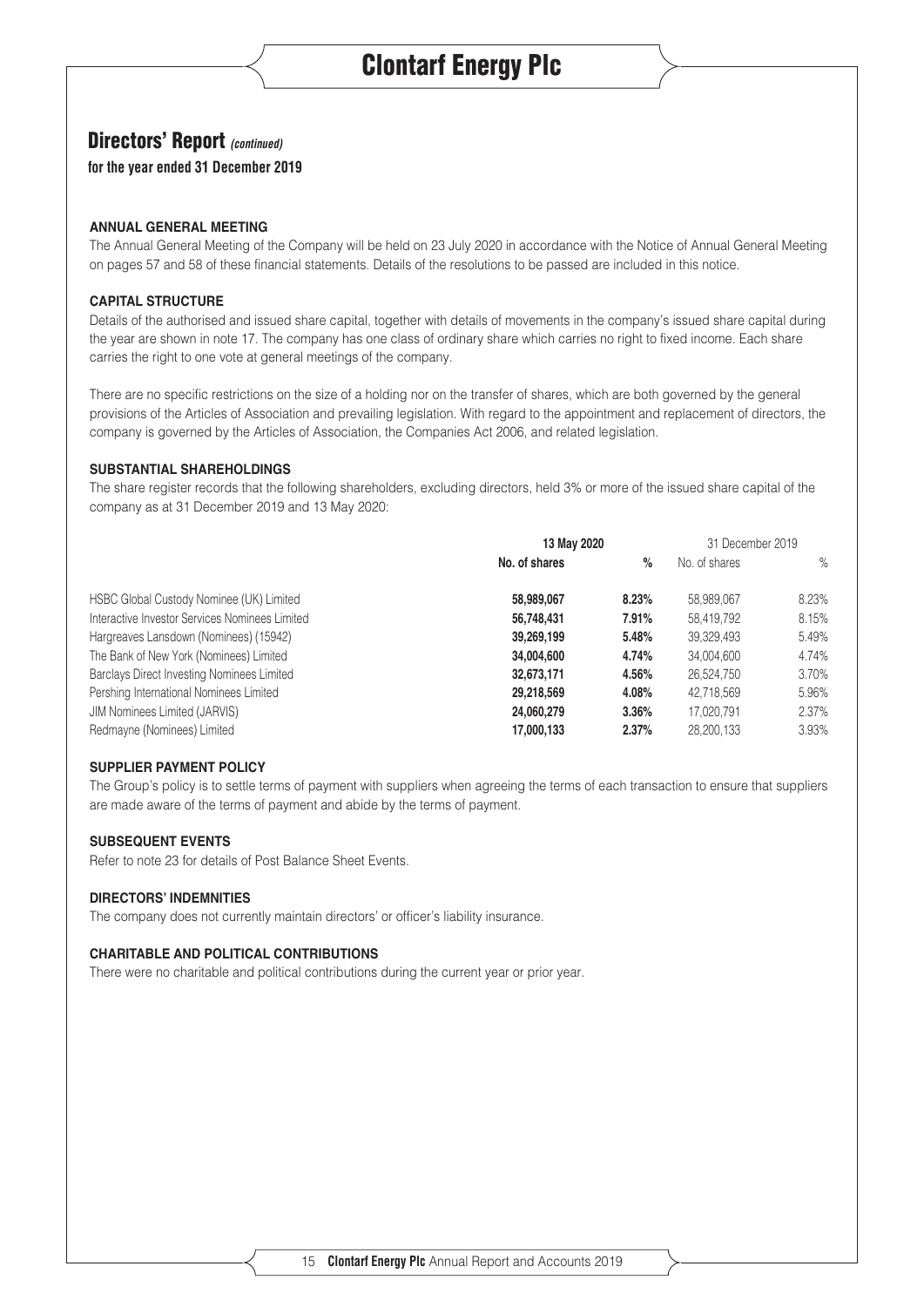### **Directors' Report** *(continued)*

**for the year ended 31 December 2019**

#### **STATEMENT ON RELEVANT AUDIT INFORMATION**

Each of the persons who are a director at the date of approval of this report confirms that:

1) so far as the director is aware, there is no relevant audit information of which the company's auditors are unaware; and

2) the director has taken all the steps that he/she ought to have taken as a director in order to make himself/herself aware of any relevant audit information and to establish that the company's auditors are aware of that information.

This confirmation is given and should be interpreted in accordance with the provisions of section 418 of the Companies Act, 2006.

A resolution to reappoint Deloitte Ireland LLP will be proposed at the forthcoming Annual General Meeting.

By order of the Board:

James Finn **Secretary** 

John Teeling Director

Date: 22 May 2020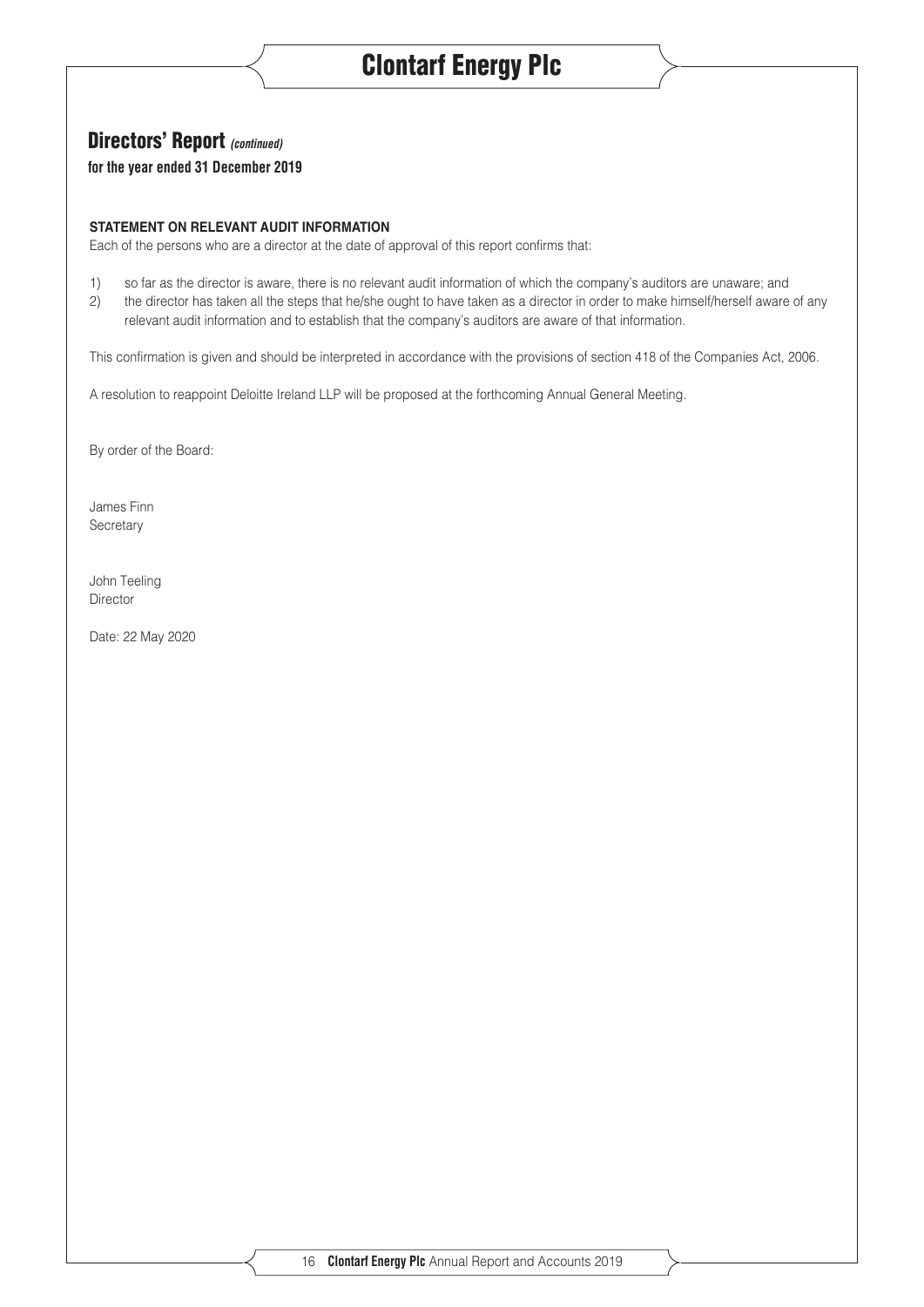## **Corporate Governance Report**

#### **for the year ended 31 December 2019**

The Company's securities are traded on the AIM Market of the London Stock Exchange ("AIM"). The Company has adopted in September 2018 the Quoted Company Alliance ("QCA") corporate governance guidelines for AIM companies relevant to the Company but due to the size and nature of its current business has not adopted the UK Corporate Governance Code in its entirety.

In addition, the Company has an established code of conduct for dealings in the shares of the Company by directors and employees.

John Teeling, in his capacity as Chairman, has assumed responsibility for ensuring that the Company has appropriate corporate governance standards in place and that these requirements are communicated and applied.

The Board currently consists of 4 directors: Chairman, Managing Director, Financial Director (and Company Secretary) and a Non-Executive Director. This is not in compliance with the QCA Code which requires at least two non-executive directors. However the Board considers that appropriate oversight of the Company is provided by the currently constituted Board having regard to the current size and resources of the Company. The Board appointed Peter O'Toole as an independent Non-Executive Director on 29 April 2019

The 10 principles set out in the QCA Code are listed below, with an explanation of how Clontarf applies each of the principles and the reason for any aspect of non-compliance.

#### **1. Establish a strategy and business model which promote long-term value for shareholders**

The Company has a clearly defined strategy and business model that has been adopted by the Board.

The Company strategy is the appraisal and exploitation of the assets currently owned. Concurrent with this process the Group's management will continue to use its expertise to acquire additional licence interests for oil and gas exploration. The key challenges in executing this are referred to in paragraph 4 below.

#### **2. Seek to understand and meet shareholder needs and expectations**

The Board is committed to maintaining good communication and having constructive dialogue with its shareholders. Institutional shareholders and analysts have the opportunity to discuss issues and provide feedback at meetings with the Company. In addition, all shareholders are encouraged to attend the Company's Annual General Meeting and any other General Meetings that are held throughout the year.

The Company provides regulatory, financial and business news updates through the Regulatory News Service (RNS) and various media channels. Shareholders also have access to information through the Company's website http://www.clontarfenergy.com/, which is updated on a regular basis and which includes the latest corporate presentation on the Group. Contact details are also provided on the website.

#### **3. Take into account wider stakeholder and social responsibilities and their implications for long-term success**

The Board is committed to having the highest degree possible of corporate social responsibility in how the Company undertakes its activities. We aim to have an uncompromising stance on health, safety, environment and community relations. The Company policy is that all Company activities are carried out in compliance with safety regulations, in a culture where the safety of personnel is paramount. The Company will ensure an appropriate level of contact and negotiation with all stakeholders including landowners, community groups and regional and national authorities.

#### **4. Embed effective risk management, considering both opportunities and threats, throughout the organisation**

The Board regularly reviews the risks to which the Group is exposed and ensures through its meetings and regular reporting that these risks are minimised as far as possible whilst recognising that its business opportunities carry an inherently high level of risk. The principal risks and uncertainties facing the Group at this stage in this development and in the foreseeable future are detailed on pages 11 and 12 of the Annual Report together with risk mitigation strategies employed by the Board.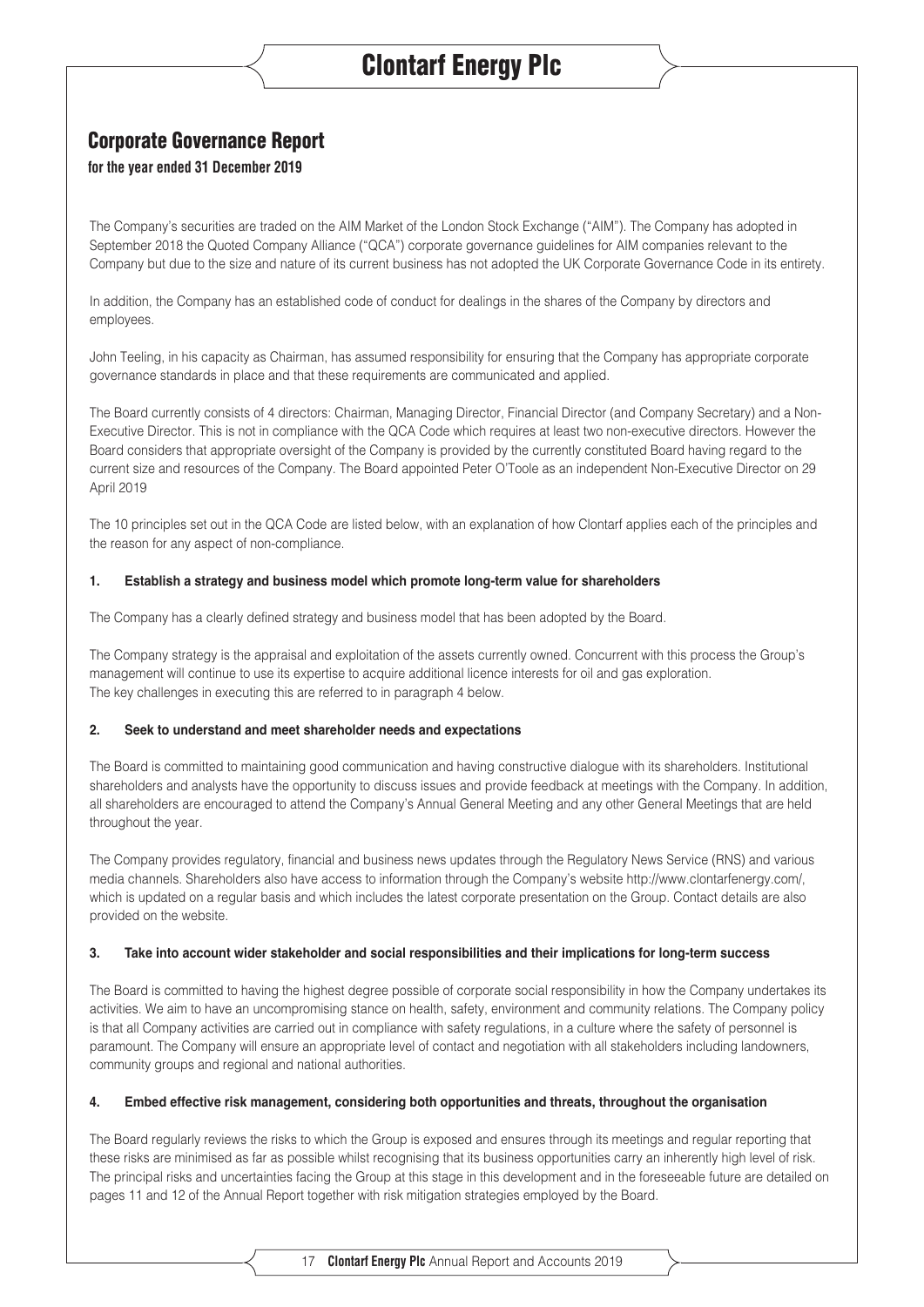### **Corporate Governance Report** *(continued)*

**for the year ended 31 December 2019**

#### **5. Maintain the board as a well-functioning, balanced team led by the chair**

The Board's role is to agree the Group's long-term direction and strategy and monitor achievement of its business objectives. The Board meets formally at least four times a year for these purposes and holds additional meetings when necessary to transact other business. The Board receives reports for consideration on all significant strategic, operational and financial matters.

The Board is supported by the Audit, Remuneration and the Nomination Committees.

The Board comprises the Executive Chairman, John Teeling, the Managing Director David Horgan, Executive Director and Company Secretary, James Finn and independent Non-Executive Director Peter O'Toole.

The Board currently has one non-executive director, which is a departure from the QCA Code which requires at least two independent non-executive directors. However, the Board considers that appropriate oversight of the Company is provided by the currently constituted Board having regard to the current size and resources of the Company.

All directors are subject to re-election intervals as prescribed in the Company's Articles of Association. At each Annual General Meeting one-third of the Directors, who are subject to retirement by rotation shall retire from office. They can then offer themselves for re-election.

On appointment each director receives a letter of appointment from the Company. The Non- Executive Directors, will receive a fee for their services as a director which is approved by the Board, being mindful of the time commitment and responsibilities of their roles and of current market rates for comparable organisations and appointments. The non-executive Directors are reimbursed for travelling and other incidental expenses incurred on Company business.

#### **6. Ensure that between them the directors have the necessary up-to-date experience, skills and capabilities**

The Board considers the current balance of sector, financial and public market skills and experience which it embodies is appropriate for the current size and stage of development of the Company and that the Board has the skills and experience necessary to execute the Company's strategy and business plan and discharge its duties effectively.

Details of the current Board of Directors' biographies are as follows:

#### **John Teeling, Executive Chairman**

John Teeling is executive chairman of Clontarf Energy plc. He has 40 years' resources experience. John Teeling is also involved in a number of other AIM exploration companies. He is a founder of a number of companies in the resource sector including African Diamonds, Pan Andean Resources, Minco, African Gold, Persian Gold and West African Diamonds, all listed on AIM. John Teeling holds degrees in Economics and Business from University College Dublin, an MBA from Wharton and a Doctorate in Business Administration from Harvard. He lectured for 20 years in business and finance at University College Dublin.

#### **James Finn, Finance Director**

James Finn is finance director of Clontarf Energy plc. He has over 20 years' experience in working with exploration companies. James Finn has extensive experience in the administration of oil and gas and minerals companies. He has been responsible for listing several resource sector companies on AIM in London, including two of the first companies ever listed on AIM, Pan Andean Resources and African Gold. John Finn was previously finance director of African Diamonds and West African Diamonds. He holds a degree in Management and an Association of Chartered Certified Accountants (ACCA) qualification.

#### **David Horgan, Managing Director**

David Horgan has extensive African experience. He has over 20 years' experience in oil and gas and resources projects in Latin America, Africa and the Middle East through a number of AIM listed companies including Clontarf Energy, Petrel Resources and Pan Andean Resources. He previously worked at Kenmare where he raised finance, captured the premium graphite worldwide market and evaluated investment opportunities. Prior to that he worked with Boston Consulting Group internationally for seven years. He holds a first class law degree from Cambridge and an MBA with distinction from the Harvard Business School.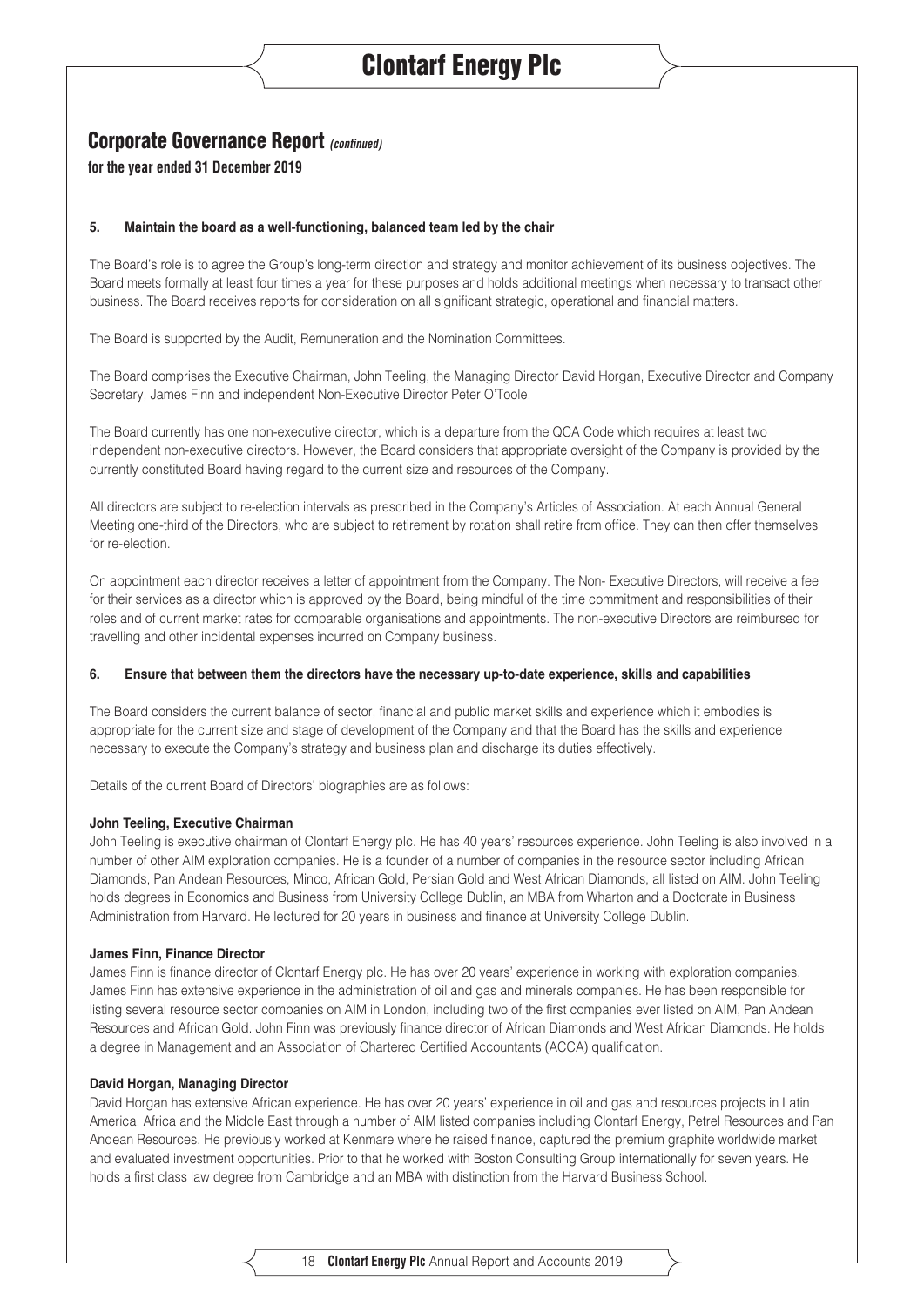### **Corporate Governance Report** *(continued)*

**for the year ended 31 December 2019**

#### **6. Ensure that between them the directors have the necessary up-to-date experience, skills and capabilities (continued)**

#### **Peter O'Toole, Non-Executive Director**

Peter O'Toole was appointed Non-Executive Director on 30 April 2019. He has operated civil engineering and construction companies for over 30 years, specializing in the mining and government infrastructure sectors. He is also Honorary Consul General of Ireland in Bolivia. He is a Civil Engineer by discipline, educated at University of London – Queen Mary College and GMIT Institute of Technology, Galway, Ireland.

#### Directors and Management

All Directors have access to the Company Secretary who is responsible for ensuring that Board procedures and applicable rules and regulations are observed.

#### **7. Evaluate board performance based on clear and relevant objectives, seeking continuous improvement**

Review of the Company's progress against the long term strategy and aims of the business provides a means to measure the effectiveness of the Board. This progress is reviewed in Board meetings held at least four times a year. The Board meets regularly throughout the year. The Board is responsible for formulating, reviewing and approving the Group's strategy, financial activities and operating performance.The Managing Director performance is reviewed once a year by the rest of the Board and measured against a definitive list of short, medium and long-term strategic targets set by the Board.

#### **8. Promote a corporate culture that is based on ethical values and behaviours**

The corporate culture of the Company is promoted throughout its contractors and is underpinned by compliance with local regulations and the implementation and regular review and enforcement of various policies: Health and Safety Policy; Share Dealing Policy; Code of Conduct; Privacy Policy and Social Media Policy. The Company policy is that all Company activities are carried out in compliance with safety regulations, in a culture where the safety of personnel is paramount. The Company will ensure an appropriate level of contact and negotiation with all stakeholders including landowners, community groups and regional and national authorities.

The Board recognises that their decisions regarding strategy and risk will impact the corporate culture of the Company and that this will impact performance. The Board is very aware that the tone and culture set by the Board will greatly impact all aspects of the Company and the way that employees behave. The exploration for and development of oil and gas resources can have significant impact in the areas where the Company and its contractors are active and it is important that the communities in which we operate view the Company's activities positively. Therefore, the importance of sound ethical values and behaviours is crucial to the ability of the Company successfully to achieve its corporate objectives. The Board places great importance on this aspect of corporate life and monitors all activities to ensure that this is reflected in all the Company does.

The Company has an established code for Directors' and employees' dealings in securities which is appropriate for a company whose securities are traded on AIM, and is in accordance with Rule 21 of the AIM rules and the Market Abuse Regulation.

#### **9. Maintain governance structures and processes that are fit for purpose and support good decision-making by the board**

The Board has overall responsibility for all aspects of the business. The Chairman is responsible for overseeing the running of the Board, ensuring that no individual or group dominates the Board's decision-making. The Chairman has overall responsibility for corporate governance matters in the Company and chairs the Nomination Committee. The Managing Director has the responsibility for implementing the strategy of the Board and managing the day-to-day business activities of the Company. The Company Secretary is responsible for ensuring that Board procedures are followed and applicable rules and regulations are complied with.

#### The Nomination Committee

The Nomination Committee comprises all the directors and meets at least once per year to examine Board appointments and to make recommendations to the Board in accordance with best practice and other applicable rules and regulations. The Nominations Committee met once during 2019 to discuss the appointment of Peter O'Toole to the board of directors.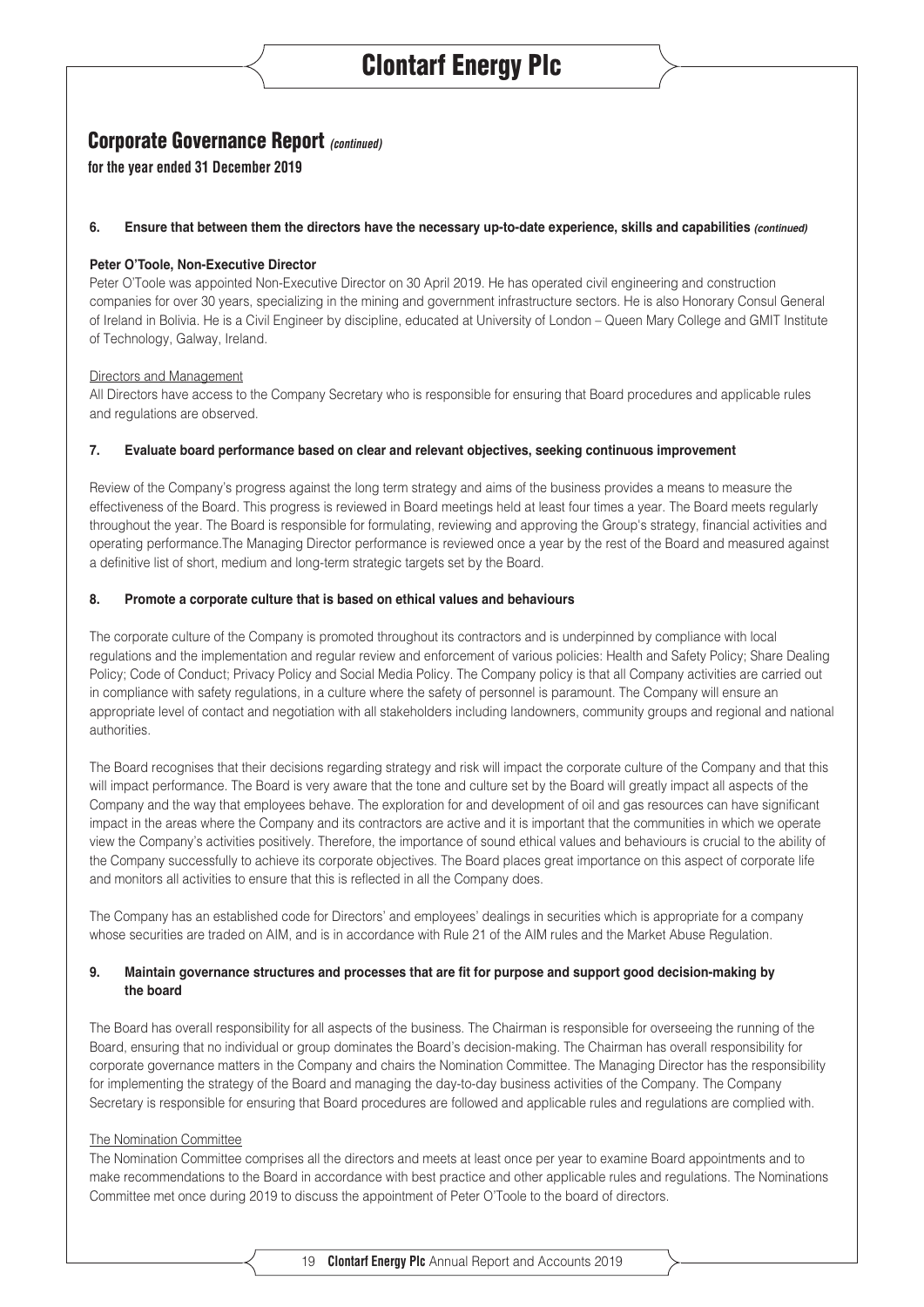### **Corporate Governance Report** *(continued)*

**for the year ended 31 December 2019**

**9. Maintain governance structures and processes that are fit for purpose and support good decision-making by the board (continued)**

#### The Audit Committee

The Audit Committee, chaired by Managing Director, David Horgan, and including Executive Director, James Finn, meets at least twice a year and assists the Board in meeting responsibilities in respect of external financial reporting and internal controls. The Audit Committee also keeps under review the scope and results of the audit. It considers the cost-effectiveness, independence and objectivity of the Auditor taking account of any non-audit services provided by them. It also oversees the company's compliance with the AIM Rules and MAR. It is the intention to appoint Peter O'Toole to the Audit Committee going forward.

#### The Remuneration Committee

The Remuneration Committee is comprised of Directors David Horgan and James Finn. The Remuneration Committee meets at least once a year to determine the appropriate remuneration for the Company's executive directors, ensuring that this reflects their performance and that of the Company. The remuneration committee met once during 2019 to approve the share option scheme for directors.

The Company's Audit Committee Report is presented on page 22 and provides further details on the committee's activities during 2019, and while a separate report from the Remuneration Committee was not produced due to the size of the company, the Company intends to review this requirement on an annual basis.

#### **10. Communicate how the company is governed and is performing by maintaining a dialogue with shareholders and other relevant stakeholders**

The Board is committed to maintaining good communication and having constructive dialogue with its shareholders. Institutional shareholders and analysts have the opportunity to discuss issues and provide feedback at meetings with the Company.

Investors also have access to current information on the Company though its website http://www.clontarfenergy.com/ and through David Horgan, Managing Director who is available to answer investor relations enquiries. In addition, all shareholders are encouraged to attend the Company's Annual General Meeting.

The Company's financial reports can be found here: http://www.clontarfenergy.com/investor-centre/annual-reports\_.aspx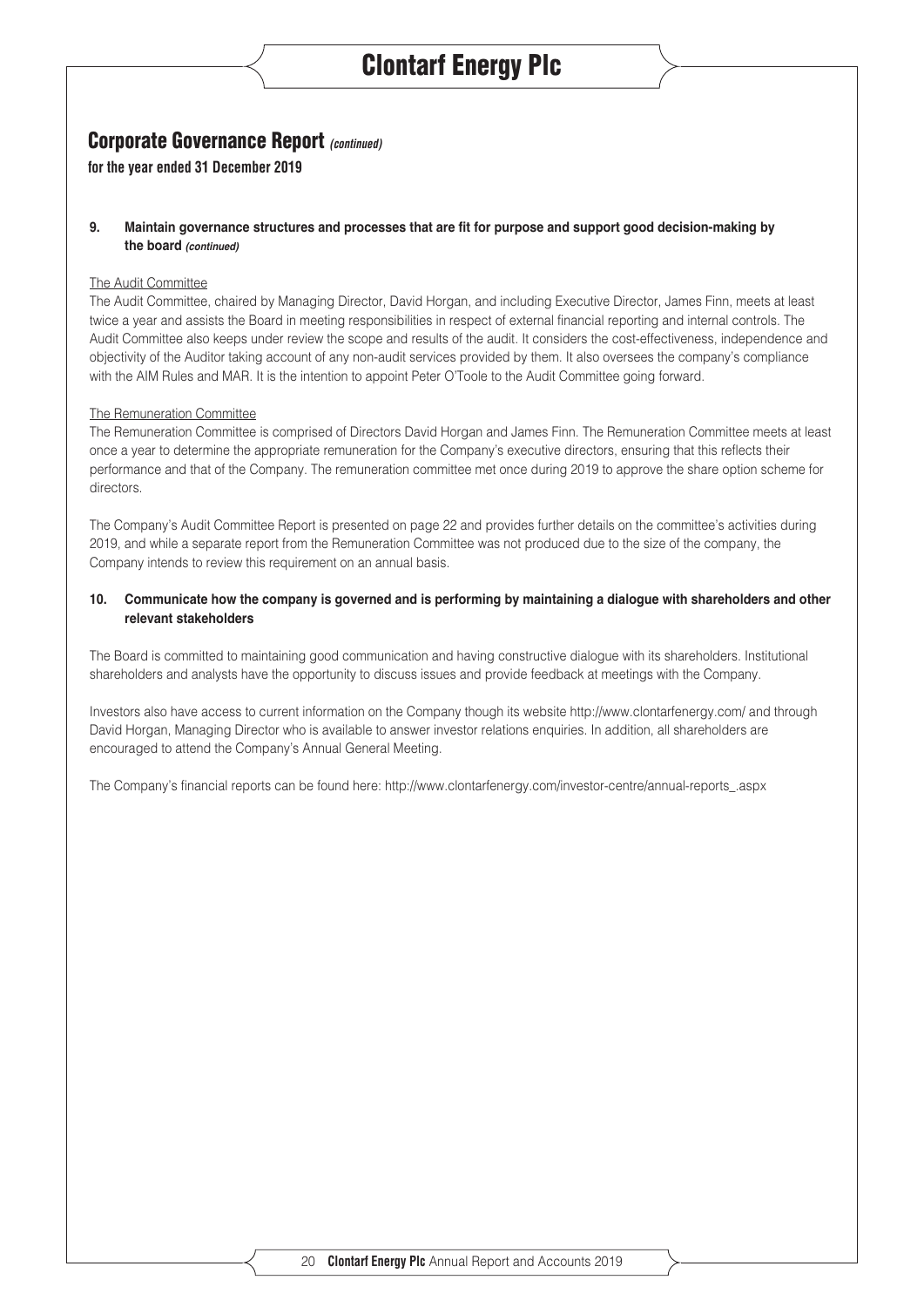## **Directors' Responsibility Statement**

#### **for the year ended 31 December 2019**

The directors are responsible for preparing the Annual Report and the financial statements in accordance with applicable law and regulations.

Company law requires the directors to prepare financial statements for each financial year. Under that law the directors are required to prepare the Group financial statements in accordance with International Financial Reporting Standards (IFRSs) as adopted by the European Union and have also chosen to prepare the Parent Company financial statements under IFRSs as adopted by the EU. Under company law the directors must not approve the financial statements unless they are satisfied that they give a true and fair view of the state of affairs of the company and of the profit or loss of the company for that period. In preparing these financial statements, International Accounting Standard 1 requires that directors:

- properly select and apply accounting policies;
- present information, including accounting policies in a manner that provides relevant, reliable, comparable and understandable information;
- provide additional disclosures when compliance with the specific requirements in IFRSs are insufficient to enable users to understand the impact of particular transactions, other events and conditions on the entity's financial position and financial performance; and
- make an assessment of the company's ability to continue as a going concern.

The directors are responsible for keeping adequate accounting records that are sufficient to show and explain the company's transactions and disclose with reasonable accuracy at any time the financial position of the company and enable them to ensure that the financial statements comply with the Companies Act 2006. They are also responsible for safeguarding the assets of the company and hence for taking reasonable steps for the prevention and detection of fraud and other irregularities.

The directors are responsible for the maintenance and integrity of the corporate and financial information included on the company's website. Legislation in the United Kingdom governing the preparation and dissemination of financial statements may differ from legislation in other jurisdictions.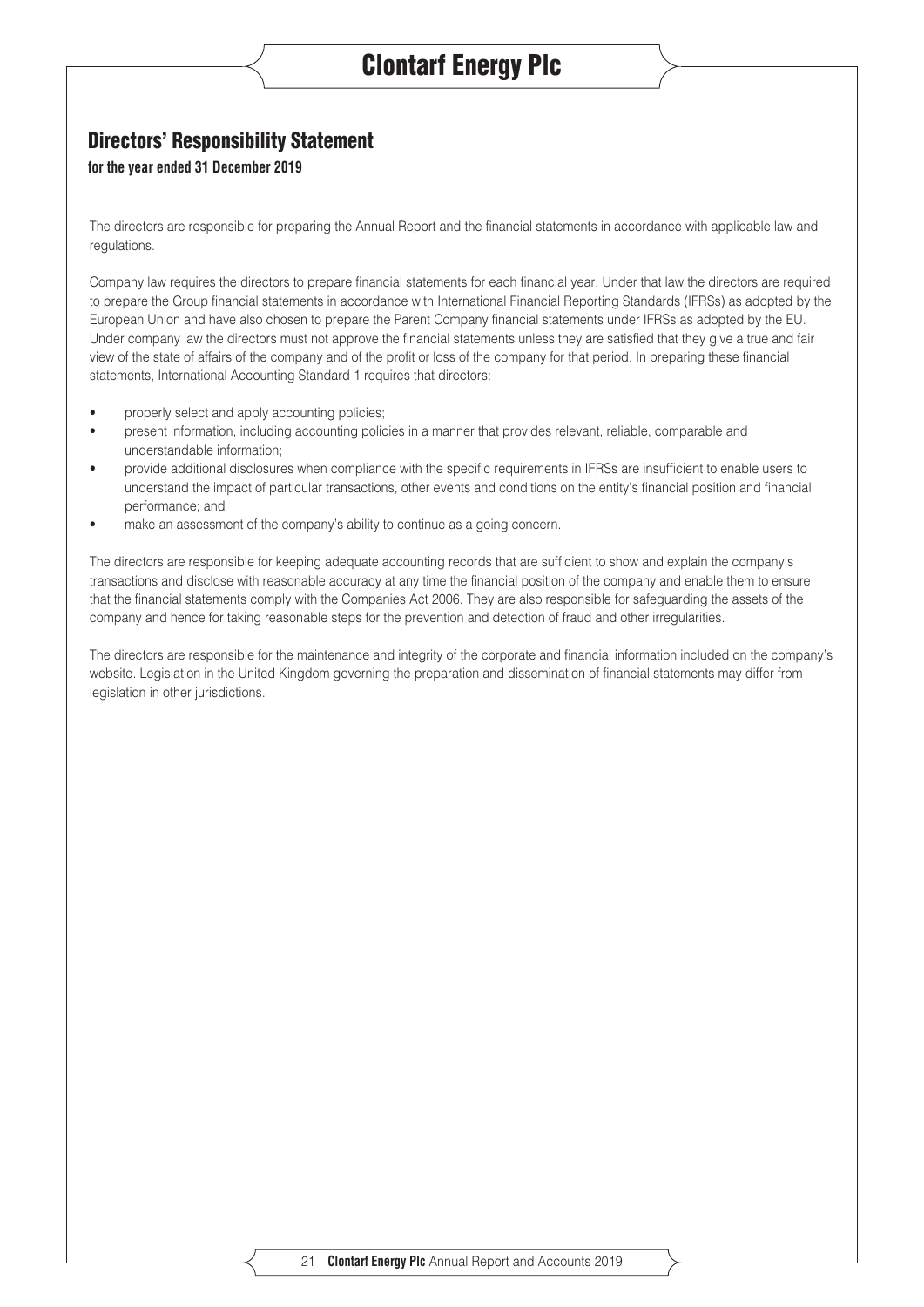## **Audit Committee Report**

#### **for the year ended 31 December 2019**

Dear Shareholders,

I am pleased to present this report on behalf of the Audit Committee and to report on the progress made by the Committee during the year. During 2019 the Company's internal financial reporting and control systems were both expanded and streamlined in compliance with good corporate governance guidelines outlined in the QCA Corporate Governance Code (2018) and with advice from our Nomad and auditors.

#### **Aims of the Audit Committee**

Our purpose is to assist the Board in managing risk, discharging its duties regarding the preparation of financial statements, ensure that a robust framework of accounting policies is in place and enacted and oversee the maintenance of proper internal financial controls.

The Audit Committee, which is chaired by Managing Director, David Horgan, and also includes James Finn meets at least twice a year and assists the Board in meeting responsibilities in respect of external financial reporting and internal controls. The Audit Committee also keeps under review the scope and results of the audit. It also considers the cost-effectiveness, independence and objectivity of the Auditors taking account of any non-audit services provided by them.

#### **The Audit Committee is committed to:**

- Maintaining the integrity of the financial statements of the Company and reviewing any significant reporting matters therein;
- Reviewing the Annual & Interim Report and Accounts and monitoring the accuracy and fairness of the Company's financial statements;
- Ensuring compliance of financial statements with applicable accounting standards and the AIM Rules;
- Reviewing the adequacy and effectiveness of the internal financial control environment and risk management systems; and
- Overseeing the relationship with and the remuneration of the external auditor, reviewing their performance and advising the Board members on their appointment.

The Audit Committee met twice in 2019.

#### **Activities of the Audit Committee during the year**

On behalf of the Board, the Audit Committee has closely monitored the maintenance of internal controls and risk management during the year. Key financial risks are reported during each Audit Committee meeting, including developments and progress made towards mitigating these risks.

The Audit committee received and reviewed reports from the Chief Financial Officer, other members of management and external auditors relating to the interim and annual accounts and the accounting and internal control systems in use throughout the Group.

The external auditors attended one of the meetings to discuss the planning and conclusions of their work and meet with members of the committee. The committee was able to call for information from management and consult with the external auditors directly as required.

The objectivity and independence of the external auditors was safeguarded by reviewing the auditor's formal declarations and monitoring relationships between key audit staff and the Company.

As noted above, the committee met twice during the year, to review the 2018 annual accounts and the interim accounts to 30 June 2019 and audit planning for the year ended 31 December 2019. Members of the committee reviewed with the independent auditor its judgements as to the acceptability of the Company's accounting principles.

Since the year end the committee has met further with the auditors to consider the 2019 financial statements. In particular, the committee discussed the significant audit risks and conclusions on those risks from the audit. In addition, the committee monitors the auditor firm's independence from Company management and the Company.

David Horgan Chairman Audit Committee

22 May 2020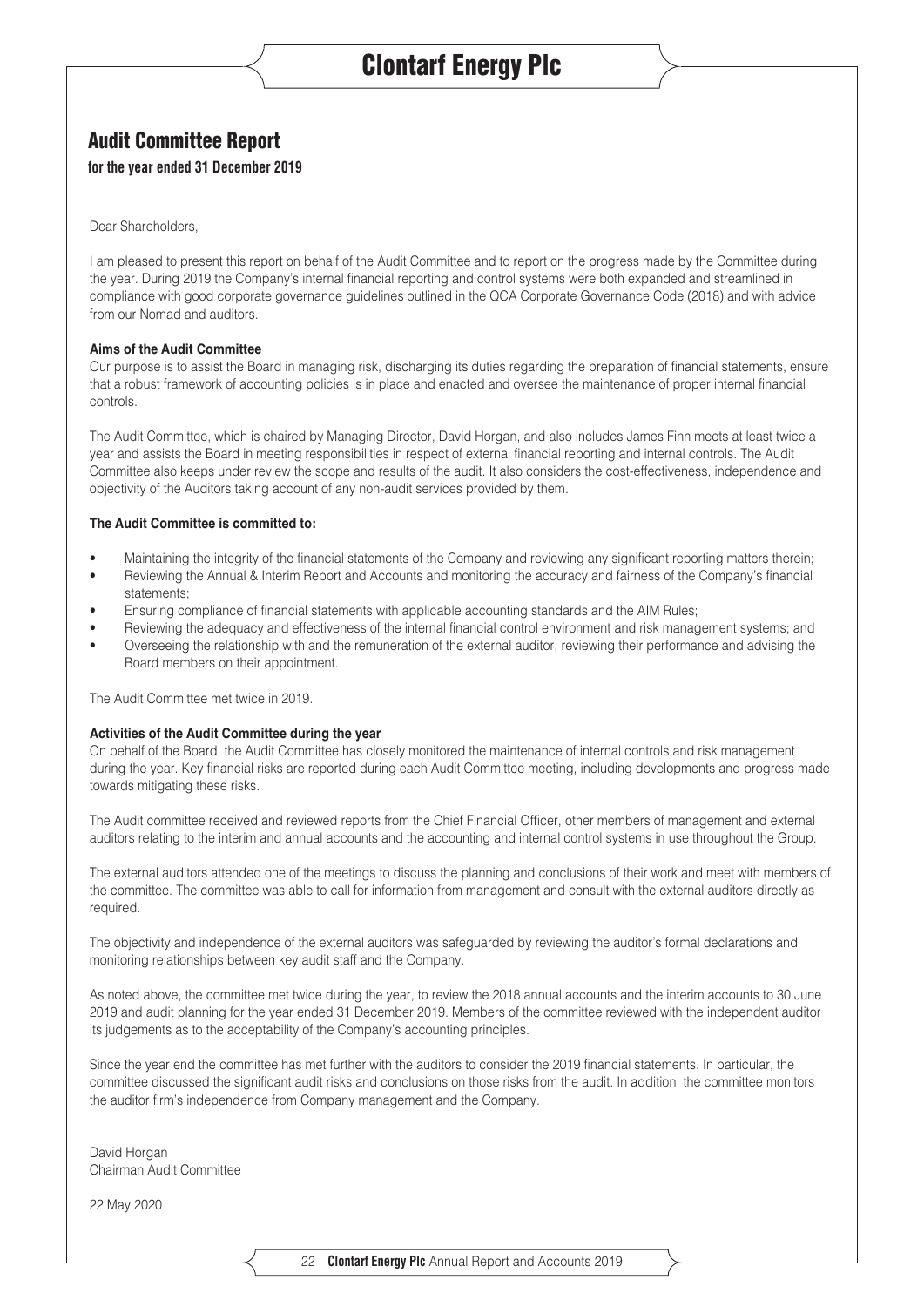### **Independent Auditor's Report to the Members of Clontarf Energy Plc**

#### **for the year ended 31 December 2019**

#### **Report on the audit of the financial statements**

#### **Opinion**

In our opinion:

- the financial statements of Clontarf Energy plc (the 'parent company') and its subsidiaries (the 'group') give a true and fair view of the state of the group's and of the parent company's affairs as at  $31/12/2019$  and of the group's loss for the year then ended;
- the group financial statements have been properly prepared in accordance with International Financial Reporting Standards (IFRSs) as adopted by the European Union;
- the parent company financial statements have been properly prepared in accordance with IFRSs as adopted by the European Union and as applied in accordance with the provisions of the Companies Act 2006; and
- the financial statements have been prepared in accordance with the requirements of the Companies Act 2006.

We have audited the financial statements which comprise:

- the consolidated statement of comprehensive income;
- the consolidated and parent company balance sheets;
- the consolidated and parent company statements of changes in equity;
- the consolidated and parent company cash flow statements; and
- the related notes 1 to 23, including a summary of significant accounting policies as set out in note 3.

The financial reporting framework that has been applied in their preparation is applicable law and IFRSs as adopted by the European Union and, as regards the parent company financial statements, as applied in accordance with the provisions of the Companies Act 2006.

#### **Basis for opinion**

We conducted our audit in accordance with International Standards on Auditing (UK) (ISAs (UK)) and applicable law. Our responsibilities under those standards are further described in the auditor's responsibilities for the audit of the financial statements section of our report.

We are independent of the group and the parent company in accordance with the ethical requirements that are relevant to our audit of the financial statements in the UK, including the Financial Reporting Council's (the 'FRC's') Ethical Standard as applied to listed entities, and we have fulfilled our other ethical responsibilities in accordance with these requirements.

We believe that the audit evidence we have obtained is sufficient and appropriate to provide a basis for our opinion.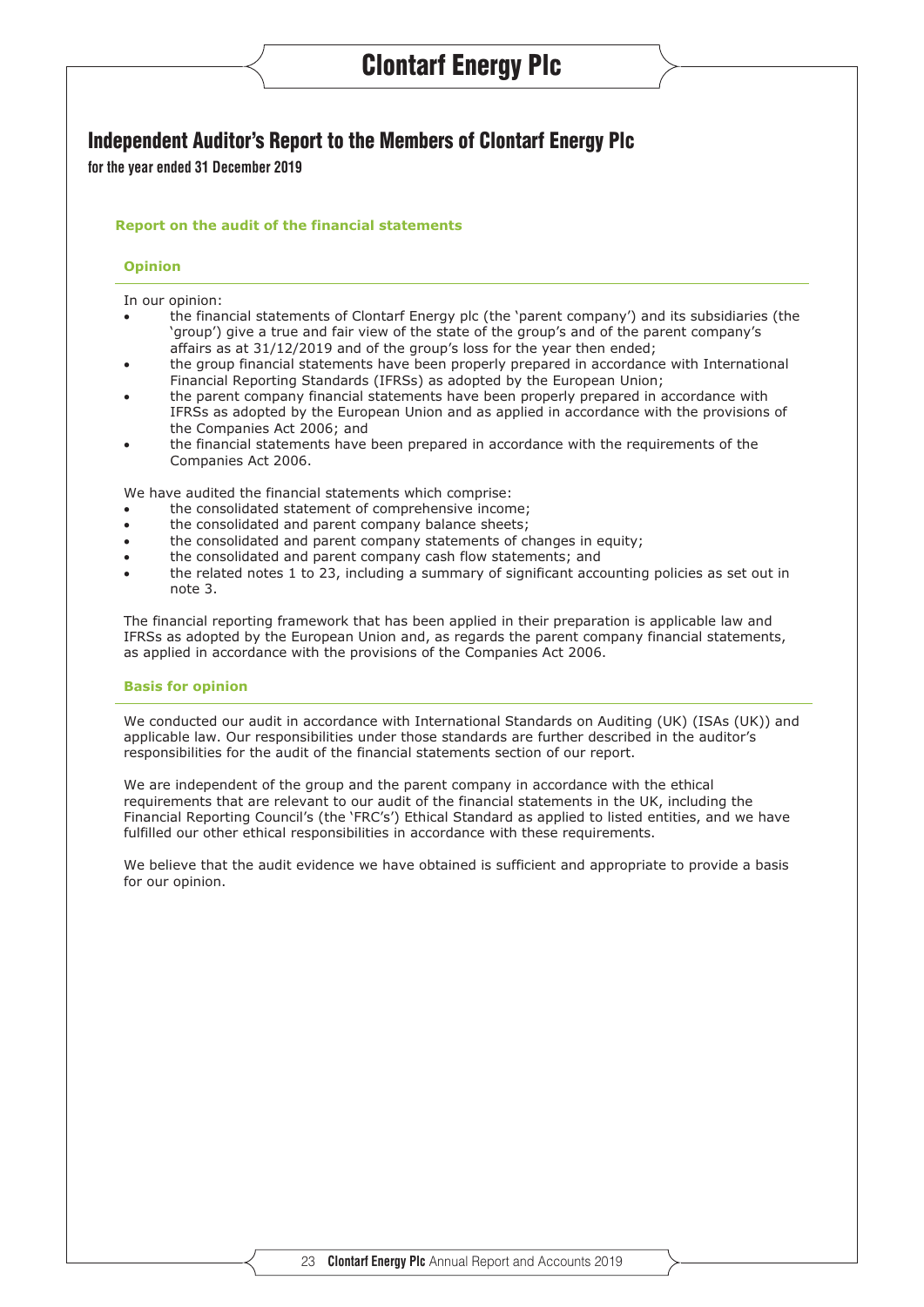### **Independent Auditor's Report to the Members of Clontarf Energy Plc** *(continued)*

**for the year ended 31 December 2019**

#### **Summary of our audit approach**

| <b>Key audit matters</b>                      | The key audit matters that we identified in the current year were:<br>Recoverability of intangible assets and investment in subsidiaries<br>$\bullet$<br>Going concern (see material uncertainty related to going concern section<br>$\bullet$<br>below)<br>Within this report, any new key audit matters are identified with $\bigotimes$ and any<br>key audit matters which are the same as the prior year identified with $\gg$ . |
|-----------------------------------------------|--------------------------------------------------------------------------------------------------------------------------------------------------------------------------------------------------------------------------------------------------------------------------------------------------------------------------------------------------------------------------------------------------------------------------------------|
| <b>Materiality</b>                            | The materiality that we used in the group financial statements was £26,000<br>which was determined on the basis of the carrying value of intangible assets.                                                                                                                                                                                                                                                                          |
| <b>Scoping</b>                                | We identified two significant components, Clontarf Energy plc and Bolivian<br>Hydrocarbon Limited. Full scope audits were performed on both.                                                                                                                                                                                                                                                                                         |
| <b>Significant changes</b><br>in our approach | No significant changes in our audit approach.                                                                                                                                                                                                                                                                                                                                                                                        |

#### **Material uncertainty related to going concern**

We draw attention to note 4 in the financial statements, which indicates that the group incurred a net loss of £308,535 (parent company net loss of £308,535) during the year ended 31 December 2019 and had net current liabilities of £932,126 (parent company net current liabilities of £473,091) at that date.

In response to this, we:

- Obtained an understanding of the group and parent company's controls over the preparation and review of cash flow projections and assumptions used in the cash flow forecasts to support the going concern assumption and assessed the design and determined the implementation of these controls;
- Challenged the key assumptions used in the cash flow forecasts by agreement to historical run rates, expenditure commitments and other supporting documentation;
- Checked the clerical accuracy of the cash flow forecasts;
- Assessed the adequacy of the disclosures in the financial statements.

As stated in note 4, these events or conditions indicate that a material uncertainty exists that may cast significant doubt on the group and parent company's ability to continue as a going concern. Our opinion is not modified in respect of this matter.

#### **Key audit matters**

Key audit matters are those matters that, in our professional judgement, were of most significance in our audit of the financial statements of the current period and include the most significant assessed risks of material misstatement (whether or not due to fraud) that we identified. These matters included those which had the greatest effect on: the overall audit strategy, the allocation of resources in the audit; and directing the efforts of the engagement team.

These matters were addressed in the context of our audit of the financial statements as a whole, and in forming our opinion thereon, and we do not provide a separate opinion on these matters. In addition to the matter described in the material uncertainty related to going concern section, we have determined the matters described below to be the key audit matters to be communicated in our report.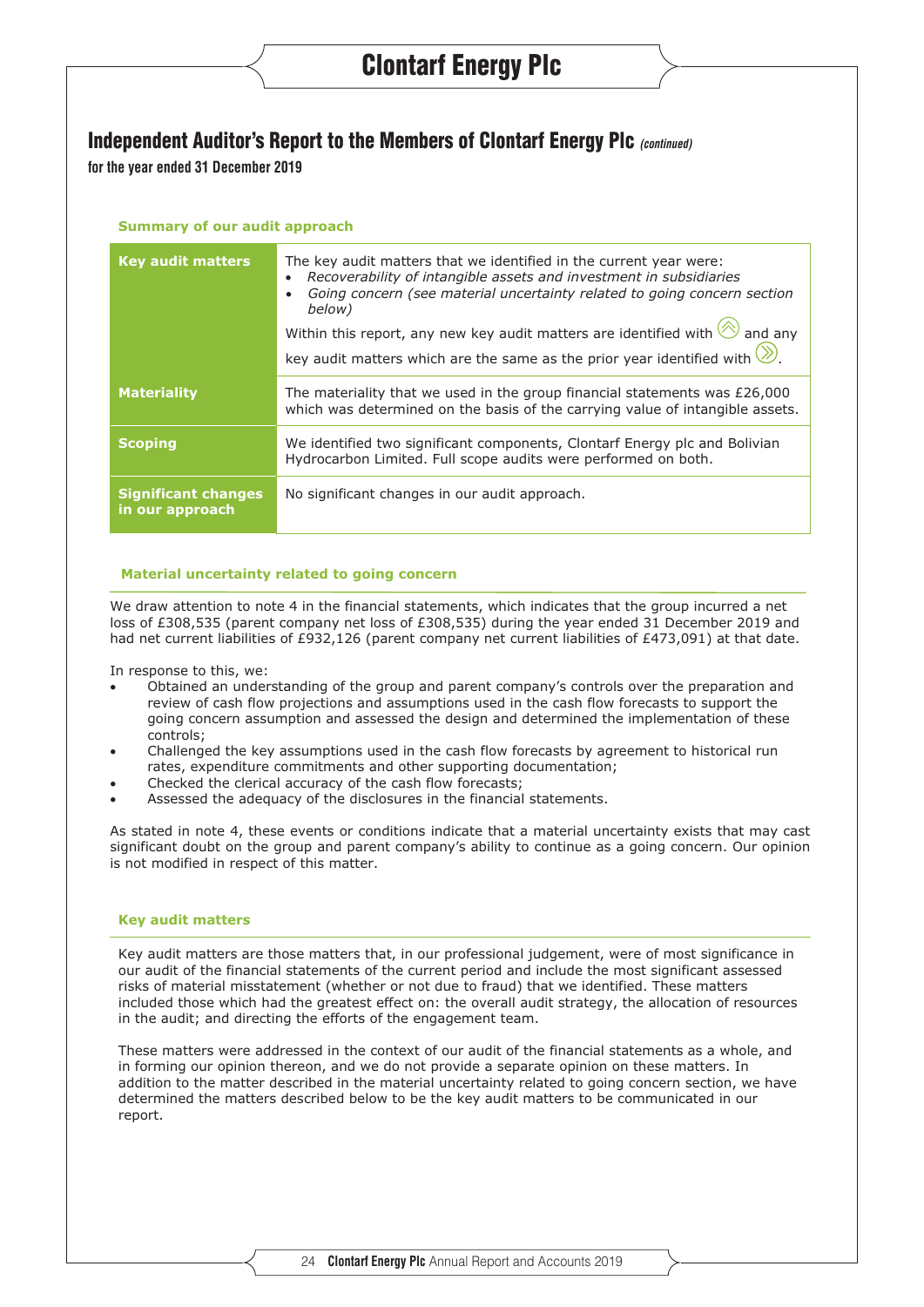## **Independent Auditor's Report to the Members of Clontarf Energy Plc** *(continued)*

**for the year ended 31 December 2019**

|                                                                       | Recoverability of intangible assets and investment in subsidiaries                                                                                                                                                                                                                                                                                                                                                                                                                                                                                                                                                                                                                                                                                                                                                                                                                                                                                                                                      |
|-----------------------------------------------------------------------|---------------------------------------------------------------------------------------------------------------------------------------------------------------------------------------------------------------------------------------------------------------------------------------------------------------------------------------------------------------------------------------------------------------------------------------------------------------------------------------------------------------------------------------------------------------------------------------------------------------------------------------------------------------------------------------------------------------------------------------------------------------------------------------------------------------------------------------------------------------------------------------------------------------------------------------------------------------------------------------------------------|
| <b>Key audit matter</b><br>description                                | The carrying value of group intangible assets at 31 December 2019 amounted<br>to £850,789 (company: £635,789). During the year the group did not record<br>an impairment charge. The value of investments in subsidiaries at 31<br>December 2019 amounted to £52,104 (company). Intangible assets relate to<br>costs capitalised in relation to the group's exploration activities in both the<br>consolidated balance sheet and parent company balance sheet.<br>As disclosed in notes 11 & 12 to the financial statements, the recoverability<br>and realisation of these assets is dependent on the discovery and successful<br>development of economic oil & gas and lithium reserves, which is subject to a<br>number of risks and uncertainties including obtaining title to licence and the<br>ability of the group to raise sufficient finance to develop the projects.<br>Refer to the accounting policy on pages 37 - 43 and the disclosures in notes 11<br>& 12 of the financial statements. |
|                                                                       |                                                                                                                                                                                                                                                                                                                                                                                                                                                                                                                                                                                                                                                                                                                                                                                                                                                                                                                                                                                                         |
| How the scope of<br>our audit<br>responded to the<br>key audit matter | We evaluated the design and determined the implementation of relevant key<br>controls.                                                                                                                                                                                                                                                                                                                                                                                                                                                                                                                                                                                                                                                                                                                                                                                                                                                                                                                  |
|                                                                       | We considered and challenged the directors' assessment of indicators of<br>impairment in relation to exploration and evaluation assets. We performed a<br>review of the board of directors' minutes of meetings and press releases in<br>relation to the status of the exploration activities and funding strategies,<br>including a review of the group's budgeted expenditure for the next 12<br>months. We also considered the adequacy of the disclosures included in the<br>financial statements.                                                                                                                                                                                                                                                                                                                                                                                                                                                                                                  |
|                                                                       | In addition, we reviewed and challenged the Director's assumptions regarding<br>the carrying value of the investments in subsidiaries held on the Company<br>balance sheet.                                                                                                                                                                                                                                                                                                                                                                                                                                                                                                                                                                                                                                                                                                                                                                                                                             |
| <b>Key observations</b>                                               | An inherent uncertainty exists in relation to the ability of the group to realise<br>the exploration and evaluation assets capitalised as intangible assets, which in<br>turn could impact the recoverability of the investments in subsidiaries. As<br>noted above, recoverability of these assets is dependent on the discovery and<br>the successful development of economic oil & gas and lithium reserves,<br>obtaining title to the license, the future profitable production or process from<br>the asset and the ability of the group to raise sufficient finance to develop the<br>projects. The financial statements do not include any adjustments relating to<br>this uncertainty and the ultimate outcome cannot, at present, be determined.<br>Our opinion is not modified in respect of this matter.                                                                                                                                                                                     |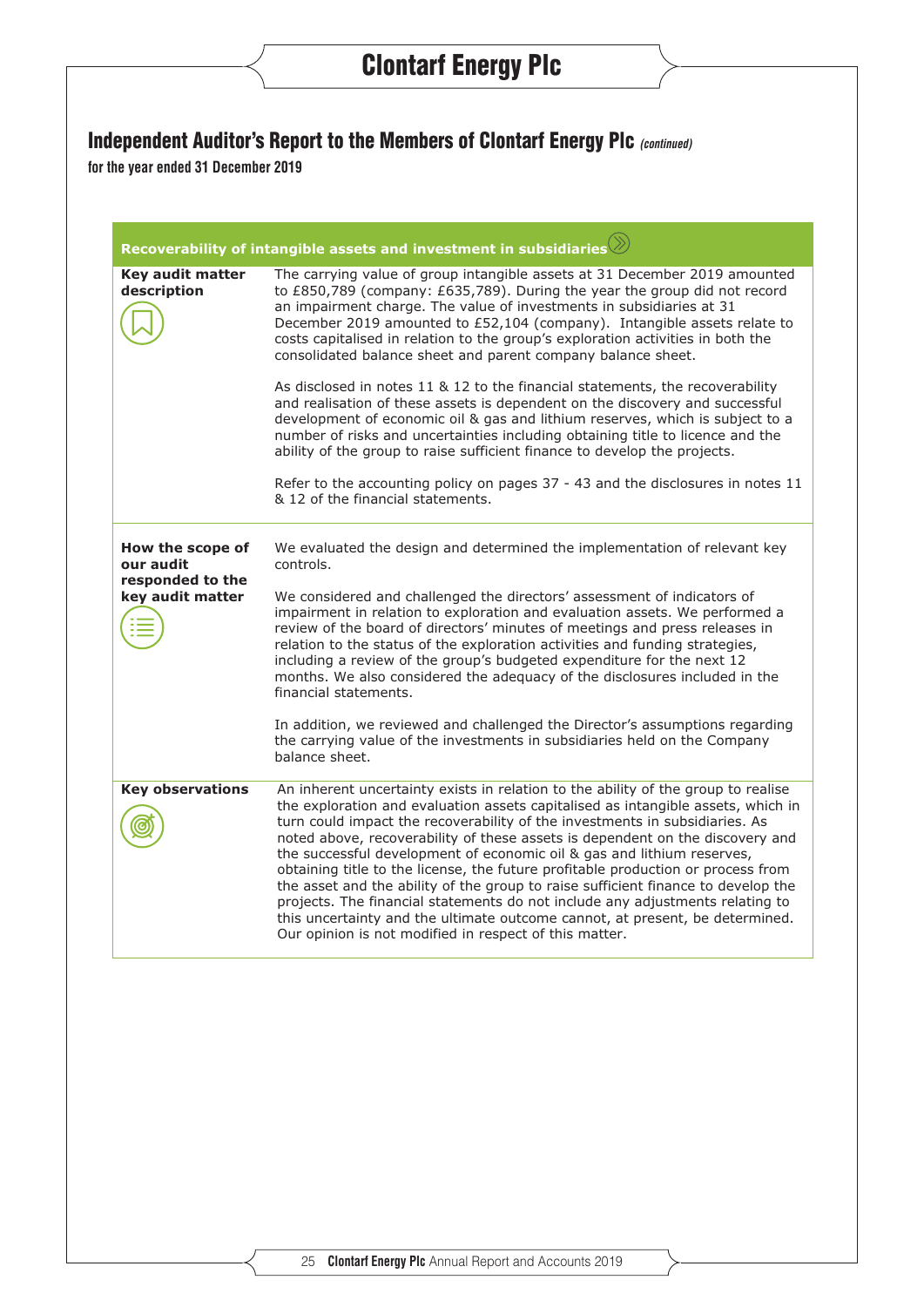### **Independent Auditor's Report to the Members of Clontarf Energy Plc** *(continued)*

**for the year ended 31 December 2019**

#### **Our application of materiality**

We define materiality as the magnitude of misstatement in the financial statements that makes it probable that the economic decisions of a reasonably knowledgeable person would be changed or influenced. We use materiality both in planning the scope of our audit work and in evaluating the results of our work.

Based on our professional judgement, we determined materiality for the financial statements as a whole as follows:

|                                                            | <b>Group financial statements</b>                                                                                                                        | <b>Parent company financial</b><br><b>statements</b>                                                                                                                 |
|------------------------------------------------------------|----------------------------------------------------------------------------------------------------------------------------------------------------------|----------------------------------------------------------------------------------------------------------------------------------------------------------------------|
| <b>Materiality</b>                                         | £26,000 (2018: £25,000)                                                                                                                                  | £19,000 (2018: £19,000)                                                                                                                                              |
| <b>Basis for</b><br>determining<br>materiality             | Approximately 3% of intangible assets                                                                                                                    | Approximately 3% of intangible assets                                                                                                                                |
| <b>Rationale for</b><br>the<br><b>benchmark</b><br>applied | We have determined that intangible<br>assets is the appropriate benchmark<br>considering this makes up approximately<br>74% of the group's total assets. | We have determined that intangible<br>assets is the appropriate benchmark<br>considering this makes up approximately<br>64% of the parent company's total<br>assets. |



We agreed with the Board of Directors that we would report to them all audit differences for the group in excess of £1,300 (2018: £1,250) and for the Company in excess of £950 (2018: £1,000), as well as differences below that threshold that, in our view, warranted reporting on qualitative grounds. We also report to the Board of Directors on disclosure matters that we identified when assessing the overall presentation of the financial statements.

#### **An overview of the scope of our audit**

In approaching the audit, we considered how the group is organised and managed. We assessed the group to be made up of two significant components being Clontarf Energy Plc and Bolivian Hydrocarbon Ltd. Full scope audits were performed on these two significant components by Deloitte Ireland.

Component materiality levels applicable to each component were lower than group materiality.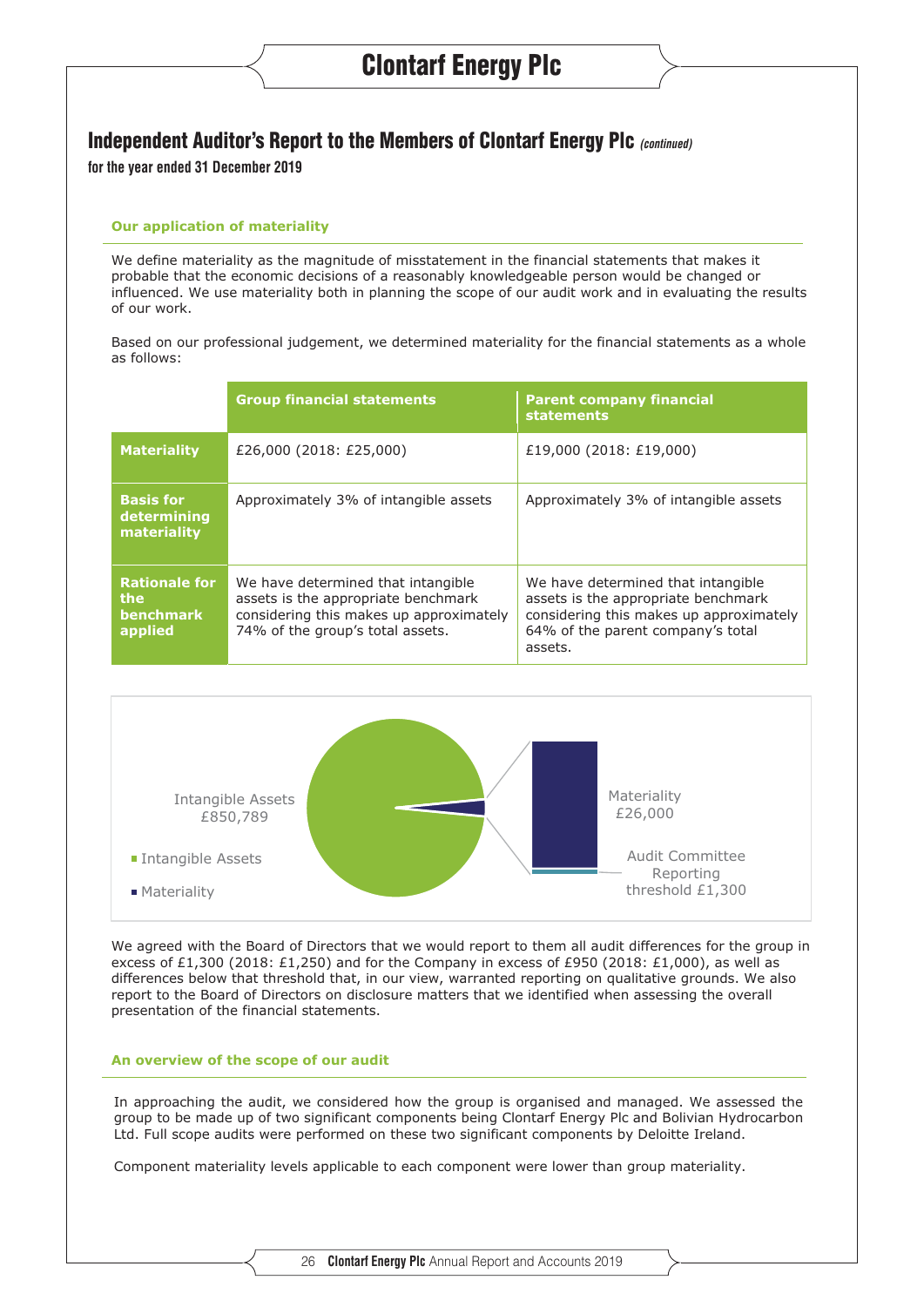### **Independent Auditor's Report to the Members of Clontarf Energy Plc** *(continued)*

**for the year ended 31 December 2019**

#### **Other information**

The directors are responsible for the other information. The other information comprises the information included in the annual report, other than the financial statements and our auditor's report thereon.

Our opinion on the financial statements does not cover the other information and, except to the extent otherwise explicitly stated in our report, we do not express any form of assurance conclusion thereon.

In connection with our audit of the financial statements, our responsibility is to read the other information and, in doing so, consider whether the other information is materially inconsistent with the financial statements or our knowledge obtained in the audit or otherwise appears to be materially misstated.

If we identify such material inconsistencies or apparent material misstatements, we are required to determine whether there is a material misstatement in the financial statements or a material misstatement of the other information. If, based on the work we have performed, we conclude that there is a material misstatement of this other information, we are required to report that fact.

#### **Responsibilities of directors**

As explained more fully in the directors' responsibilities statement, the directors are responsible for the preparation of the financial statements and for being satisfied that they give a true and fair view, and for such internal control as the directors determine is necessary to enable the preparation of financial statements that are free from material misstatement, whether due to fraud or error.

In preparing the financial statements, the directors are responsible for assessing the group's and the parent company's ability to continue as a going concern, disclosing as applicable, matters related to going concern and using the going concern basis of accounting unless the directors either intend to liquidate the group or the parent company or to cease operations, or have no realistic alternative but to do so.

#### Auditor's responsibilities for the audit of the financial statements

Our objectives are to obtain reasonable assurance about whether the financial statements as a whole are free from material misstatement, whether due to fraud or error, and to issue an auditor's report that includes our opinion. Reasonable assurance is a high level of assurance, but is not a guarantee that an audit conducted in accordance with ISAs (UK) will always detect a material misstatement when it exists. Misstatements can arise from fraud or error and are considered material if, individually or in the aggregate, they could reasonably be expected to influence the economic decisions of users taken on the basis of these financial statements.

As part of an audit in accordance with ISAs (UK) we exercise professional judgment and maintain professional scepticism throughout the audit. We also:

- Identify and assesses the risks of material misstatement of the entity's (or where relevant, the consolidated) financial statements, whether due to fraud or error, design and perform audit procedures responsive to those risks, and obtains audit evidence that is sufficient and appropriate to provide a basis for the auditor's opinion. The risk of not detecting a material misstatement resulting from fraud is higher than for one resulting from error, as fraud may involve collusion, forgery, intentional omissions, misrepresentations, or the override of internal control.
- Obtain an understanding of internal control relevant to the audit in order to design audit procedures that are appropriate in the circumstances, but not for the purpose of expressing an opinion on the effectiveness of the entity's (or where relevant, the group's) internal control.
- Evaluate the appropriateness of accounting policies used and the reasonableness of accounting estimates and related disclosures made by the directors.

**We have nothing to report in respect of these matters.**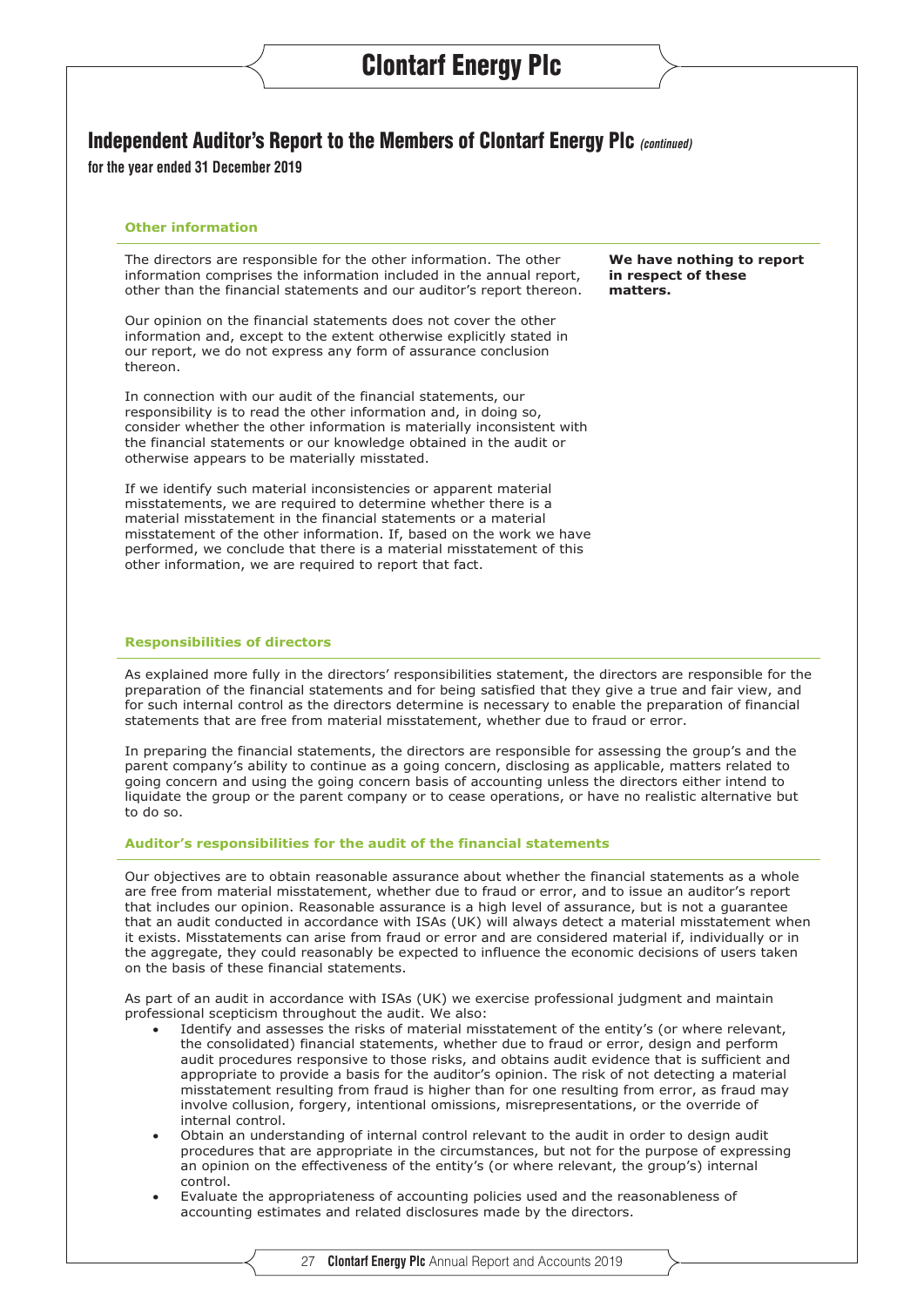### **Independent Auditor's Report to the Members of Clontarf Energy Plc** *(continued)*

**for the year ended 31 December 2019**

- Conclude on the appropriateness of the directors' use of the going concern basis of accounting and, based on the audit evidence obtained, whether a material uncertainty exists related to events or conditions that may cast significant doubt on the entity's (or where relevant, the group's) ability to continue as a going concern. If the auditor concludes that a material uncertainty exists, the auditor is required to draw attention in the auditor's report to the related disclosures in the financial statements or, if such disclosures are inadequate, to modify the auditor's opinion. The auditor's conclusions are based on the audit evidence obtained up to the date of the auditor's report. However, future events or conditions may cause the entity (or where relevant, the group) to cease to continue as a going concern.
- x Evaluate the overall presentation, structure and content of the financial statements, including the disclosures, and whether the financial statements represent the underlying transactions and events in a manner that achieves fair presentation (i.e gives a true and fair view).
- Where we are required to report on consolidated financial statements, obtain sufficient appropriate audit evidence regarding the financial information of the entities or business activities within the group to express an opinion on the consolidated financial statements. The group auditor is responsible for the direction, supervision and performance of the group audit. The group auditor remains solely responsible for the audit opinion.
- We communicate with those charged with governance regarding, among other matters, the planned scope and timing of the audit and significant audit findings, including any significant deficiencies in internal control that the auditor identifies during the audit.

For listed entities and public interest entities, we also provide those charged with governance with a statement that the auditor has complied with relevant ethical requirements regarding independence, including the FRC's Ethical Standard, and communicates with them all relationships and other matters that may reasonably be thought to bear on the auditor's independence, and where applicable, related safeguards.

Where we are required to report on key audit matters, from the matters communicated with those charged with governance, we determine those matters that were of most significance in the audit of the financial statements of the current period and are therefore the key audit matters. We describe these matters in the auditor's report unless law or regulation precludes public disclosure about the matter or when, in extremely rare circumstances, we determine that a matter should not be communicated in the auditor's report because the adverse consequences of doing so would reasonably be expected to outweigh the public interest benefits of such communication.

#### **Report on other legal and regulatory requirements**

#### **Opinions on other matters prescribed by the Companies Act 2006**

In our opinion, based on the work undertaken in the course of the audit:

- the information given in the strategic report and the directors' report for the financial year for which the financial statements are prepared is consistent with the financial statements; and
- the strategic report and the directors' report have been prepared in accordance with applicable legal requirements.

In the light of the knowledge and understanding of the group and of the parent company and their environment obtained in the course of the audit, we have not identified any material misstatements in the strategic report or the directors' report.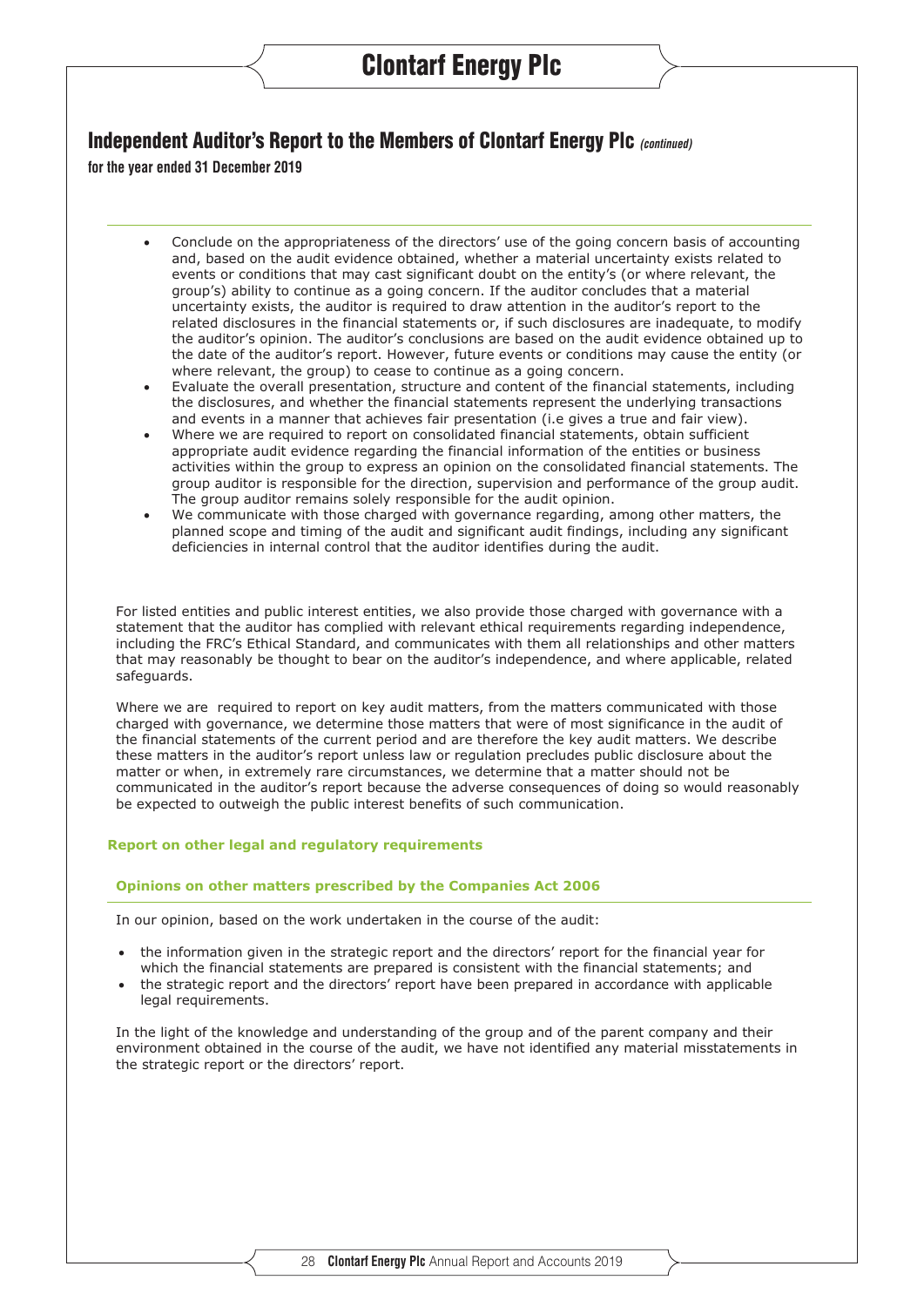### **Independent Auditor's Report to the Members of Clontarf Energy Plc** *(continued)*

#### **for the year ended 31 December 2019**

#### **Matters on which we are required to report by exception**

*Adequacy of explanations received and accounting records*  Under the Companies Act 2006 we are required to report to you if, in our opinion:

- we have not received all the information and explanations we require for our audit; or
- adequate accounting records have not been kept by the parent company, or returns adequate for our audit have not been received from branches not visited by us; or
- the parent company financial statements are not in agreement with the accounting records and returns.

#### *Directors'* remuneration

Under the Companies Act 2006 we are also required to report if in our opinion certain disclosures of directors' remuneration have not been made.

**We have nothing to report in respect of this matter.** 

**We have nothing to report in respect of these matters.** 

#### **Use of our report**

This report is made solely to the company's members, as a body, in accordance with Chapter 3 of Part 16 of the Companies Act 2006. Our audit work has been undertaken so that we might state to the company's members those matters we are required to state to them in an auditor's report and for no other purpose. To the fullest extent permitted by law, we do not accept or assume responsibility to anyone other than the company and the company's members as a body, for our audit work, for this report, or for the opinions we have formed.

Sinéad McHugh (Senior Statutory Auditor) For and on behalf of Deloitte Ireland LLP Chartered Accountants and Statutory Audit Firm Deloitte & Touche House, Earlsfort Terrace, Dublin 2 Ireland

Date: 25 May 2020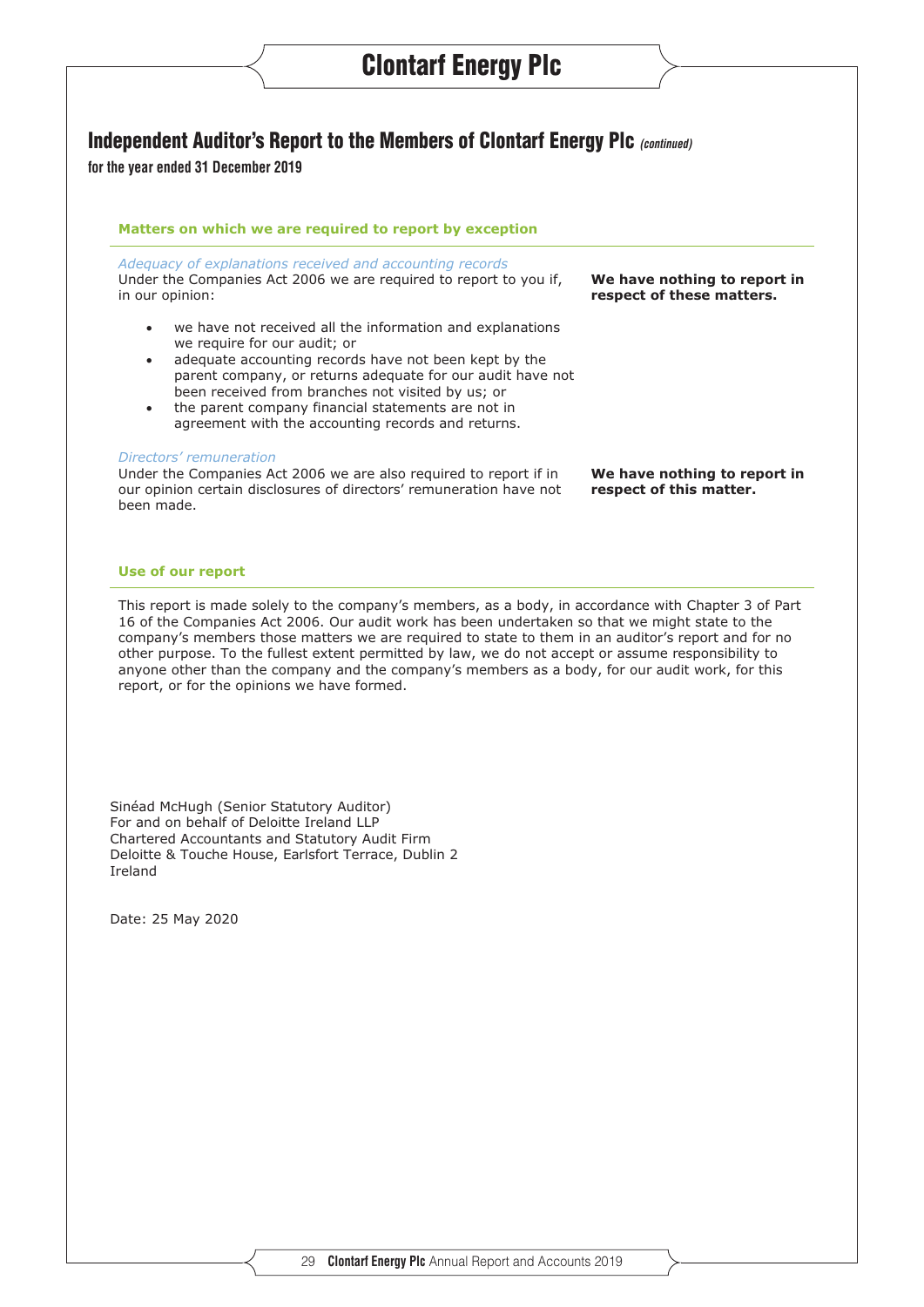## **Consolidated Statement of Comprehensive Income**

### **for the year ended 31 December 2019**

|                                                            | <b>Notes</b> | 2019<br>£  | 2018<br>£  |
|------------------------------------------------------------|--------------|------------|------------|
| <b>CONTINUING OPERATIONS</b>                               |              |            |            |
| Administrative expenses                                    | 5            | (308, 535) | (238, 871) |
| Impairment of exploration and evaluation assets            | 11           | ٠          | (111, 682) |
| <b>LOSS FOR THE YEAR BEFORE TAXATION</b>                   | 5            | (308, 535) | (350, 553) |
| Income tax expense                                         | 9            |            |            |
| LOSS AFTER TAX AND TOTAL COMPREHENSIVE INCOME FOR THE YEAR |              |            |            |
|                                                            |              | (308, 535) | (350, 553) |
| <b>LOSS PER SHARE - Basic and diluted</b>                  | 10           | (0.04p)    | (0.06p)    |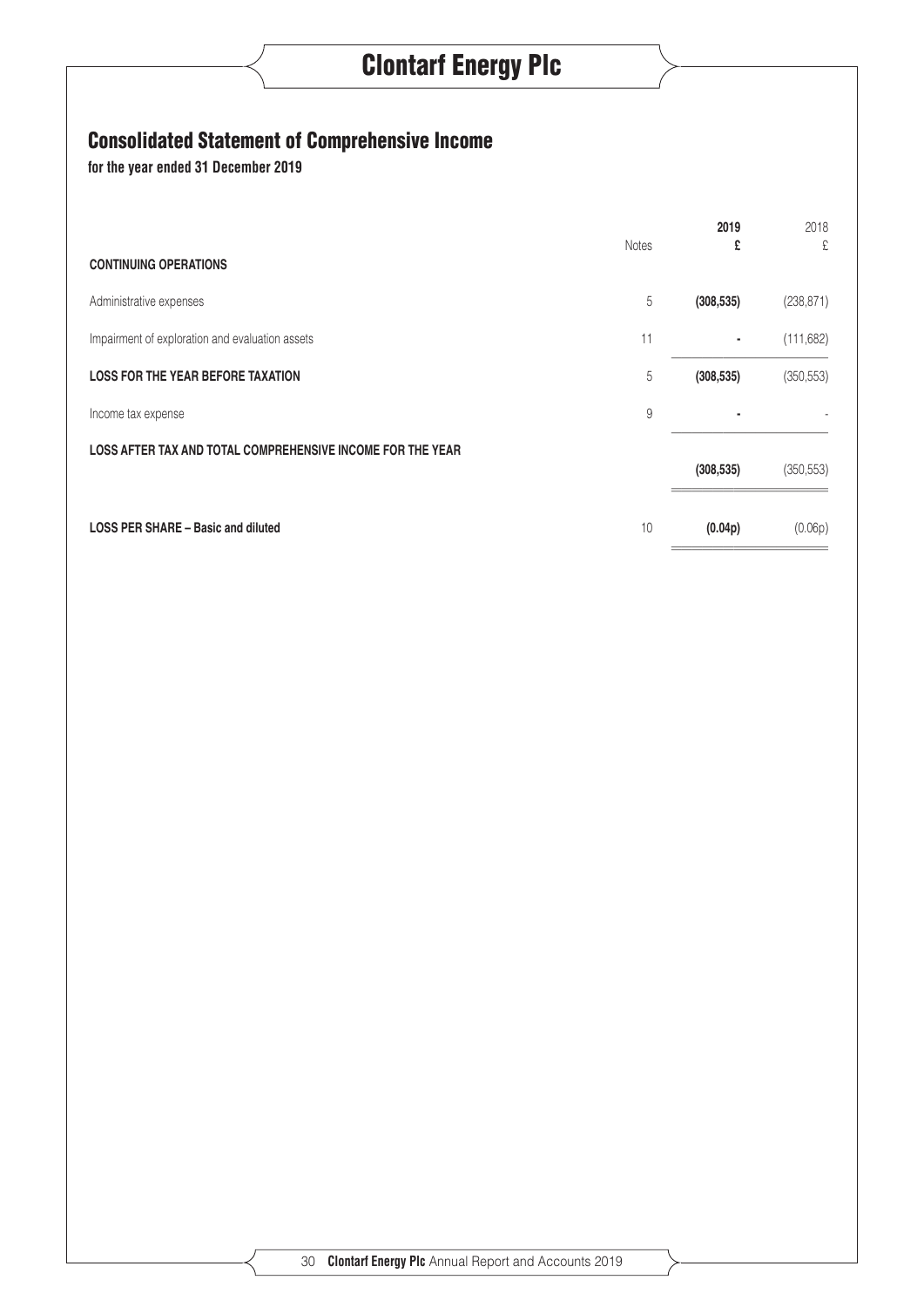## **Consolidated Balance Sheet**

**as at 31 December 2019**

| Notes<br>£<br><b>ASSETS:</b><br><b>NON CURRENT ASSETS</b><br>Intangible assets<br>11<br>850,789<br>850,789<br><b>CURRENT ASSETS</b><br>Other receivables<br>13<br>3,344<br>Cash and cash equivalents<br>14<br>301,292<br>511,564<br>304,636<br><b>TOTAL ASSETS</b><br>1,155,425<br><b>LIABILITIES:</b><br><b>CURRENT LIABILITIES</b> |  | 2019 | 2018           |
|--------------------------------------------------------------------------------------------------------------------------------------------------------------------------------------------------------------------------------------------------------------------------------------------------------------------------------------|--|------|----------------|
|                                                                                                                                                                                                                                                                                                                                      |  |      | £              |
|                                                                                                                                                                                                                                                                                                                                      |  |      |                |
|                                                                                                                                                                                                                                                                                                                                      |  |      |                |
|                                                                                                                                                                                                                                                                                                                                      |  |      | 817,865        |
|                                                                                                                                                                                                                                                                                                                                      |  |      | 817,865        |
|                                                                                                                                                                                                                                                                                                                                      |  |      |                |
|                                                                                                                                                                                                                                                                                                                                      |  |      | 3,909          |
|                                                                                                                                                                                                                                                                                                                                      |  |      |                |
|                                                                                                                                                                                                                                                                                                                                      |  |      | 515,473        |
|                                                                                                                                                                                                                                                                                                                                      |  |      | 1,333,338      |
|                                                                                                                                                                                                                                                                                                                                      |  |      |                |
|                                                                                                                                                                                                                                                                                                                                      |  |      |                |
| 15<br>Trade payables<br>(56, 195)                                                                                                                                                                                                                                                                                                    |  |      | (56, 138)      |
| Other payables<br>16<br>(1, 180, 567)                                                                                                                                                                                                                                                                                                |  |      | (1,070,567)    |
| (1, 236, 762)                                                                                                                                                                                                                                                                                                                        |  |      | (1, 126, 705)  |
| <b>TOTAL LIABILITIES</b><br>(1, 236, 762)                                                                                                                                                                                                                                                                                            |  |      | (1, 126, 705)  |
| <b>NET (LIABILITIES)/ASSETS</b><br>(81, 337)                                                                                                                                                                                                                                                                                         |  |      | 206,633        |
| <b>EQUITY</b>                                                                                                                                                                                                                                                                                                                        |  |      |                |
| Called-up share capital<br>17<br>1,792,450                                                                                                                                                                                                                                                                                           |  |      | 1,792,450      |
| Share premium<br>17<br>10,900,373                                                                                                                                                                                                                                                                                                    |  |      | 10,900,373     |
| Retained deficit<br>(12, 795, 775)                                                                                                                                                                                                                                                                                                   |  |      | (12, 677, 836) |
| 21<br>Share based payment reserve<br>21,615                                                                                                                                                                                                                                                                                          |  |      | 191,646        |
| SHAREHOLDERS DEFICIT<br>(81, 337)                                                                                                                                                                                                                                                                                                    |  |      | 206,633        |

The financial statements of Clontarf Energy plc, registered number 4967918, were approved by the Board of Directors on 22 May 2020 and signed on its behalf by:

John Teeling Director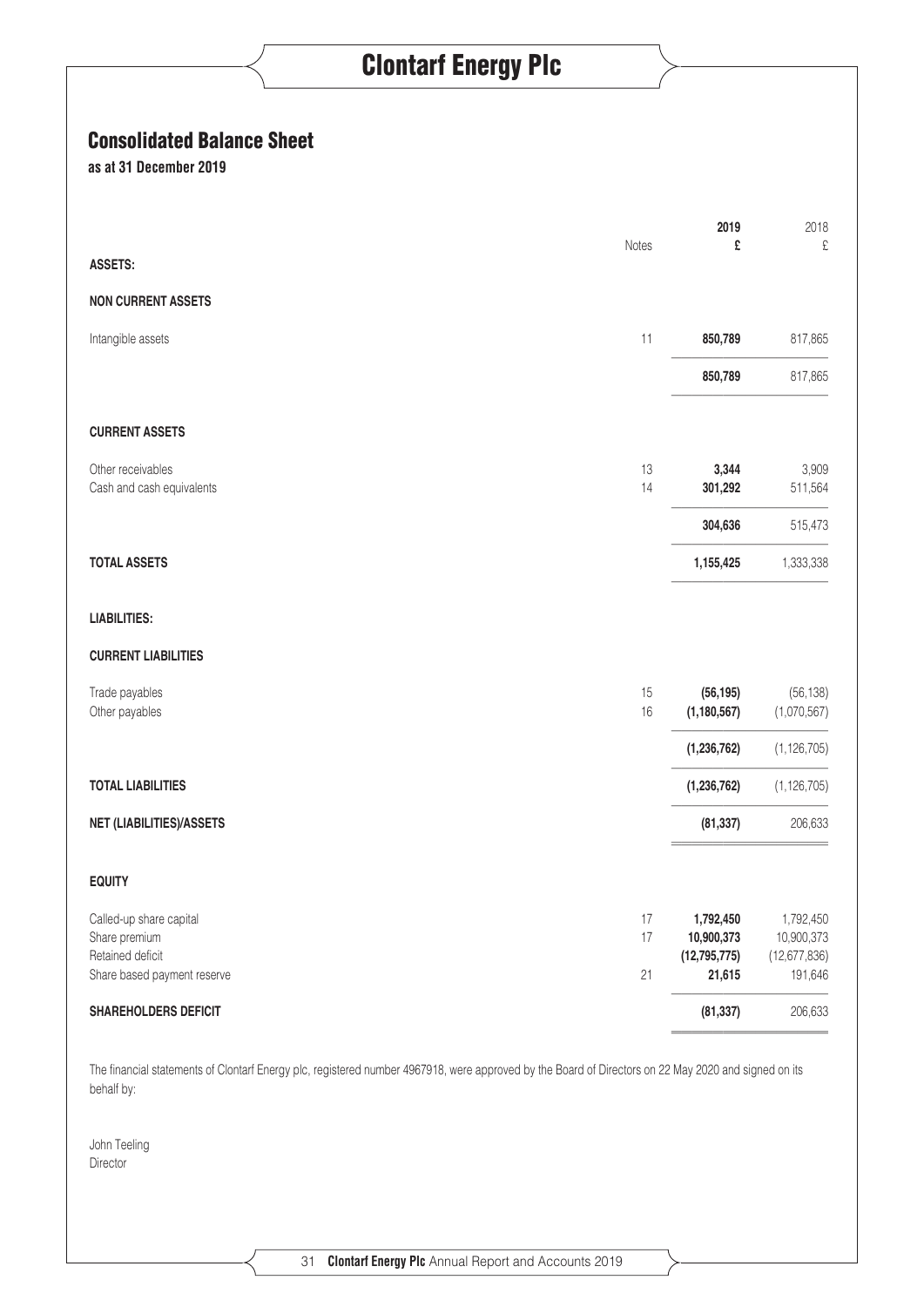## **Company Balance Sheet**

**as at 31 December 2019**

| £<br>£<br>Notes<br><b>ASSETS:</b><br>11<br>632,865<br>635,789<br>Investment in subsidiaries<br>12<br>52,104<br>52,104<br>687,893<br>684,969<br>13<br>3,906<br>Other receivables<br>3,342<br>14<br>301,292<br>511,562<br>304,634<br>515,468<br>992,527<br>1,200,437<br>15<br>(106, 198)<br>(106, 138)<br>16<br>(671, 527)<br>(591, 527)<br>(777, 725)<br>(697, 665)<br>502,772<br>214,802<br>17<br>1,792,450<br>1,792,450<br>17<br>10,900,373<br>10,900,373<br>Retained deficit<br>(12, 499, 636)<br>(12, 381, 697)<br>21<br>21,615<br>191,646<br>502,772<br>214,802 |                             | 2019 | 2018 |
|---------------------------------------------------------------------------------------------------------------------------------------------------------------------------------------------------------------------------------------------------------------------------------------------------------------------------------------------------------------------------------------------------------------------------------------------------------------------------------------------------------------------------------------------------------------------|-----------------------------|------|------|
|                                                                                                                                                                                                                                                                                                                                                                                                                                                                                                                                                                     |                             |      |      |
|                                                                                                                                                                                                                                                                                                                                                                                                                                                                                                                                                                     | <b>NON CURRENT ASSETS</b>   |      |      |
|                                                                                                                                                                                                                                                                                                                                                                                                                                                                                                                                                                     | Intangible assets           |      |      |
|                                                                                                                                                                                                                                                                                                                                                                                                                                                                                                                                                                     |                             |      |      |
|                                                                                                                                                                                                                                                                                                                                                                                                                                                                                                                                                                     |                             |      |      |
|                                                                                                                                                                                                                                                                                                                                                                                                                                                                                                                                                                     | <b>CURRENT ASSETS</b>       |      |      |
|                                                                                                                                                                                                                                                                                                                                                                                                                                                                                                                                                                     |                             |      |      |
|                                                                                                                                                                                                                                                                                                                                                                                                                                                                                                                                                                     | Cash and cash equivalents   |      |      |
|                                                                                                                                                                                                                                                                                                                                                                                                                                                                                                                                                                     |                             |      |      |
|                                                                                                                                                                                                                                                                                                                                                                                                                                                                                                                                                                     | <b>TOTAL ASSETS</b>         |      |      |
|                                                                                                                                                                                                                                                                                                                                                                                                                                                                                                                                                                     | <b>LIABILITIES:</b>         |      |      |
|                                                                                                                                                                                                                                                                                                                                                                                                                                                                                                                                                                     | <b>CURRENT LIABILITIES</b>  |      |      |
|                                                                                                                                                                                                                                                                                                                                                                                                                                                                                                                                                                     | Trade payables              |      |      |
|                                                                                                                                                                                                                                                                                                                                                                                                                                                                                                                                                                     | Other payables              |      |      |
|                                                                                                                                                                                                                                                                                                                                                                                                                                                                                                                                                                     | <b>TOTAL LIABILITIES</b>    |      |      |
|                                                                                                                                                                                                                                                                                                                                                                                                                                                                                                                                                                     | <b>NET ASSETS</b>           |      |      |
|                                                                                                                                                                                                                                                                                                                                                                                                                                                                                                                                                                     | <b>EQUITY</b>               |      |      |
|                                                                                                                                                                                                                                                                                                                                                                                                                                                                                                                                                                     | Called-up share capital     |      |      |
|                                                                                                                                                                                                                                                                                                                                                                                                                                                                                                                                                                     | Share premium               |      |      |
|                                                                                                                                                                                                                                                                                                                                                                                                                                                                                                                                                                     | Share based payment reserve |      |      |
|                                                                                                                                                                                                                                                                                                                                                                                                                                                                                                                                                                     | <b>TOTAL EQUITY</b>         |      |      |

The company reported a loss for the financial year ended 31 December 2019 of £308,535 (2018: Loss of £350,553).

The financial statements of Clontarf Energy plc, registered number 4967918, were approved by the Board of Directors on 22 May 2020 and signed on its behalf by:

John Teeling Director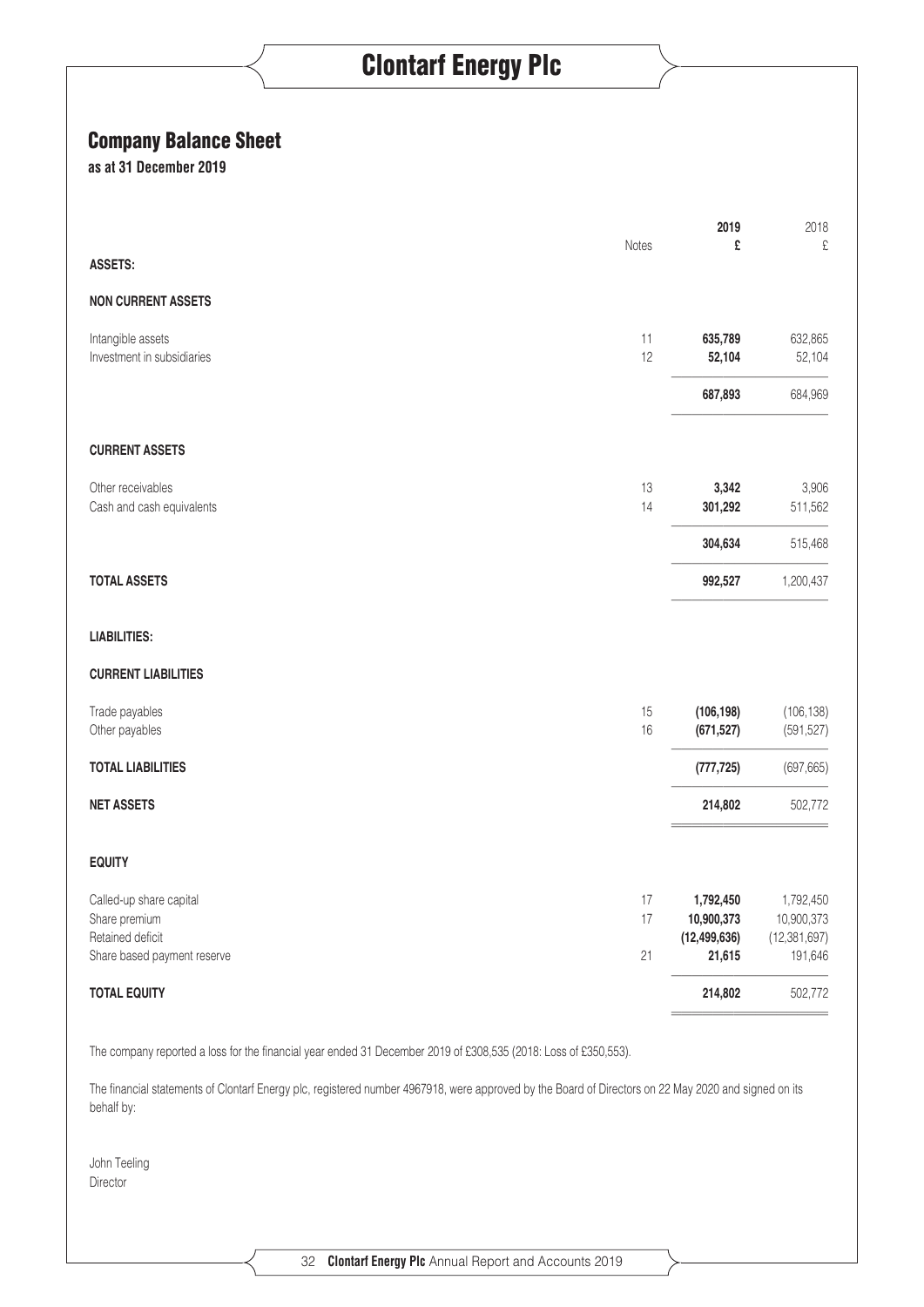## **Consolidated Statement of Changes in Equity**

**for the year ended 31 December 2019**

|                                                  | Called-up<br><b>Share</b><br>Capital<br>£ | <b>Share</b><br>Premium<br>£ | <b>Share Based</b><br>Payment<br>Reserve<br>£ | <b>Retained</b><br><b>Deficit</b><br>£ | <b>Total</b><br>£ |
|--------------------------------------------------|-------------------------------------------|------------------------------|-----------------------------------------------|----------------------------------------|-------------------|
| At 1 January 2018                                | 1,454,612                                 | 10,773,211                   | 191,646                                       | (12, 327, 283)                         | 92,186            |
| Issue of shares                                  | 337,838                                   | 162,162                      |                                               |                                        | 500,000           |
| Share issue expenses                             |                                           | (35,000)                     |                                               |                                        | (35,000)          |
| Loss for the year and total comprehensive income |                                           |                              |                                               | (350, 553)                             | (350, 553)        |
| At 31 December 2018                              | 1,792,450                                 | 10,900,373                   | 191,646                                       | (12, 677, 836)                         | 206,633           |
| Share options vested                             |                                           |                              | 20,565                                        |                                        | 20,565            |
| Share options expired                            |                                           | ٠                            | (190, 596)                                    | 190,596                                |                   |
| Loss for the year and total comprehensive income |                                           |                              |                                               | (308, 535)                             | (308, 535)        |
| At 31 December 2019                              | 1,792,450                                 | 10,900,373                   | 21,615                                        | (12,795,775)                           | (81, 337)         |

#### **Share premium**

The share premium reserve comprises of a premium arising on the issue of shares. Share issue expenses are deducted against the share premium reserve when incurred.

#### **Share based payment reserve**

The share based payment reserve arises on the vesting of share options under the share option plan. Share options expired are reallocated from share based payment reserve to retained deficit at their grant date fair value.

#### **Retained deficit**

Retained deficit comprises of losses incurred in the current and prior years.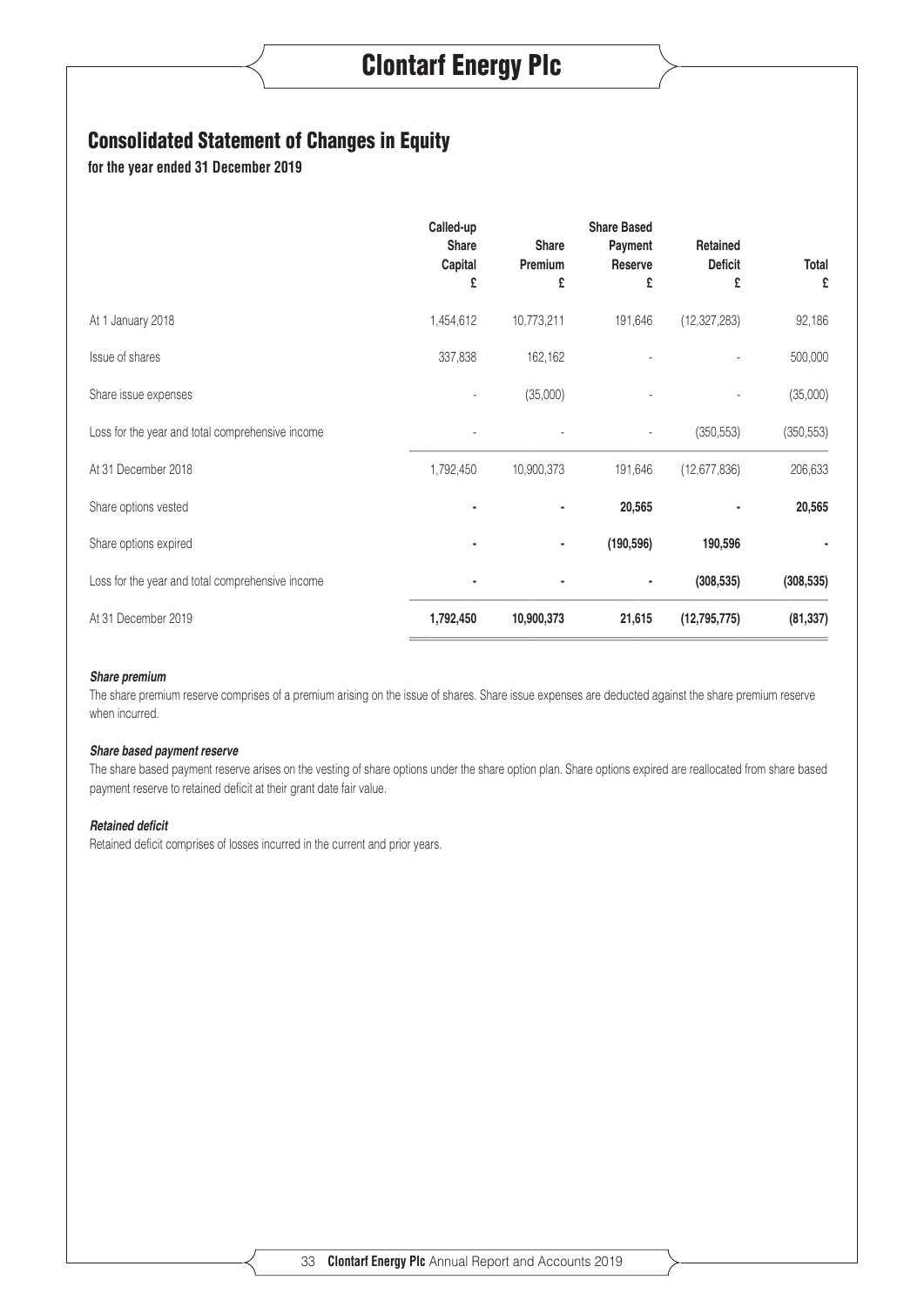## **Company Statement of Changes in Equity**

**for the year ended 31 December 2019**

|                       | Called-up<br><b>Share</b><br>Capital<br>£ | Share<br>Premium<br>£ | <b>Share Based</b><br>Payment<br>Reserve<br>£ | <b>Retained</b><br><b>Deficit</b><br>£ | Total<br>£ |
|-----------------------|-------------------------------------------|-----------------------|-----------------------------------------------|----------------------------------------|------------|
| At 1 January 2018     | 1,454,612                                 | 10,773,211            | 191,646                                       | (12,031,144)                           | 388,325    |
| Shares issued         | 337,838                                   | 162,162               |                                               |                                        | 500,000    |
| Share issue expenses  |                                           | (35,000)              |                                               |                                        | (35,000)   |
| Loss for the year     |                                           |                       |                                               | (350, 553)                             | (350, 553) |
| At 31 December 2018   | 1,792,450                                 | 10,900,373            | 191,646                                       | (12, 381, 697)                         | 502,772    |
| Share options vested  |                                           |                       | 20,565                                        |                                        | 20,565     |
| Share options expired |                                           | ٠                     | (190, 596)                                    | 190,596                                |            |
| Loss for the year     |                                           |                       | $\blacksquare$                                | (308, 535)                             | (308, 535) |
| At 31 December 2019   | 1,792,450                                 | 10,900,373            | 21,615                                        | (12, 499, 636)                         | 214,802    |

#### **Share premium**

The share premium reserve comprises of a premium arising on the issue of shares. Share issue expenses are deducted against the share premium reserve when incurred.

#### **Share based payment reserve**

The share based payment reserve arises on the vesting of share options under the share option plan. Share options expired are reallocated from share based payment reserve to retained deficit at their grant date fair value.

#### **Retained deficit**

Retained deficit comprises of losses incurred in the current and prior years.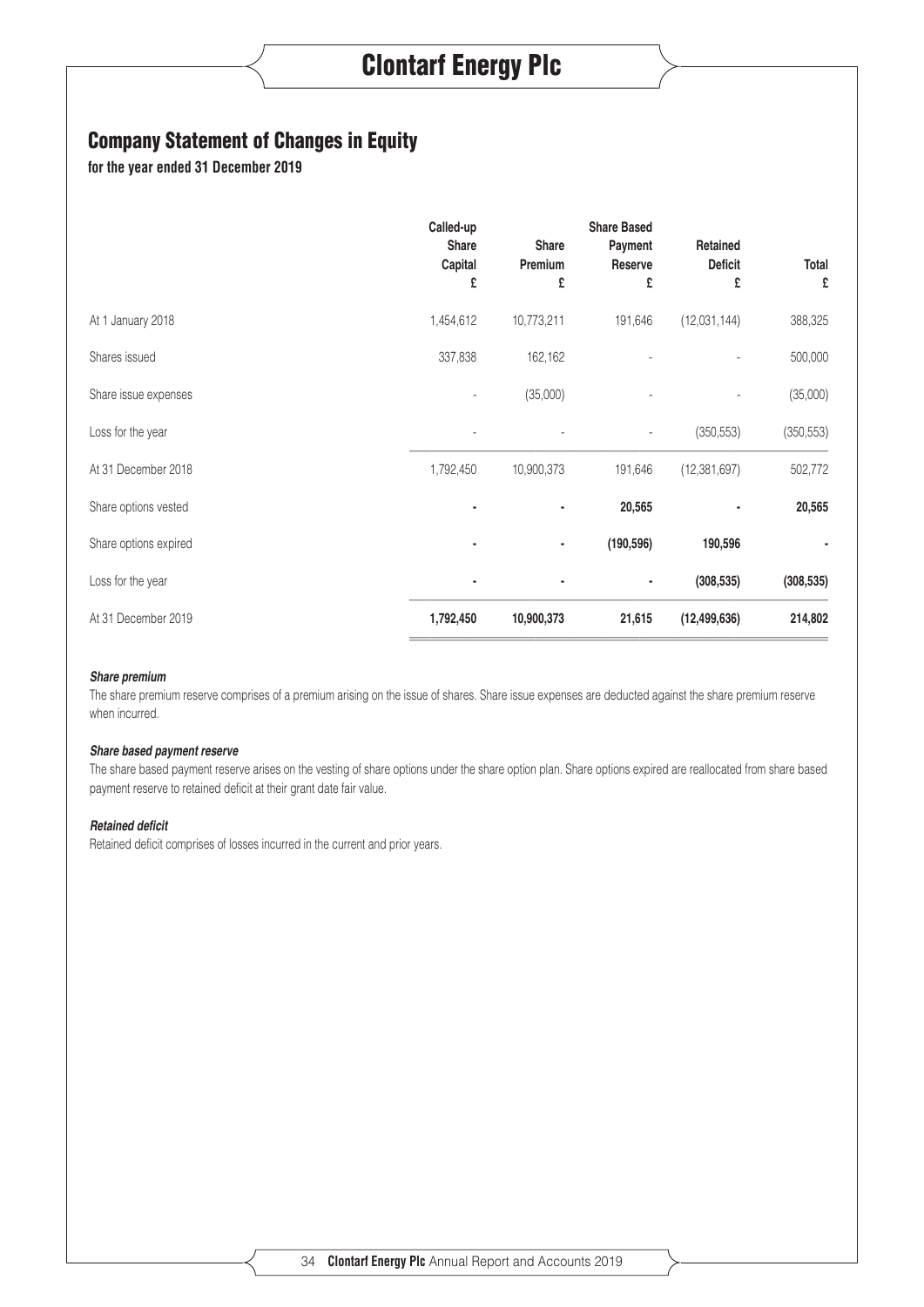## **Consolidated Cash Flow Statement**

### **for the year ended 31 December 2019**

|                                                                         |       | 2019       | 2018       |
|-------------------------------------------------------------------------|-------|------------|------------|
| <b>CASH FLOW FROM OPERATING ACTIVITIES</b>                              | Notes | £          | £          |
| Loss for the year                                                       |       | (308, 535) | (350, 553) |
| Impairment of exploration and evaluation assets<br>Share options vested | 11    | 20,565     | 111,682    |
| Foreign exchange gains                                                  |       | 4,697      | 2,705      |
|                                                                         |       | (283, 273) | (236, 166) |
| <b>MOVEMENTS IN WORKING CAPITAL</b>                                     |       |            |            |
| Increase in trade and other payables                                    |       | 80,057     | 48,379     |
| Decrease/(Increase) in trade and other receivables                      |       | 565        | (100)      |
|                                                                         |       | (202, 651) | (187, 887) |
| <b>NET CASH USED IN OPERATING ACTIVITIES</b>                            |       | (202, 651) | (187, 887) |
| <b>CASH FLOWS FROM INVESTING ACTIVITIES</b>                             |       |            |            |
| Additions to exploration and evaluation assets                          |       | (2,924)    | (196, 524) |
| <b>NET CASH FROM INVESTING ACTIVITIES</b>                               |       | (2,924)    | (196, 524) |
| <b>CASH FLOWS FROM FINANCING ACTIVITIES</b>                             |       |            |            |
| Proceeds from share issue                                               | 17    |            | 500,000    |
| Share issue costs                                                       | 17    |            | (35,000)   |
| <b>NET CASH GENERATED BY FINANCING ACTIVITIES</b>                       |       |            | 465,000    |
| NET (DECREASE)/INCREASE IN CASH AND CASH EQUIVALENTS                    |       | (205, 575) | 80,589     |
| Cash and cash equivalents at beginning of the financial year            |       | 511,564    | 433,680    |
| Effect of foreign exchange rate changes                                 |       | (4,697)    | (2,705)    |
| CASH AND CASH EQUIVALENTS AT END OF THE FINANCIAL YEAR                  | 14    | 301,292    | 511,564    |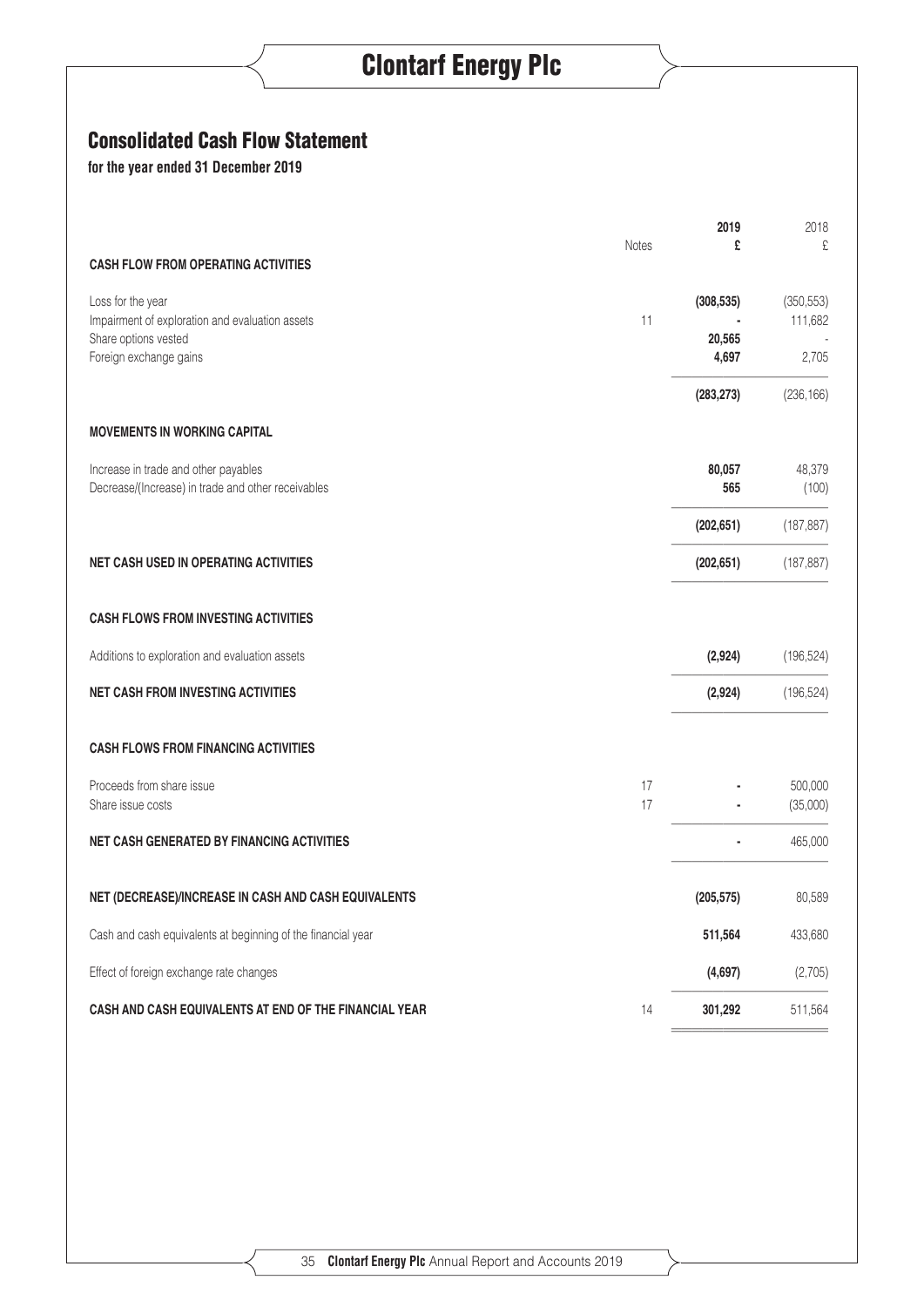## **Company Cash Flow Statement**

### **for the year ended 31 December 2019**

|                                                                                                                         |          | 2019                          | 2018                           |
|-------------------------------------------------------------------------------------------------------------------------|----------|-------------------------------|--------------------------------|
| <b>CASH FLOW FROM OPERATING ACTIVITIES</b>                                                                              | Notes    | £                             | £                              |
| Loss for the year<br>Impairment of exploration and evaluation assets<br>Share options granted<br>Foreign exchange gains | 11       | (308, 535)<br>20,565<br>4,697 | (350, 553)<br>111,682<br>2,705 |
|                                                                                                                         |          |                               |                                |
| <b>MOVEMENTS IN WORKING CAPITAL</b>                                                                                     |          | (283, 273)                    | (236, 166)                     |
| Increase in trade and other payables<br>Decrease/(Increase) in trade and other receivables                              |          | 80,059<br>565                 | 48,379<br>(100)                |
|                                                                                                                         |          | (202, 649)                    | (187, 887)                     |
| <b>NET CASH USED IN OPERATING ACTIVITIES</b>                                                                            |          | (202, 649)                    | (187, 887)                     |
| <b>CASH FLOWS FROM INVESTING ACTIVITIES</b>                                                                             |          |                               |                                |
| Additions to exploration and evaluation assets                                                                          |          | (2,924)                       | (196, 524)                     |
| <b>NET CASH USED IN INVESTING ACTIVITIES</b>                                                                            |          | (2,924)                       | (196, 524)                     |
| <b>CASH FLOWS FROM FINANCING ACTIVITIES</b>                                                                             |          |                               |                                |
| Proceeds from share issue<br>Share issue costs                                                                          | 17<br>17 |                               | 500,000<br>(35,000)            |
| <b>NET CASH GENERATED BY FINANCING ACTIVITIES</b>                                                                       |          |                               | 465,000                        |
| NET (DECREASE)/INCREASE IN CASH AND CASH EQUIVALENTS                                                                    |          | (205, 573)                    | 80,589                         |
| Cash and cash equivalents at beginning of the financial year                                                            |          | 511,562                       | 433,678                        |
| Effect of foreign exchange rate changes                                                                                 |          | (4,697)                       | (2,705)                        |
| CASH AND CASH EQUIVALENTS AT END OF THE FINANCIAL YEAR                                                                  | 14       | 301,292                       | 511,562                        |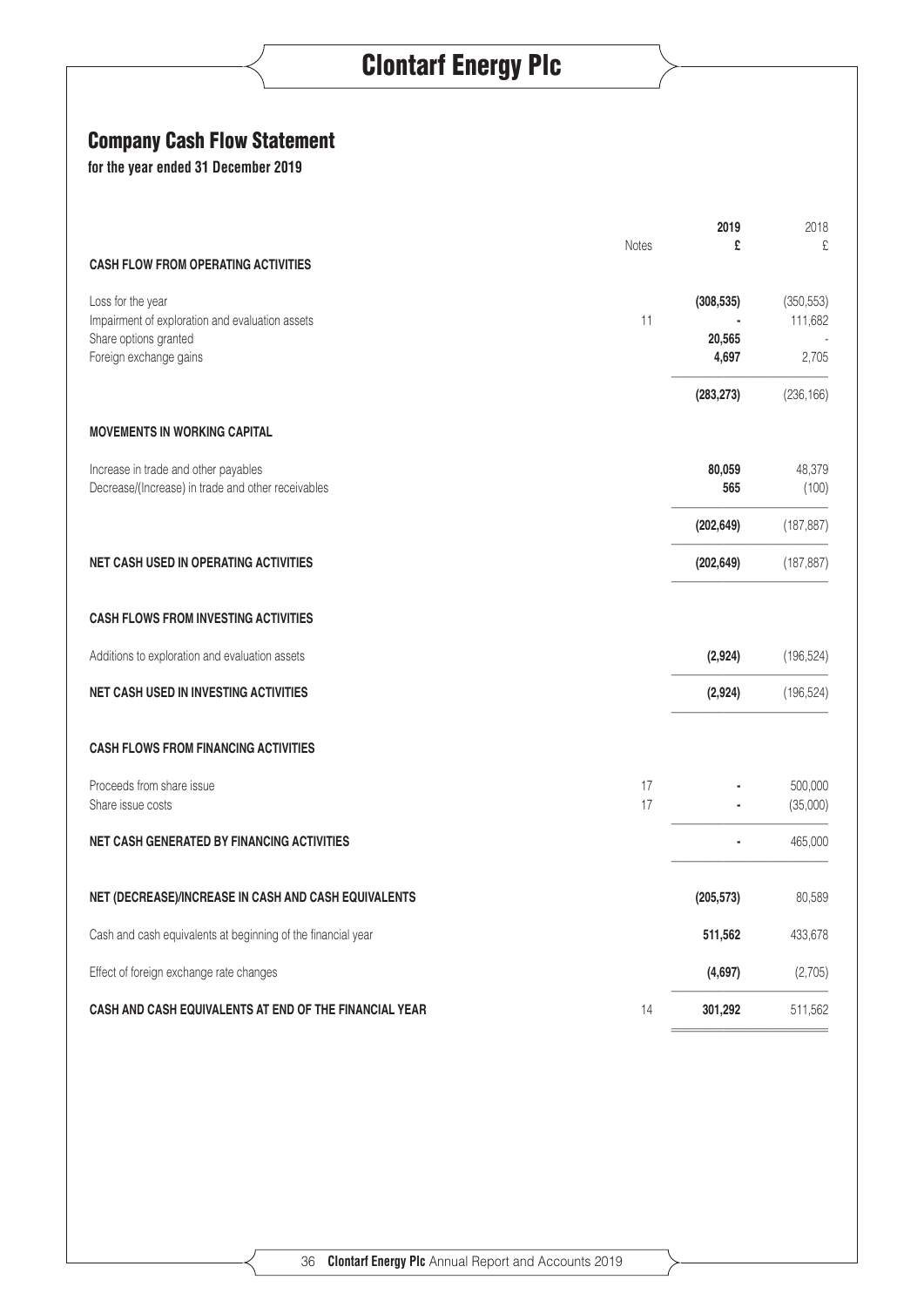### **Notes to the Financial Statements**

#### **for the year ended 31 December 2019**

#### **1. GENERAL INFORMATION**

Clontarf Energy plc (the Company) is a company limited by shares incorporated and registered in England. The address of the Company's registered office is shown on the inside back cover.

The principal activities of the Company and its subsidiaries (the Group) and the nature of the Group's operations are set out on page 10.

#### **2. INTERNATIONAL FINANCIAL REPORTING STANDARDS**

In the current year, the Group has applied a number of amendments to IFRS Standards and Interpretations adopted by the European Union that are effective for an annual period that begins on or after 1 January 2019. Their adoption has not had any material impact on the disclosures or on the amounts reported in these financial statements.

#### **New and amended IFRS Standards that are effective for the current year**

- Annual Improvements to IFRS Standards 2015-2017 Cycle
- Amendments to IAS 19: Plan Amendment, Curtailment or Settlement
- Amendments to IAS 28 Long-term Interests in Associates and Joint Ventures
- Amendments to IFRS 9: Prepayment Features with Negative Compensation
- IFRIC 23 Uncertainty over Income Tax Treatments
- **IFRS 16 Leases**

#### **Standards in issue but not yet effective:**

As at 31 December 2019, the following standards, amendments to the existing standards and new interpretations, were not endorsed for use in EU and cannot be therefore applied by the entities preparing their financial statements in accordance with IFRS as adopted by EU.

- **IFRS 17 Insurance Contracts**
- Amendments to IFRS 3 Business Combinations
- Amendments to IAS 1 Presentation of Financial Statements: Classification of Liabilities as Current or Non-current

The following standards, amendments to the existing standards and new interpretations, have been adopted by the EU but are not yet mandatorily effective and have not been early adopted by the company.

- Amendments to IFRS 9, IAS 39 and IFRS17: Interest Rate Benchmark Reform (issued on 26 September 2019)
- Amendments to IAS 1 and IAS 8: Definition of Material (issued on 31 October 2018)
- Amendments to References to the Conceptual Framework in IFRS Standards (issued on 29 March 2018)

The Directors are currently assessing the impact in relation to the adoption of these standards, amendments to the existing standards and a new interpretations for future periods of the Group. However, at this point they do not believe they will have a significant impact on the financial statements of the Group in the financial year of initial application.

#### **3. PRINCIPAL ACCOUNTING POLICIES**

The principal accounting policies adopted by the Group and Company are summarised below:

#### **(i) Basis of preparation**

The financial statements have been prepared on a historical cost basis, except for certain financial instruments that have been measured at fair value. The consolidated financial statements are presented in pound sterling and comply with the Companies Act 2006.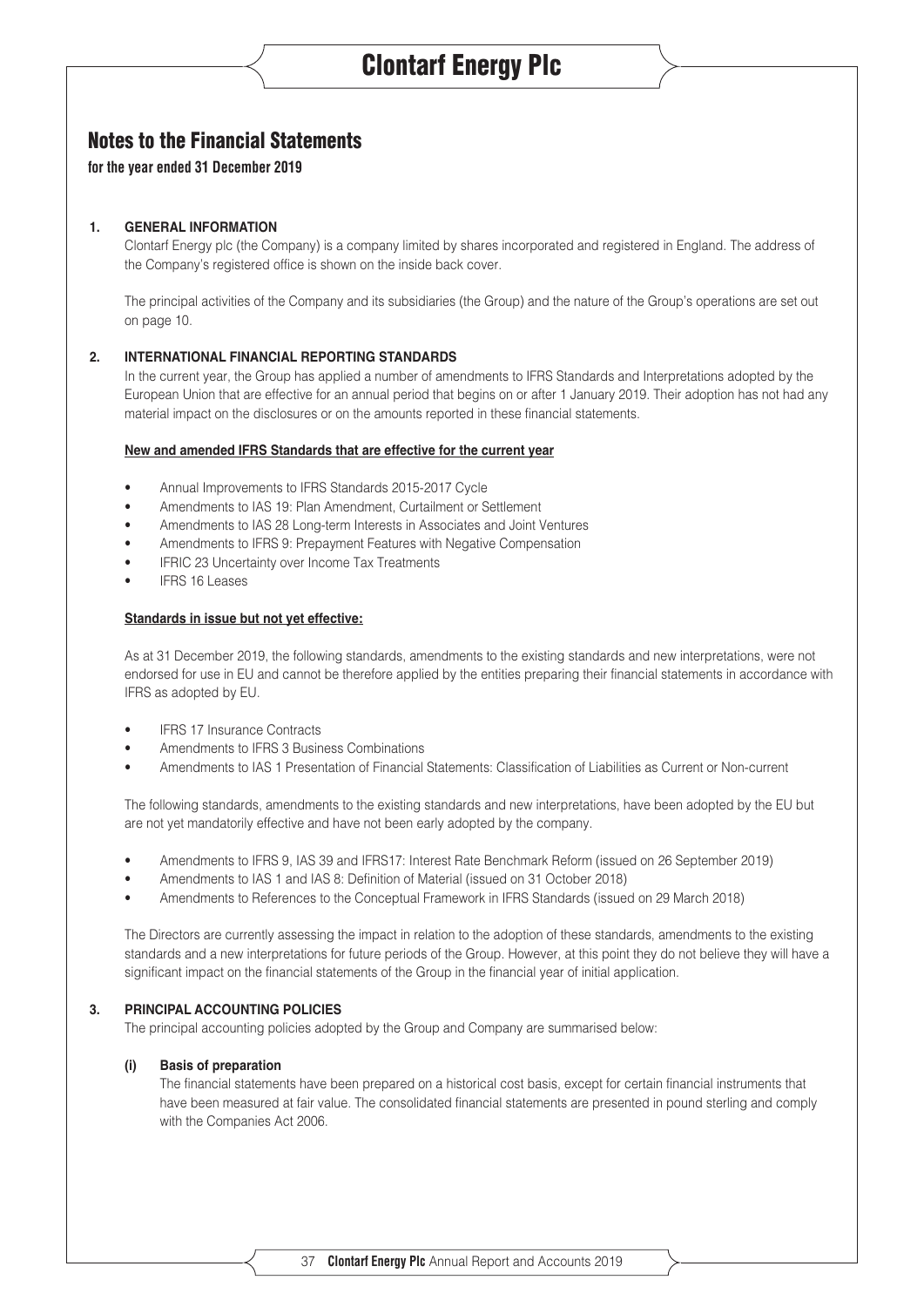### **Notes to the Financial Statements** *(continued)*

#### **for the year ended 31 December 2019**

#### **3. PRINCIPAL ACCOUNTING POLICIES (continued)**

#### **(ii) Statement of compliance**

The financial statements for the year ended 31 December 2019, for the Group and Company have been prepared in accordance with International Financial Reporting Standards (IFRSs) as adopted by the European Union and in accordance with the Companies Act 2006.

#### **(iii) Basis of Consolidation**

The consolidated financial statements comprise the financial statements of Clontarf Energy plc and its subsidiaries as at 31 December 2019. Subsidiaries are fully consolidated from the date of acquisition, being the date which the Group obtains control, and continue to be consolidated until the date that such control ceases. The financial statements of the subsidiaries are prepared for the same reporting year as the Parent Company, using consistent accounting policies. All intragroup balances, income and expenses and unrealized gains and losses resulting from intragroup transactions are eliminated in full.

#### **(iv) Investment in Subsidiaries**

The company's investments in subsidiaries are stated at cost, less any accumulated impairment losses.

#### **(v) Operating loss**

Operating loss represents revenue less cost of sales, administrative expenses and listing expenses. It is stated before finance revenue, finance costs and fair value gains/losses on financial assets.

#### **(vi) Foreign currencies**

The presentation currency of the Group financial statements is pound sterling and the functional currency and the presentation currency of the Parent Company is pound sterling. The individual financial statements of each Group Company are maintained in the currency of the primary economic environment in which it operates (its functional currency). For the purpose of the consolidated financial statements, the results and financial position of each Group Company are expressed in pound sterling, the presentation currency.

In preparing the financial statements of the individual companies, transactions in currencies other than the entity's functional currency (foreign currencies) are recorded at the rates of exchange prevailing on the dates of the transactions. At each balance sheet date, monetary assets and liabilities that are denominated in foreign currencies are retranslated at the rates prevailing on the balance sheet date. Non-monetary items carried at fair value that are denominated in foreign currencies are retranslated at the rates prevailing at the date when the fair value was redetermined.

Non-monetary items that are measured in terms of historical cost in a foreign currency are not retranslated.

Exchange differences arising on the settlement of monetary items, and on the retranslation of monetary items, are included in the Statement of Comprehensive Income for the year. Exchange differences arising on the retranslation of non-monetary items carried at fair value are included in the Statement of Comprehensive Income for the year except for differences arising on the retranslation of non-monetary items in respect of which gains and losses are recognised directly in equity.

For the purpose of presenting consolidated financial statements, the assets and liabilities of the Group's foreign operations are translated at exchange rates prevailing on the balance sheet date. Income and expense items are translated at the average exchange rates for the year, unless exchange rates fluctuate significantly during that year, in which case the exchange rates at the date of transactions are used. Exchange differences arising, if any, are classified as equity and transferred to the Group's translation reserve. Such translation differences are recognised as income or as expenses in the year in which the operation is disposed of.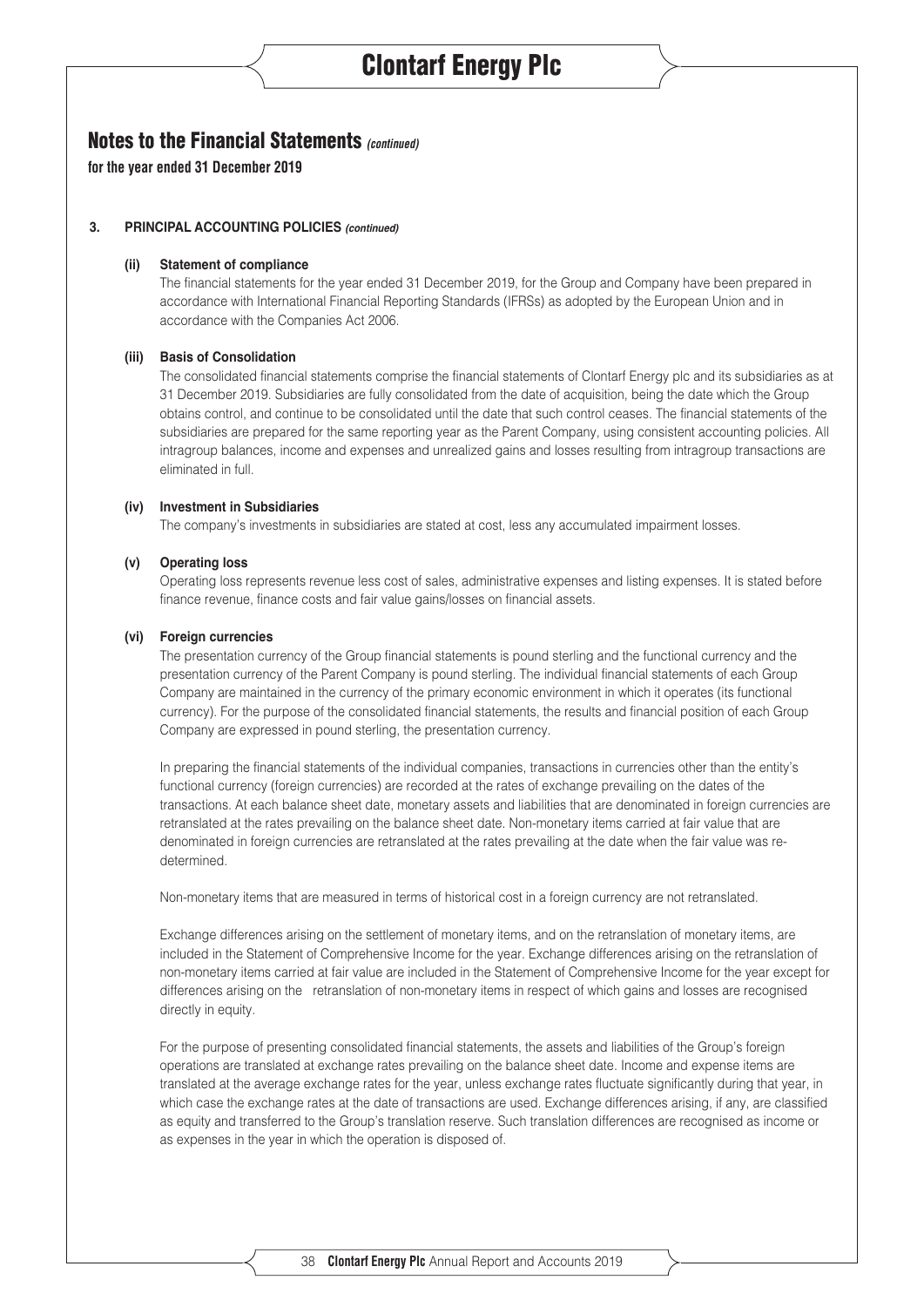### **Notes to the Financial Statements** *(continued)*

**for the year ended 31 December 2019**

#### **3. PRINCIPAL ACCOUNTING POLICIES (continued)**

#### **(vii) Intangible assets**

#### **Exploration and evaluation assets**

involves judgement. Management considers the nature of each cost incurred and whether it is deemed appropriate to capitalise it within intangible assets. Costs which can be demonstrated as project related are included within exploration and evaluation assets. Exploration and evaluation assets relate to prospecting, exploration and related expenditure in Bolivia and Ghana. The Group's exploration activities are subject to a number of significant and potential risks and uncertainties including:

- licence obligations;
- exchange rate risks;
- uncertainties over development and operational costs;
- political and legal risks, including arrangements with Governments for licences, profit sharing and taxation;
- foreign investment risks including increases in taxes, royalties and renegotiation of contracts;
- title to assets:
- financial risk management:
- going concern;
- ability to raise finance; and
- operational and environmental risks.

The recoverability of these intangible assets is dependent on the discovery and successful development of economic reserves, which is subject to the risks and uncertainties set out above. Should this prove unsuccessful, the value included in the balance sheet would be written off to the Statement of Comprehensive Income.

Exploration expenditure relates to the initial search for deposits with economic potential in Bolivia and Ghana. Evaluation expenditure arises from a detailed assessment of deposits that have been identified as having economic potential.

The cost of exploration rights and costs incurred in exploration and evaluation activities are capitalised as part of exploration and evaluation assets.

Exploration costs are capitalised until technical feasibility and commercial viability of extraction of reserves are demonstrable. Exploration costs include an allocation of administration and salary costs (including share based payments) attributable to exploration activities as determined by management.

#### **Impairment of intangible assets**

The assessment of intangible assets for any indications of impairment involves judgment. If an indication of impairment exists, a formal estimate of recoverable amount is performed and an impairment loss recognised to the extent that the carrying amount exceeds recoverable amount. Recoverable amount is determined as the higher of fair value less costs of disposal and value in use.

Prior to reclassification to property, plant and equipment, exploration and evaluation assets are assessed for impairment, and any impairment loss is recognised immediately in the statement of comprehensive income.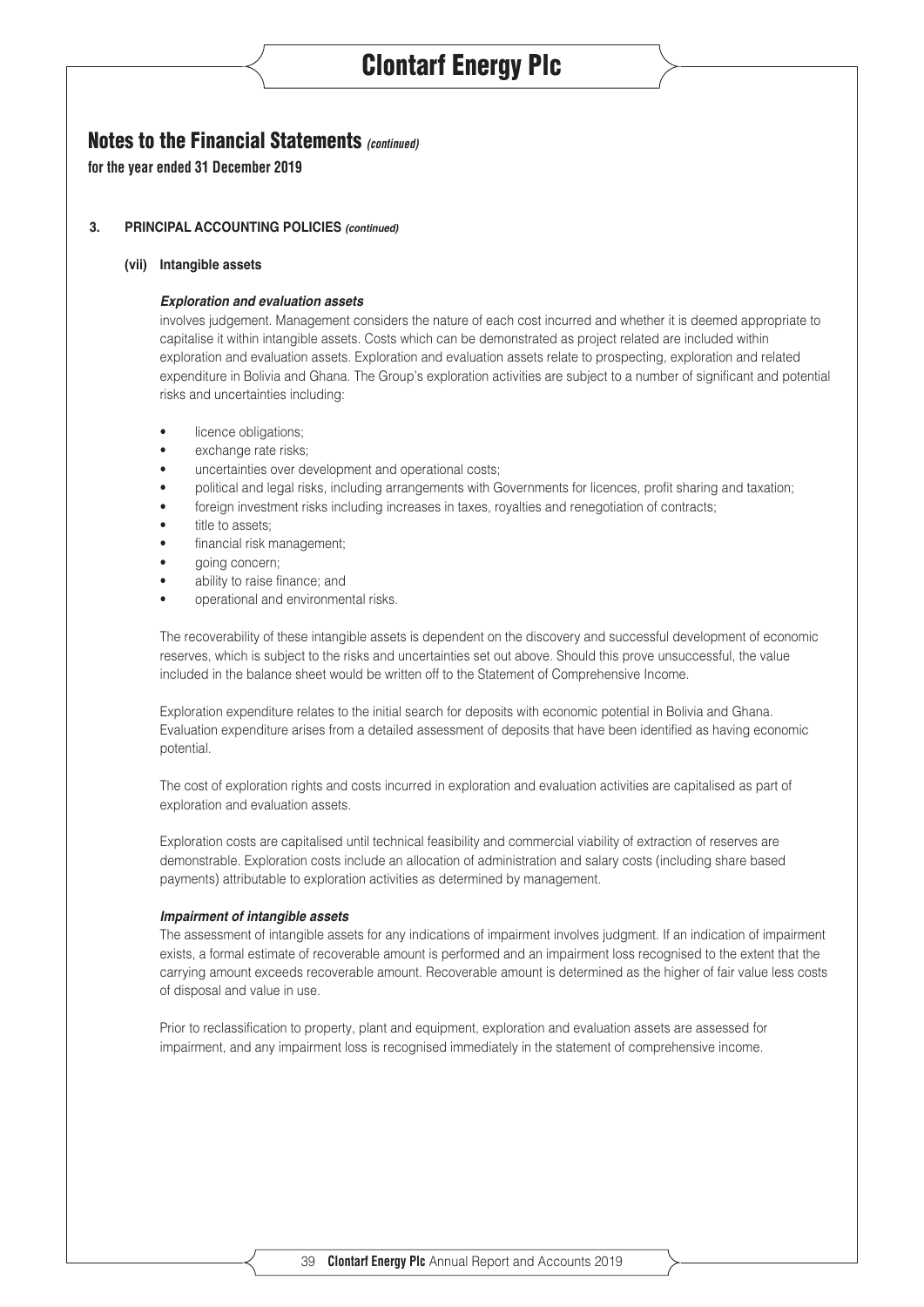### **Notes to the Financial Statements** *(continued)*

#### **for the year ended 31 December 2019**

#### **3. PRINCIPAL ACCOUNTING POLICIES (continued)**

#### **(vii) Intangible assets (continued)**

#### **Impairment of intangible assets (continued)**

The Company reviews and tests for impairment on an ongoing basis and specifically if the following occurs:

- a) the period for which the Group has a right to explore in the specific area has expired during the period or will expire in the near future, and is not expected to be renewed;
- b) substantive expenditure on further exploration for and evaluation of mineral resources in the specific area is neither budgeted nor planned;
- c) exploration for and evaluation of mineral resources in the specific area have not led to the discovery of commercially viable quantities of mineral resources and the Group has decided to discontinue such activities in the specific area; and
- d) sufficient data exists to indicate that although a development in the specific area is likely to proceed the carrying amount of the exploration and evaluation asset is unlikely to be recovered in full from successful development or by sale.

#### **(viii) Financial Instruments**

Financial instruments are recognised in the Group and Company's balance sheet when the Group becomes a party to the contractual provisions of the instrument.

#### **Financial assets**

Where the fair value of a financial asset can be reliably measured the financial asset is initially recognised at fair value through the profit and loss account. At each balance sheet date gains or losses arising from a change in fair value are recognized in the Statement of Comprehensive Income, as other gains and losses.

Financial assets for which the fair value cannot be reliably measured are carried at cost.

#### **Cash and cash equivalents**

Cash and cash equivalents comprises cash held by the Group and short-term bank deposits with an original maturity of three months or less.

#### **Other receivables**

Trade receivables and other receivables are carried at amortised cost adjusted for any loss allowance.

A loss allowance for expected credit losses is determined for all financial assets, other than those at FVTPL, at the end of each reporting period. The expected credit loss recognized represents a probability-weighted estimate of credit losses over the expected life of the financial instrument.

For all other financial assets at amortised cost, the Group recognises lifetime expected credit losses when there has been a significant increase in credit risk since initial recognition, which is determined by:

- A review of overdue amounts,
- Comparing the risk of default at the reporting date and at the date of initial recognition, and
- An assessment of relevant historical and forward-looking quantitative and qualitative information.

The Group writes off a financial asset when there is information indicating that the debtor is in severe financial difficulty and there is no realistic prospect of recovery.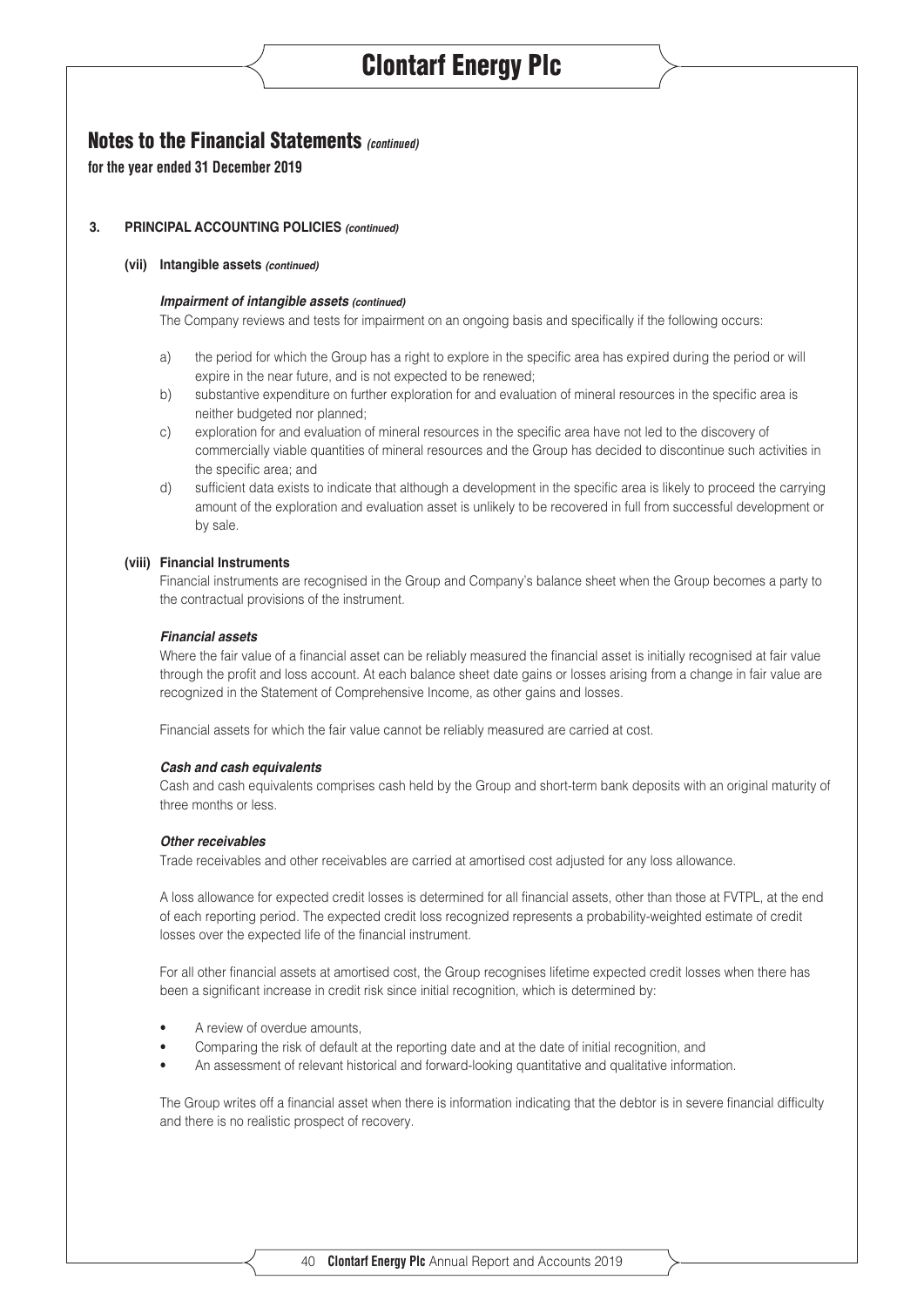### **Notes to the Financial Statements** *(continued)*

#### **for the year ended 31 December 2019**

#### **3. PRINCIPAL ACCOUNTING POLICIES (continued)**

#### **(viii) Financial Instruments (continued)**

#### **Other receivables (continued)**

Recoverability of amounts due from subsidiaries

The carrying value of amounts due by Group undertakings is dependent on the successful discovery and development of economic deposit resources and the ability of the Group to raise sufficient finance to develop the projects.

#### **Financial liabilities**

Financial liabilities are classified according to the substance of the contractual arrangements entered into, mainly trade payables.

#### **Trade payables**

Trade payables classified as financial liabilities, are initially measured at fair value and are subsequently measured at amortised cost using the effective interest rate method.

#### **Equity instruments**

Equity instruments issued by the Company are recorded at the proceeds received, net of direct issue costs.

#### **(ix) Taxation**

The tax expense represents the sum of the tax currently payable and deferred tax.

Current tax payable is based on the taxable profit for the year. Taxable profit differs from the loss as reported in the statement of comprehensive income because it excludes items of income or expense that are taxable or deductible in other years and it further excludes items that are never taxable or deductible. The Group's liability for current tax is calculated using tax rates that have been enacted or substantively enacted by the balance sheet date.

Deferred tax is the tax expected to be payable or recoverable on differences between the carrying amounts of assets and liabilities in the financial statements and the corresponding tax bases used in the computation of taxable profit, and is accounted for using the balance sheet liability method. Deferred tax liabilities are generally recognised for all taxable temporary differences and deferred tax assets are recognised for all deductible temporary differences, carry forward of unused tax assets and unused tax losses to the extent that it is probable that taxable profits will be available against which deductible temporary differences and the carry forward of unused tax credits and unused tax losses can be utilised. Such assets and liabilities are not recognised if the temporary difference arises from the initial recognition of goodwill or from the initial recognition (other than in a business combination) of other assets and liabilities in a transaction that affects neither the taxable profit nor the accounting profit.

Deferred tax liabilities are recognised for taxable temporary differences arising on investments in subsidiaries and associates, except where the Group is able to control the reversal of the temporary difference and it is probable that the temporary difference will not reverse in the foreseeable future.

Deferred tax assets are recognised for deductible temporary differences arising on investments in subsidiaries and associates, only to the extent that it is probable that the temporary difference will reverse in the foreseeable future and taxable profit will be available against which the temporary difference can be utilised.

The carrying amount of the deferred tax asset is reviewed at each balance sheet date and reduced to the extent that it is no longer probable that sufficient taxable profits will be available to allow all or part of the asset to be recovered.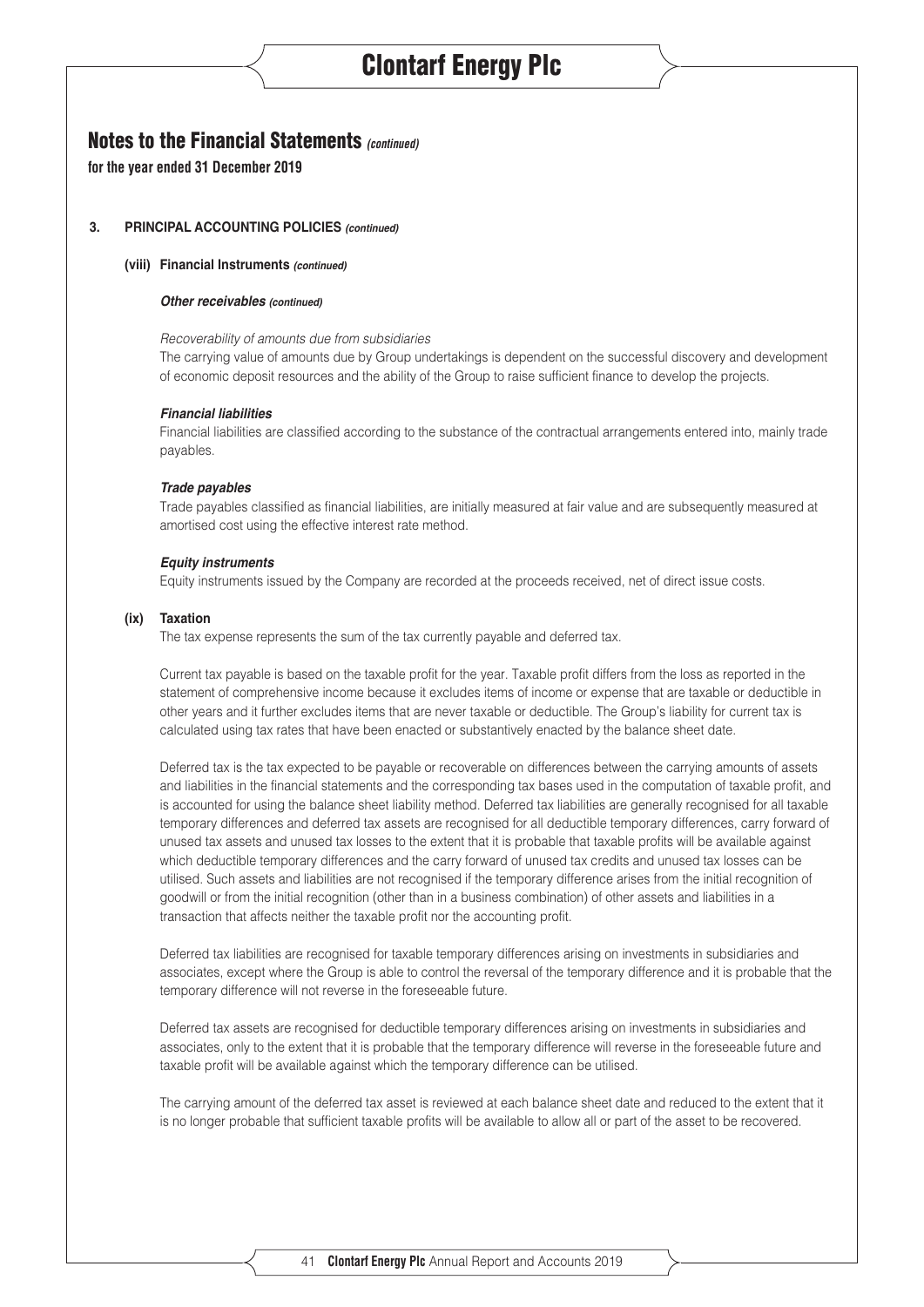### **Notes to the Financial Statements** *(continued)*

#### **for the year ended 31 December 2019**

#### **3. PRINCIPAL ACCOUNTING POLICIES (continued)**

#### **(ix) Taxation (continued)**

Unrecognised deferred tax assets are reassessed at each balance sheet date and are recognised to the extent that it has become probable that future taxable profits will allow the deferred tax asset to be recovered.

Deferred tax is calculated at the tax rates that are expected to apply in the period when the liability is settled or the asset is realised, based on tax rates (and tax laws) that have been enacted or substantively enacted at the balance sheet date. Deferred tax is charged or credited in the statement of comprehensive income, except when it relates to items charged or credited directly to equity, in which case the deferred tax is also dealt with in equity.

Deferred tax assets and liabilities are offset when there is a legally enforceable right to set off current tax assets against current tax liabilities and when they relate to income taxes levied by the same taxation authority and the Group intends to settle its current tax assets and liabilities on a net basis.

#### **Deferred tax assets**

The assessment of availability of future taxable profits involves judgement. A deferred tax asset is recognised to the extent that it is probable that taxable profits will be available against which deductible temporary differences and the carry forward of unused tax credits and unused tax losses can be utilised.

#### **(x) Share-based payments**

The Group issues equity-settled share based payments only to certain employees and directors. Equity settled sharebased payments are measured at fair value at the date of grant. The fair value determined at the grant date of the equity-settled share-based payments is expensed on a straight-line basis over the vesting period based on the Group's estimate of shares that will eventually vest and adjusted for the effect of market based vesting conditions.

Where the value of the goods or services received in exchange for the share-based payment cannot be reliably estimated the fair value is measured by use of a Black-Scholes model. The expected life used in the model is adjusted, based on management's best estimate, for the effects of non-transferability, exercise restrictions and behavioural considerations.

#### **(xi) Critical accounting judgements and key sources of estimation uncertainty**

#### **Critical judgements in applying the Group's accounting policies**

In the process of applying the Group's accounting policies above, management has made the following judgements that have the most significant effect on the amounts recognised in the financial statements (apart from those involving estimations, which are dealt with below).

#### Exploration and evaluation assets

The assessment of whether general administration costs and salary costs are capitalised or expensed involves judgement. Management considers the nature of each cost incurred and whether it is deemed appropriate to capitalise it within intangible assets. Costs which can be demonstrated as project related are included within exploration and evaluation assets.

#### Impairment of intangible assets

The assessment of intangible assets for any indications of impairment (note 3 (vii)) involves judgement. If an indication of impairment exists, a formal estimate of recoverable amount is performed and an impairment loss recognised to the extent that carrying amount exceeds recoverable amount. Recoverable amount is determined as the higher of fair value less costs to sell and value in use.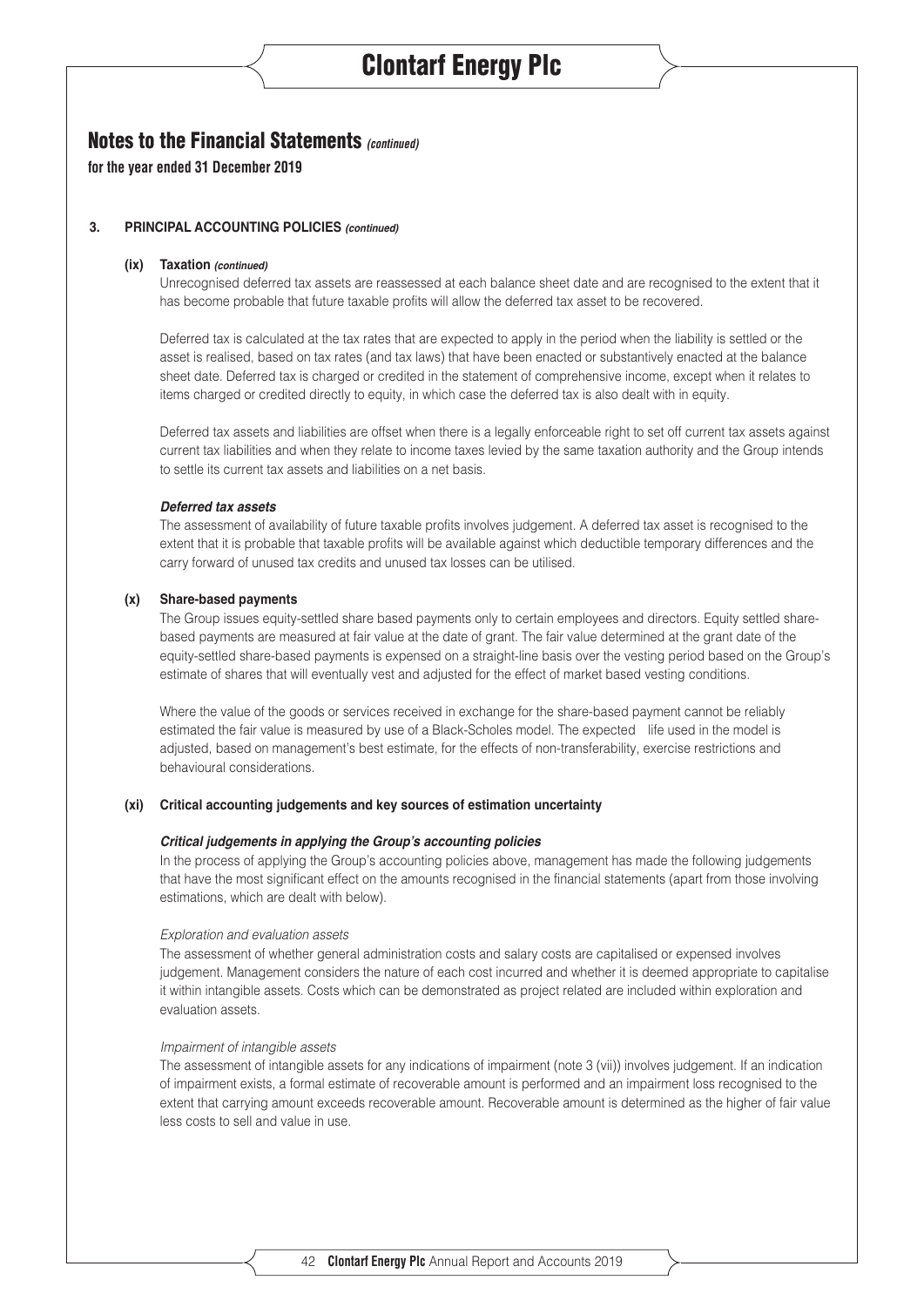### **Notes to the Financial Statements** *(continued)*

#### **for the year ended 31 December 2019**

#### **3. PRINCIPAL ACCOUNTING POLICIES (continued)**

#### **(xi) Critical accounting judgements and key sources of estimation uncertainty (continued)**

#### **Critical judgements in applying the Group's accounting policies (continued)**

#### Going concern

The preparation of financial statements requires an assessment on the validity of the going concern assumption. The validity of the going concern concept is dependent on finance being available for the continuing working capital requirements of the group and finance for the development of the group's projects becoming available. Based on the assumptions that such finance will become available, the directors believe that the going concern basis is appropriate for these accounts. Should the going concern basis not be appropriate, adjustments would have to be made to reduce the value of the group's assets, in particular the intangible assets, to their realisable values. Further information concerning going concern is outlined in Note 4.

#### **Key sources of estimation uncertainty**

The preparation of financial statements requires management to make estimates and assumptions that affect the amounts reported for assets and liabilities as at the balance sheet date and the amounts reported for revenues and expenses during the year. The nature of estimation means that actual outcomes could differ from those estimates. The key sources of estimation uncertainty that have a significant risk of causing material adjustment to the carrying amounts of assets and liabilities within the next financial year are discussed below.

#### Impairment of Intangible Assets

The assessment of intangible assets for any indication of impairment involves uncertainty. There is uncertainty as to whether the exploration activity will yield any economically viable discovery. Aspects of uncertainty surrounding the Group's intangible assets include the recoverability of the asset, which is dependent upon the discovery and successful development of economic reserves, ability to be awarded exploration licences and the ability to raise sufficient finance to develop the Group's projects. If the directors determine that an intangible asset is impaired, an allowance is recognised in the statement of comprehensive income. Further information concerning the impairment of Intangible Assets is outlined in note 11.

#### Share based payments

The estimation of share-based payment costs requires the selection of an appropriate valuation model and consideration as to the inputs necessary for the valuation model chosen. The group has made estimates as to the volatility of its own shares, the probable life of options granted and the time of exercise of those options. The model used by the group is the Black-Scholes valuation model.

#### **4. GOING CONCERN**

The Group and Company incurred a loss for the year of £308,535 (2018: £350,553) and the Group and Company had net current liabilities of £932,126 (2018: £611,232) and £473,091 (2018: £182,197), respectively at the balance sheet date. These conditions represent a material uncertainty that may cast significant doubt on the Group and Company's ability to continue as a going concern.

Included in current liabilities is an amount of £1,180,567 (2018: £1,070,567) for the Group and £671,527 (2018: £591,527) for the Company owed to directors in respect of directors' remuneration due at the balance sheet date. The directors have confirmed that they will not seek settlement of these amounts in cash for a period of at least one year after the date of approval of the financial statements or until the Group and Company has generated sufficient funds from its operations after paying its third party creditors.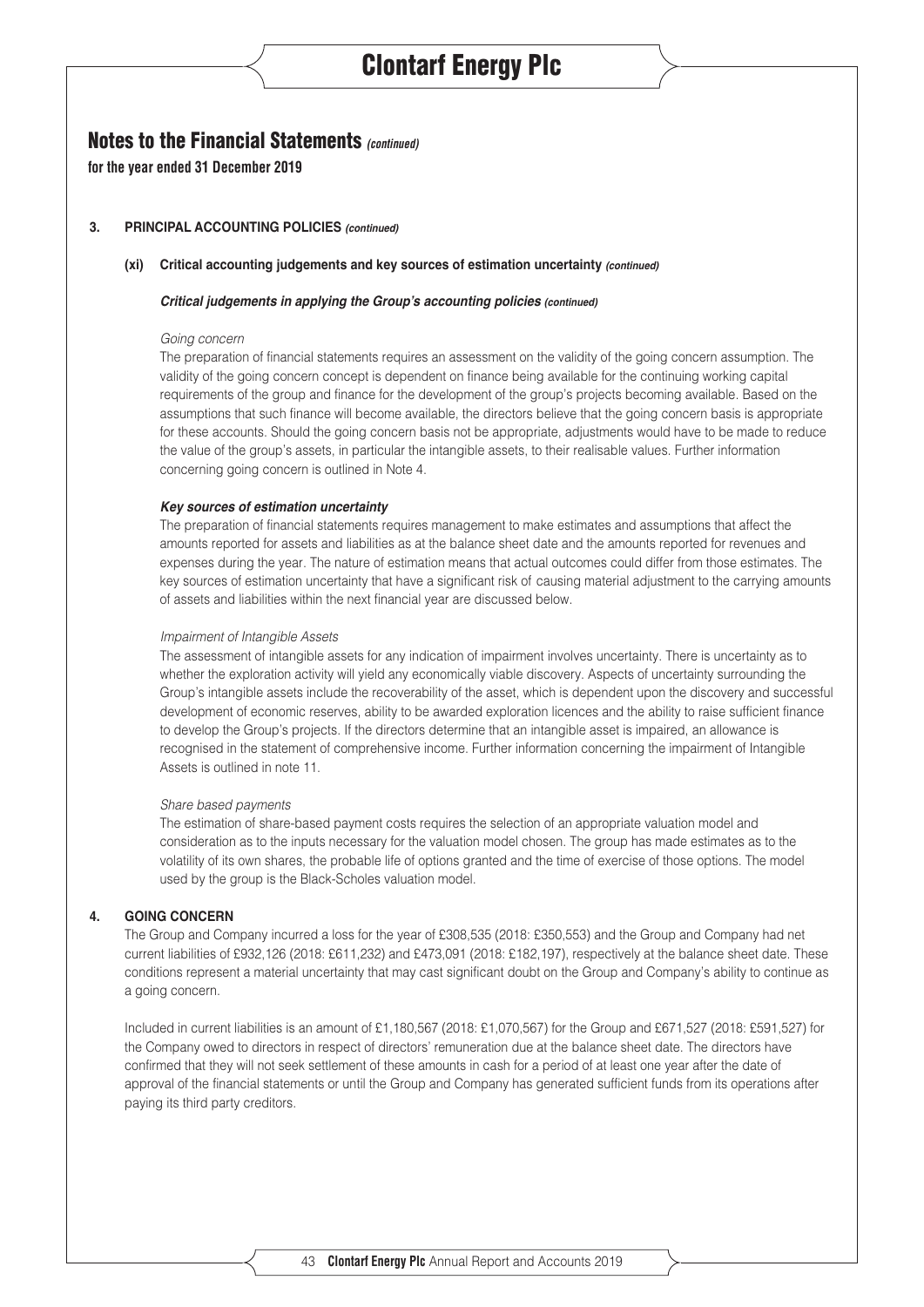### **Notes to the Financial Statements** *(continued)*

**for the year ended 31 December 2019**

#### **4. GOING CONCERN (continued)**

The Group and Company had a cash balance of £301,292 at the balance sheet date. The directors have prepared cashflow projections for a period of at least twelve months from the date of approval of these financial statements. The cashflow projections include any anticipated impacts of the Covid-19 pandemic on the Group and Company. As the Group and the Company are not revenue or cash generating it relies on raising capital from the public market. The Group completed a capital raising during the prior year and the cash flow projections prepared by the Group and Company indicate that the funds available are sufficient to meet the obligations of the Group and Company for a period of at least twelve months from the date of approval of these financial statements.

As in previous years the Directors have given careful consideration to the appropriateness of the going concern basis in the preparation of the financial statements and believe the going concern basis is appropriate for these financial statements. The financial statements do not include the adjustments that would result if the Group and Company were unable to continue as a going concern.

#### **5. LOSS BEFORE TAXATION**

The loss before taxation is stated after charging:

|                                                                                   | 2019    | 2018    |
|-----------------------------------------------------------------------------------|---------|---------|
|                                                                                   | £       | £.      |
| Auditor's remuneration                                                            | 28,850  | 28,850  |
| The analysis of auditor's remuneration is as follows:                             |         |         |
| Fees payable to the group's auditors for the audit of the Group's annual accounts | 23,100  | 23,100  |
| Tax compliance services                                                           | 5,750   | 5,750   |
|                                                                                   | 28,850  | 28,850  |
| Administration expenses comprise:                                                 |         |         |
| Professional fees                                                                 | 167,215 | 145,152 |
| Foreign exchange losses                                                           | 4,697   | 2,705   |
| Directors' remuneration (Note 7)                                                  | 100,565 | 60,000  |
| Other administrative expenses                                                     | 36,058  | 31,014  |
| Impairment of exploration and evaluation assets                                   |         | 111,682 |
|                                                                                   | 308,535 | 350,553 |

———————————————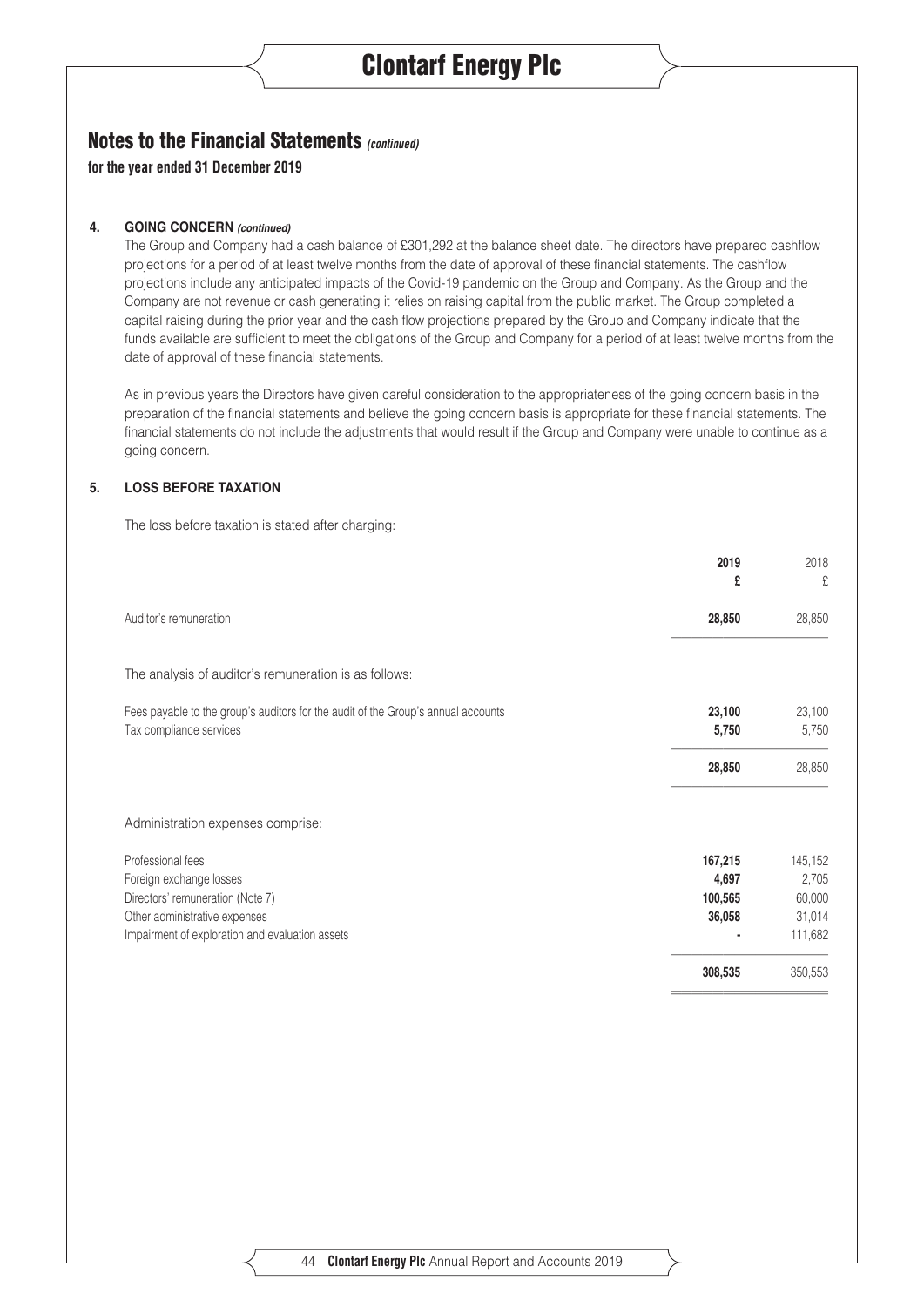### **Notes to the Financial Statements** *(continued)*

#### **for the year ended 31 December 2019**

#### **5. LOSS BEFORE TAXATION (continued)**

Directors remuneration for the year comprise of:

|                  | Year ended 31 December 2019 |            |              |         |
|------------------|-----------------------------|------------|--------------|---------|
|                  |                             | Post-      | <b>Share</b> |         |
|                  | Short-term                  | employment | based        |         |
|                  | benefits                    | benefits   | payments     | Total   |
|                  | £                           | £          | £            | £       |
| <b>Directors</b> |                             |            |              |         |
| John Teeling     | 30,000                      | ٠          | 5,142        | 35,142  |
| James Finn       | 30,000                      | ٠          | 5,141        | 35,141  |
| David Horgan     | 30,000                      | ٠          | 5,141        | 35,141  |
| Peter O'Toole    | 20,000                      | ٠          | 5,141        | 25,141  |
|                  | 110,000                     | ٠          | 20,565       | 130,565 |
|                  |                             |            |              |         |

|                            | Year ended 31 December 2018 |                          |                          |              |  |
|----------------------------|-----------------------------|--------------------------|--------------------------|--------------|--|
|                            |                             |                          | Post-                    | <b>Share</b> |  |
|                            | Short-term                  | employment               | based                    |              |  |
|                            | benefits                    | benefits                 | payments                 | <b>Total</b> |  |
|                            | £                           | £                        | £                        | £            |  |
| <b>Executive directors</b> |                             |                          |                          |              |  |
| John Teeling               | 30,000                      | $\overline{\phantom{a}}$ | $\overline{\phantom{a}}$ | 30,000       |  |
| James Finn                 | 30,000                      | $\overline{\phantom{a}}$ | $\overline{\phantom{a}}$ | 30,000       |  |
| David Horgan               | 30,000                      | $\overline{\phantom{a}}$ | ۰                        | 30,000       |  |
|                            | 90,000                      | $\overline{\phantom{a}}$ | $\overline{\phantom{a}}$ | 90,000       |  |

#### **6. SEGMENTAL ANALYSIS**

Operating segments are identified on the basis of internal reports about the Group that are regularly reviewed by the chief operating decision maker. The Board is deemed the chief operating decision maker. Equatorial Guinea licences were fully impaired during 2018 and as a result, the Group is organised into two remaining segments, in the current period: Bolivia and Ghana.

————————————————————————————————

————————————————————————————————

#### **6A. Segment revenue and segment result**

|                             |                          | <b>Segment Revenue</b>   |            | <b>Segment Result</b> |
|-----------------------------|--------------------------|--------------------------|------------|-----------------------|
|                             | 2019                     | 2018                     | 2019       | 2018                  |
|                             | £                        | £                        | £          | £                     |
| <b>Group and Company</b>    |                          |                          |            |                       |
| Equatorial Guinea           | $\overline{\phantom{a}}$ | $\overline{\phantom{a}}$ |            | (111, 682)            |
| Ghana                       | $\overline{\phantom{a}}$ | $\overline{\phantom{a}}$ |            |                       |
| <b>Bolivia</b>              | $\blacksquare$           | ٠                        | (12,033)   |                       |
| Total continuing operations | ۰                        | $\overline{\phantom{a}}$ |            | (111, 682)            |
| Unallocated head office     | $\blacksquare$           | ٠                        | (296, 502) | (238, 871)            |
|                             | ٠                        |                          | (308, 535) | (350, 553)            |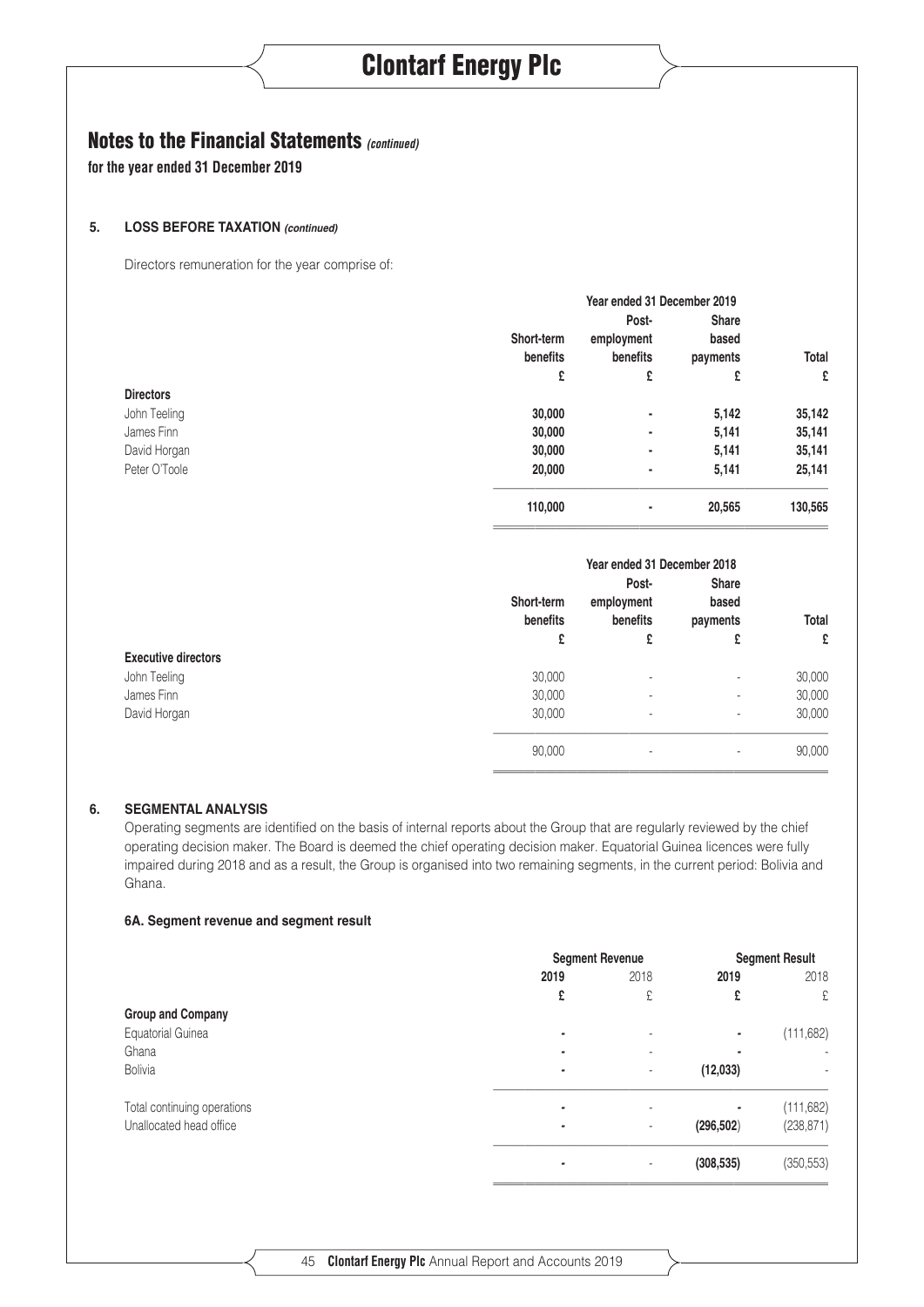## **Notes to the Financial Statements** *(continued)*

**for the year ended 31 December 2019**

#### **6. SEGMENTAL ANALYSIS (continued)**

#### **6B. Segment assets and liabilities**

|                             | <b>Assets</b> |           | Liabilities |           |
|-----------------------------|---------------|-----------|-------------|-----------|
|                             | 2019          | 2018      | 2019        | 2018      |
|                             | £             | £         | £           | £         |
| Group                       |               |           |             |           |
| Ghana                       | 834,564       | 801,640   | ٠           | ٠         |
| <b>Bolivia</b>              | 16,225        | 16,225    | ٠           | ۰         |
| Total continuing operations | 850,789       | 817,865   |             |           |
| Unallocated head office     | 304,636       | 515,473   | 1,236,762   | 1,126,705 |
|                             | 1,155,425     | 1,333,338 | 1,236,762   | 1,126,705 |

————————————————————————————————

————————————————————————————————

————————————————————————————————

|                             |         | <b>Assets</b> |         | Liabilities              |
|-----------------------------|---------|---------------|---------|--------------------------|
|                             | 2019    | 2018          | 2019    | 2018                     |
|                             | £       | £             | £       | £                        |
| Company                     |         |               |         |                          |
| Ghana                       | 619,559 | 616,640       |         | ٠                        |
| <b>Bolivia</b>              | 16,225  | 16,225        | ۰       | $\overline{\phantom{a}}$ |
| Total continuing operations | 635,784 | 632,865       |         |                          |
| Unallocated head office     | 356,738 | 567,572       | 777,725 | 697,665                  |
|                             | 992,522 | 1,200,437     | 777,725 | 697,665                  |

#### **6C. Other segmental information**

|                                 |        | Group   | Company |         |
|---------------------------------|--------|---------|---------|---------|
|                                 | 2019   | 2018    | 2019    | 2018    |
|                                 | £      | £       | £       | £       |
| Additions to non current assets |        |         |         |         |
| Ghana                           | 32,924 | 98,617  | 2,924   | 68,617  |
| <b>Bolivia</b>                  | ٠      | 16,225  |         | 16,225  |
| Equatorial Guinea               | ٠      | 111,682 | ٠       | 111,682 |
| Total continuing operations     | 32,924 | 226,524 | 2,924   | 196,524 |
|                                 | 32,924 | 226,524 | 2.924   | 196,524 |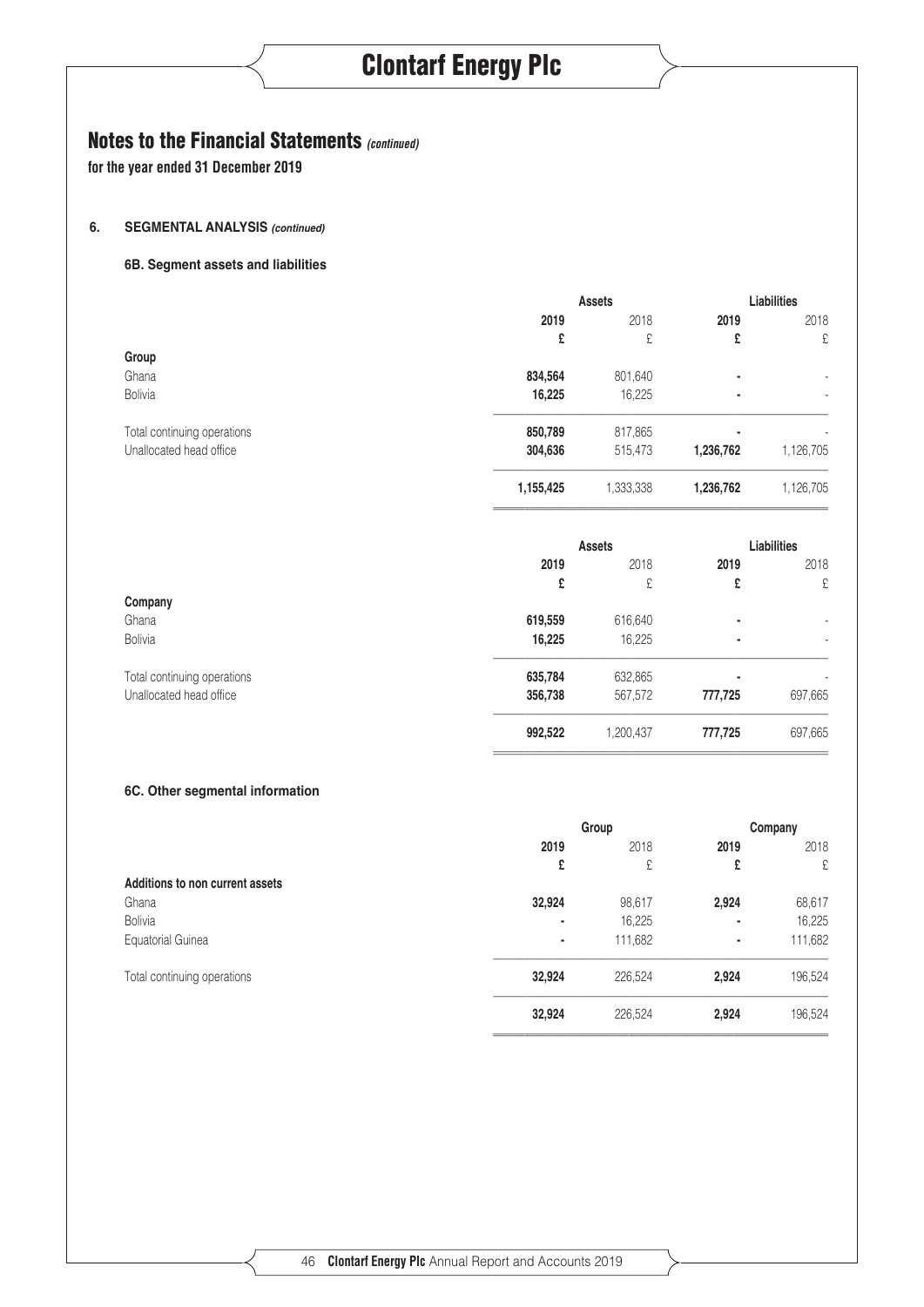### **Notes to the Financial Statements** *(continued)*

**for the year ended 31 December 2019**

#### **7. RELATED PARTY AND OTHER TRANSACTIONS**

#### **Group and Company**

#### **Key Management Compensation and Directors' Remuneration**

The remuneration of the directors, who are considered to be the key management personnel, is set out below.

|               | 2019<br>Fees:<br><b>Services</b><br>as director | 2019<br>Fees:<br>Other<br>services | 2019<br><b>Share</b><br><b>Based</b><br><b>Payments</b> | 2019<br><b>Total</b> | 2018<br>Fees:<br><b>Services</b><br>as director | 2018<br>Fees:<br>Other<br>services | 2018<br>Share<br>Based<br>Payments | 2018<br>Total |
|---------------|-------------------------------------------------|------------------------------------|---------------------------------------------------------|----------------------|-------------------------------------------------|------------------------------------|------------------------------------|---------------|
|               | £                                               | £                                  | £                                                       | £                    | £                                               | £                                  | £                                  | £             |
| John Teeling  | 5,000                                           | 25,000                             | 5,142                                                   | 35,142               | 5,000                                           | 25,000                             | ٠                                  | 30,000        |
| James Finn    | 5,000                                           | 25,000                             | 5,141                                                   | 35,141               | 5,000                                           | 25.000                             | $\overline{\phantom{a}}$           | 30.000        |
| David Horgan  | 5,000                                           | 25,000                             | 5,141                                                   | 35.141               | 5,000                                           | 25,000                             |                                    | 30,000        |
| Peter O'Toole | 5,000                                           | 15,000                             | 5,141                                                   | 25,141               |                                                 | ۰                                  |                                    |               |
|               | 20,000                                          | 90,000                             | 20,565                                                  | 130,565              | 15,000                                          | 75,000                             |                                    | 90,000        |

All remuneration related to short term employee benefits.

The number of directors to whom retirement benefits are accruing is Nil.

Included in the above is £30,000 (2018: £30,000) of directors' remuneration and £Nil (2018:£Nil) of share based payments which were capitalised within intangible assets.

#### **Other**

The Group and Company shares offices and overheads with a number of other companies also based at 162 Clontarf Road. These companies have some common directors.

Transactions with these companies during the year are set out below:

|                                                            | <b>Botswana</b><br><b>Diamonds</b><br>PIc<br>£ | Petrel<br><b>Resources</b><br>PIc<br>£ | Arkle<br><b>Resources</b><br>Plc<br>£ | Great<br><b>Northern</b><br><b>Distillery</b><br>£ | <b>Total</b><br>£ |
|------------------------------------------------------------|------------------------------------------------|----------------------------------------|---------------------------------------|----------------------------------------------------|-------------------|
| <b>Group and Company</b>                                   |                                                |                                        |                                       |                                                    |                   |
| At 1 January 2018                                          |                                                |                                        |                                       |                                                    |                   |
| Overhead and office costs recharged                        | (13, 262)                                      | (8,665)                                | (8,020)                               | (7,268)                                            | (37, 215)         |
| Exploration and evaluation expenditure recharged to Petrel |                                                | 16,728                                 |                                       |                                                    | 16,728            |
| Repayments                                                 | 13,262                                         | (8,063)                                | 8,020                                 | 7,268                                              | 20,487            |
| At 31 December 2018                                        |                                                |                                        |                                       |                                                    |                   |
| Overhead and office costs recharged                        | (13, 243)                                      | (8, 303)                               | (8,571)                               | (9, 139)                                           | (39, 256)         |
| Repayments                                                 | 13,243                                         | 8,303                                  | 8,571                                 | 9,139                                              | 39,256            |
| At 31 December 2019                                        |                                                |                                        |                                       |                                                    |                   |

Amounts due to and from the above companies are unsecured and repayable on demand.

47 **Clontarf Energy Plc** Annual Report and Accounts 2019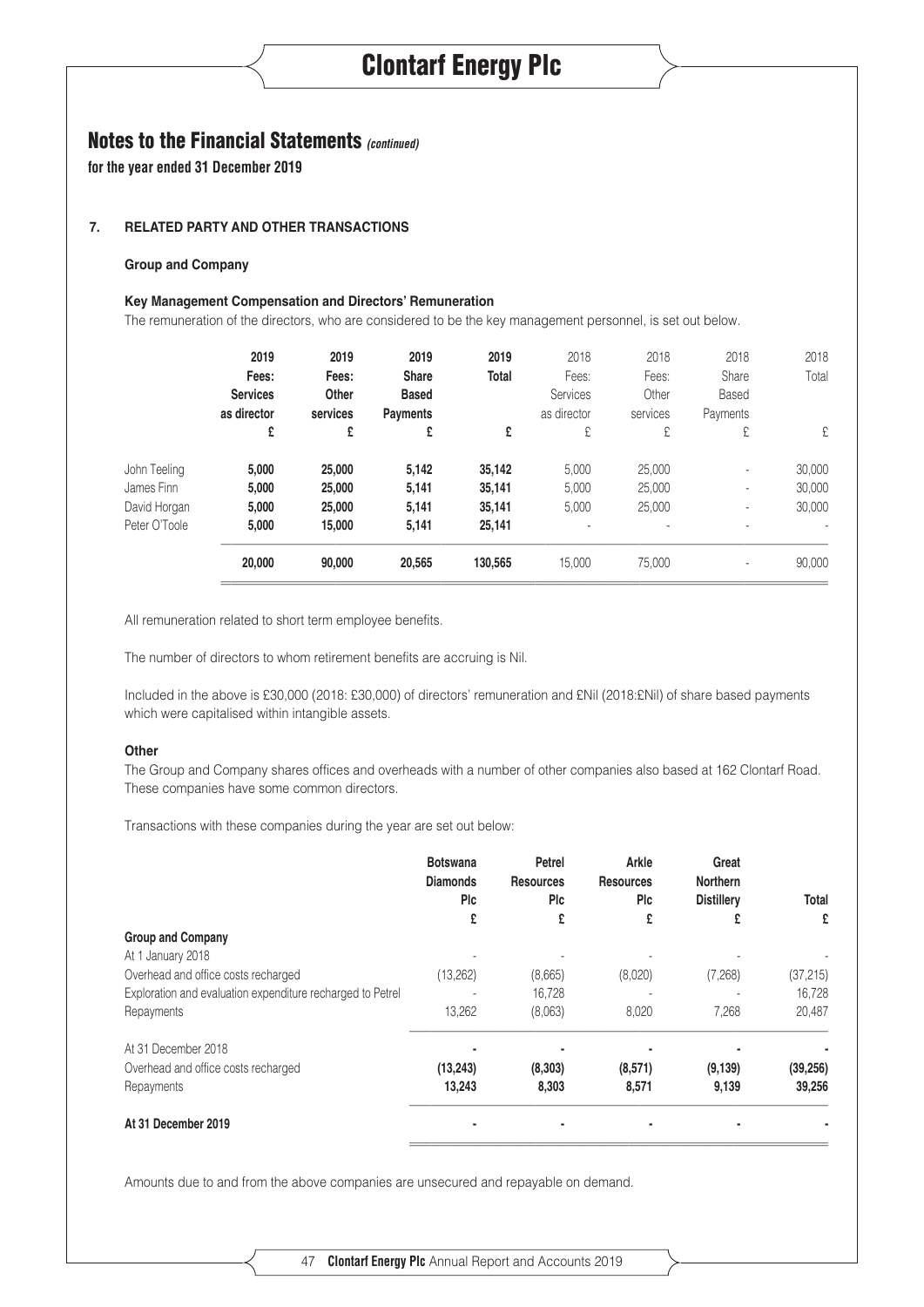### **Notes to the Financial Statements** *(continued)*

#### **for the year ended 31 December 2019**

#### **7. RELATED PARTY AND OTHER TRANSACTIONS (continued)**

#### **Company**

At 31 December the following amount was due to/(by) the company by its subsidiaries:

|                                                                                                 | 2019          | 2018<br>£ |
|-------------------------------------------------------------------------------------------------|---------------|-----------|
| Amounts due from Bolivian Hydrocarbon Limited<br>Amounts due to Hydrocarbon Prospecting Limited | -<br>(50,000) | (50,000)  |
|                                                                                                 | (50,000)      | (50,000)  |

The balances above are net of an allowance of £574,519 (2018: £574,519) against an amount due from Bolivian Hydrocarbon Limited.

#### **8. EMPLOYEE INFORMATION**

There were no employees of the Group or company other than the directors during the current or prior year.

Further information on directors' remuneration during the current and prior year is outlined in note 7.

#### **9. INCOME TAX EXPENSE**

|                                                                              | 2019<br>£  | 2019<br>£  |
|------------------------------------------------------------------------------|------------|------------|
| <b>Current tax:</b><br>Tax on loss                                           | ٠          |            |
| Factors affecting the tax expense:<br>Loss on ordinary activities before tax | (308, 535) | (350, 553) |
| Income tax calculated at 19% (2018: 19%)                                     | (58, 622)  | (66, 605)  |
| Effects of:<br>Tax losses carried forward                                    | 58,622     | 66,605     |
| Tax charge                                                                   |            |            |

No charge to corporation tax arises in the year due to losses incurred.

At the balance sheet date, the Group had unused tax losses of £7,983,629 (2018: £7,675,094) which equates to an unrecognised deferred tax asset of £1,516,890 (2018: £1,458,268).

No deferred tax asset has been recognised due to the unpredictability of the future profit streams.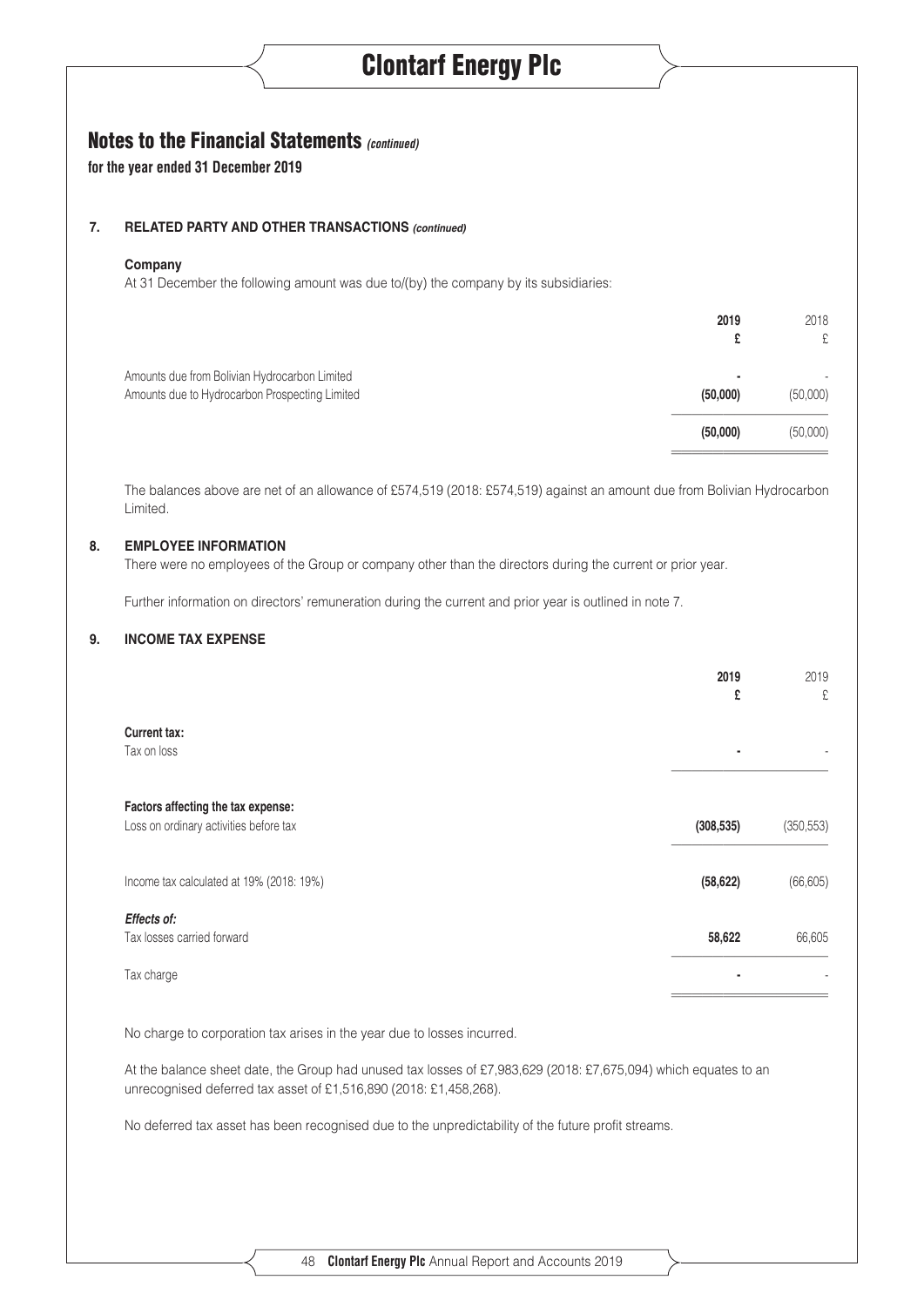### **Notes to the Financial Statements** *(continued)*

#### **for the year ended 31 December 2019**

#### **10. LOSS PER SHARE**

shareholders by the weighted average number of ordinary shares in issue and ranking for dividend during the year. Diluted earnings per share is computed by dividing the loss after taxation for the year by the weighted average number of ordinary shares in issue, adjusted for the effect of all dilutive potential ordinary shares that were outstanding during the year.

The following table sets out the computation for basic and diluted earnings per share (EPS):

|                                                             | 2019<br>£          | 2018<br>£          |
|-------------------------------------------------------------|--------------------|--------------------|
| <b>Numerator</b><br>For basic and diluted EPS retained loss | (308, 535)         | (350, 553)         |
| <b>Denominator</b>                                          | No.                | No.                |
| For basic and diluted EPS                                   | 716,979,964        | 619,608,620        |
| <b>Basic EPS</b><br><b>Diluted EPS</b>                      | (0.04p)<br>(0.04p) | (0.06p)<br>(0.06p) |

The following potential ordinary shares are anti-dilutive and are therefore excluded from the weighted average number of shares for the purpose of the diluted earnings per share:

|     |                                                         |                     |                      | No.<br>2019          | No.<br>2018          |
|-----|---------------------------------------------------------|---------------------|----------------------|----------------------|----------------------|
|     | Share options                                           |                     |                      | 40,500,000           | 8,900,000            |
| 11. | <b>INTANGIBLE ASSETS</b>                                |                     |                      |                      |                      |
|     | <b>Exploration and evaluation assets:</b>               |                     |                      |                      |                      |
|     |                                                         | 2019<br>Group<br>£  | 2018<br>Group<br>£   | 2019<br>Company<br>£ | 2018<br>Company<br>£ |
|     | Cost:<br>At 1 January<br>Additions                      | 8,528,077<br>32,924 | 8,301,553<br>226,524 | 8,005,577<br>2,924   | 7,809,053<br>196,524 |
|     | At 31 December                                          | 8,561,001           | 8,528,077            | 8,008,501            | 8,005,577            |
|     | Impairment:<br>At 1 January<br>Allowance for impairment | 7,710,212           | 7,598,530<br>111,682 | 7,372,712            | 7,261,030<br>111,682 |
|     | At 31 December                                          | 7,710,212           | 7,710,212            | 7,372,712            | 7,372,712            |
|     | <b>Carrying Value:</b><br>At 1 January                  | 817,865             | 703,023              | 632,865              | 548,023              |
|     | At 31 December                                          | 850,789             | 817,865              | 635,789              | 632,865              |
|     |                                                         |                     |                      |                      |                      |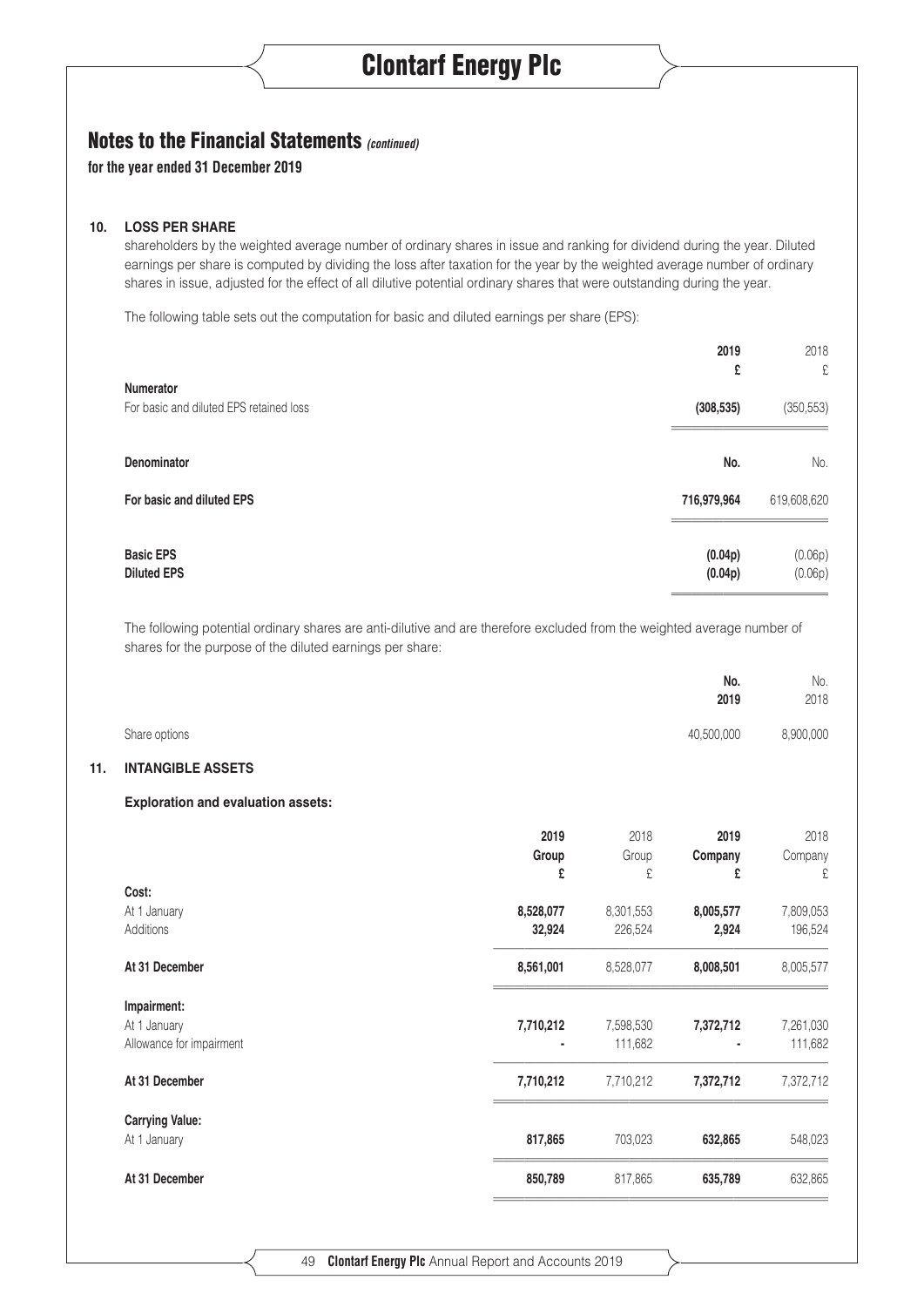### **Notes to the Financial Statements** *(continued)*

**for the year ended 31 December 2019**

#### **11. INTANGIBLE ASSETS (continued)**

|                     | 2019<br>Group<br>£ | 2018<br>Group<br>£ | 2019<br>Company<br>£ | 2018<br>Company<br>£ |
|---------------------|--------------------|--------------------|----------------------|----------------------|
| Segmental analysis: |                    |                    |                      |                      |
| <b>Bolivia</b>      | 16,225             | 16,225             | 16,225               | 16,225               |
| Ghana               | 834,564            | 801,640            | 619,564              | 616,640              |
|                     | 850,789            | 817,865            | 635,789              | 632,865              |

Exploration and evaluation assets relate to expenditure incurred in prospecting and exploration for lithium, oil and gas in Bolivia and Ghana. The directors are aware that by its nature there is an inherent uncertainty in exploration and evaluation assets and therefore inherent uncertainty in relation to the carrying value of capitalised exploration and evaluation assets.

An impairment charge of £111,682 was recorded by the Group in the prior year in respect of Equatorial Guinea licences which were fully impaired during 2018.

During 2018 the Group resolved the outstanding issues with the Ghana National Petroleum Company (GNPC) regarding a contract for the development of the Tano 2A Block. The Group has signed a Petroleum Agreement in relation to the block and this agreement awaits ratification by the Ghanian government.

The directors believe that there were no facts or circumstances indicating that the carrying value of intangible assets may exceed their recoverable amount and thus no impairment review was deemed necessary by the directors. The realisation of these intangibles assets is dependent on the successful discovery and development of economic deposit resources and the ability of the Group to raise sufficient finance to develop the projects. It is subject to a number of potential significant risks, as set out in note 3 (vii).

Included in the additions for the year are £30,000 (2018: £30,000) of directors remuneration. The remaining balance pertains to the amounts capitalised to the respective licences held by the entity.

#### **12. INVESTMENTS IN SUBSIDIARIES**

|                | 2019<br>£ | 2018<br>£ |
|----------------|-----------|-----------|
| At 1 January   | 52,104    | 52,104    |
| At 31 December | 52,104    | 52,104    |

In the opinion of the directors, at 31 December 2019, the fair value of the investments in subsidiaries is not less than their carrying amounts.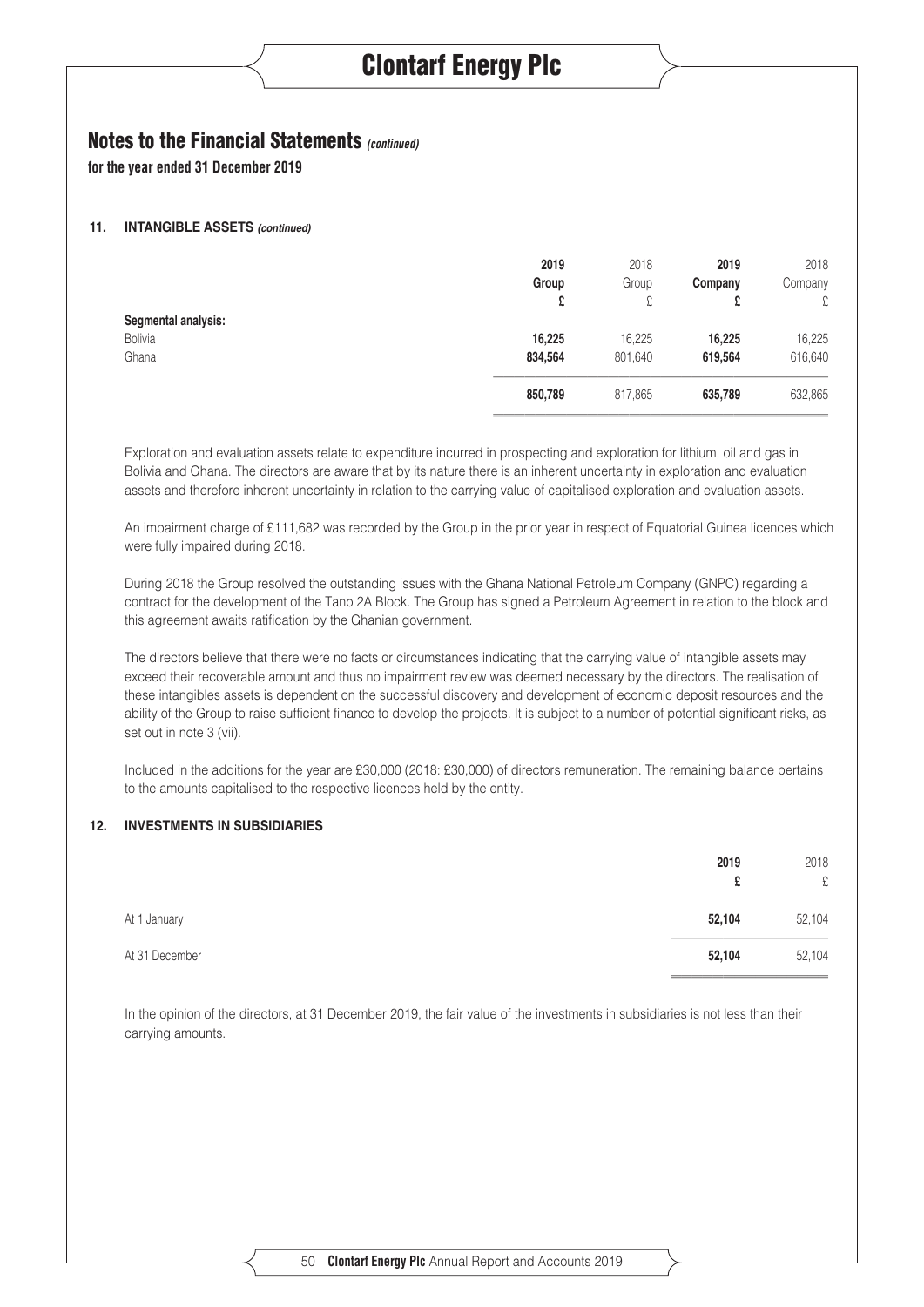## **Notes to the Financial Statements** *(continued)*

#### **for the year ended 31 December 2019**

#### **12. INVESTMENTS IN SUBSIDIARIES (continued)**

The subsidiaries of the company at 31 December 2019 were:

| Name of subsidiary              | <b>Total</b><br>allotted Capital | <b>Country of</b><br>Incorporation | %<br>Ownership | Principle<br>activity       |
|---------------------------------|----------------------------------|------------------------------------|----------------|-----------------------------|
| Hydrocarbon Prospecting plc     | 5,000,000 Shares<br>at 1p each   | England<br>& Wales                 | 100%           | Dormant                     |
| Petrolex SA                     | 1,000 Shares at<br>Bs1,000 each  | <b>Bolivia</b>                     | 100%           | Exploration<br>& Production |
| *Endeavour Oil & Gas Ltd        | 100 Shares at<br>£1 each         | England<br>& Wales                 | 100%           | Dormant                     |
| *Endeavour Oil & Gas Inc        | 10,000 Shares at<br>10 cent each | <b>USA</b>                         | 100%           | Dormant                     |
| Bolivian Hydrocarbons Ltd       | 2 Shares at<br>£1 each           | Jersey                             | 100%           | Management<br>Company       |
| Pan Andean Oil & Gas Ltd        | 200 Shares<br>at 1p each         | England<br>& Wales                 | 100%           | Dormant                     |
| Pan Andean<br>Resources Limited | 30,000 Shares of<br>GHC1 each    | Ghana                              | 60%            | Dormant                     |

#### \*indirectly held

The carrying value of the investments in subsidiaries is dependent on the successful discovery and development of economic deposit reserves and the ability of the Group to raise sufficient finance to develop the projects. It is subject to a number of significant potential risks and uncertainties set out in note 3 (vii).

#### **13. OTHER RECEIVABLES**

|             | 2019<br>Group<br>£ | 2018<br>Group<br>₽<br>∼ | 2019<br>Company<br>c | 2018<br>Company<br>£ |
|-------------|--------------------|-------------------------|----------------------|----------------------|
| Prepayments | 3,344              | 3,909                   | 3,342                | 3,906                |
|             | 3,344              | 3,909                   | 3,342                | 3,906                |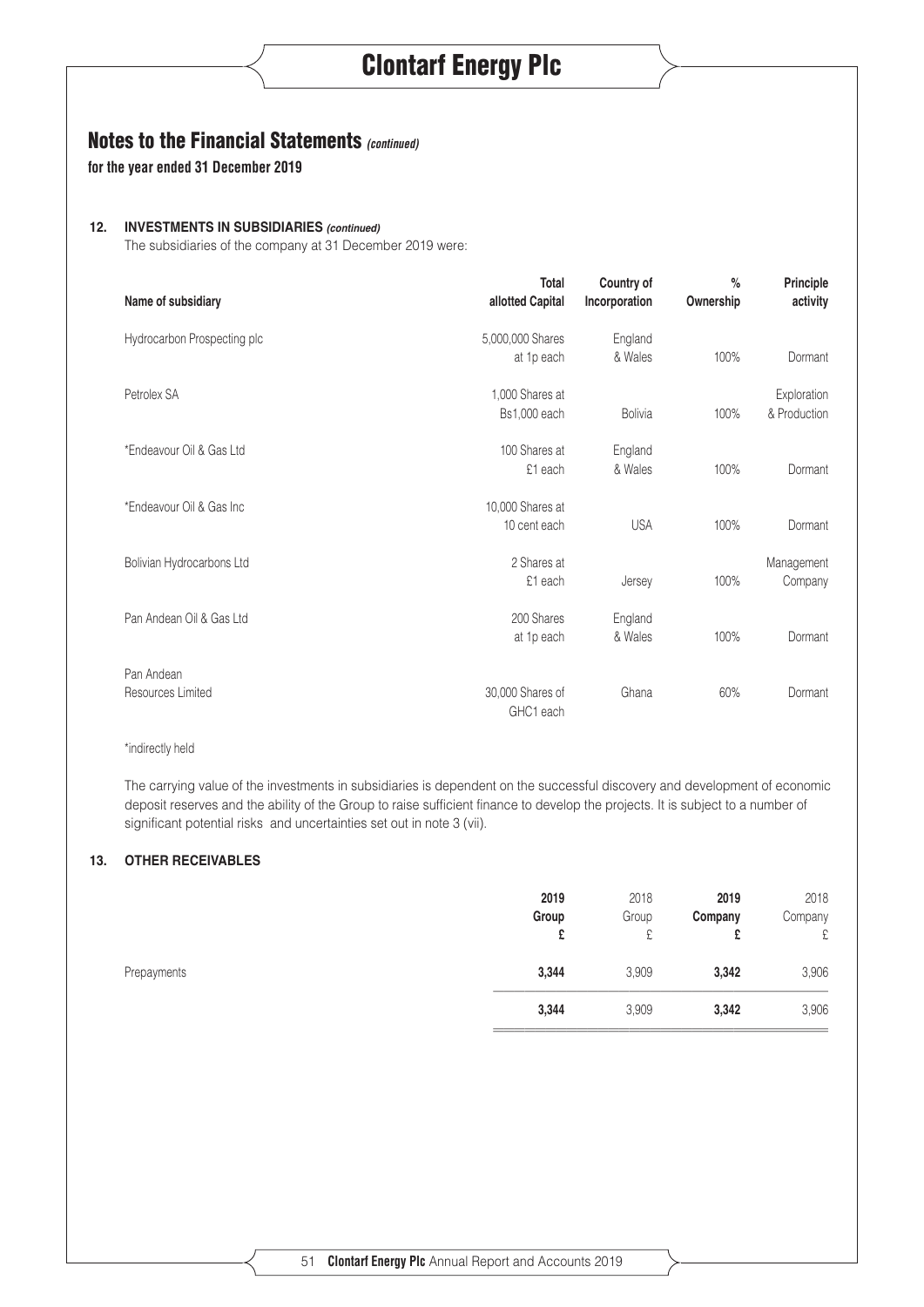### **Notes to the Financial Statements** *(continued)*

**for the year ended 31 December 2019**

#### **14. CASH AND CASH EQUIVALENTS**

|                           | 2019    | 2018    | 2019    | 2018    |
|---------------------------|---------|---------|---------|---------|
|                           | Group   | Group   | Company | Company |
| Cash and cash equivalents | 301,292 | 511,564 | 301,292 | 511,562 |

Cash at bank earns interest at floating rates based on daily bank deposit rates.

#### **15. TRADE & OTHER PAYABLES**

|                           | 2019   | 2018                     | 2019    | 2018    |
|---------------------------|--------|--------------------------|---------|---------|
|                           | Group  | Group                    | Company | Company |
|                           | £      | £                        | £       | £       |
| Trade payables            | 38,195 | 40,138                   | 38,198  | 40,138  |
| Other accruals            | 18,000 | 16,000                   | 18,000  | 16,000  |
| Due to group undertakings | ٠      | $\overline{\phantom{a}}$ | 50,000  | 50,000  |
|                           | 56,195 | 56,138                   | 106,198 | 106,138 |

It is the company's normal practice to agree terms of transactions, including payment terms, with suppliers and provided suppliers perform in accordance with the agreed terms, payment is made accordingly. In the absence of agreed terms it is the company's policy that the majority of payments are made between 30 – 40 days. The carrying amount of trade and other payables approximates to their fair value.

#### **16. OTHER PAYABLES**

|                          | 2019<br>Group<br>£ | 2018<br>Group | 2019<br>Company | 2018<br>Company<br>£ |
|--------------------------|--------------------|---------------|-----------------|----------------------|
| Amounts due to directors | 1,180,567          | 1,070,567     | 671,527         | 591,527              |
|                          | 1,180,567          | 1,070,567     | 671,527         | 591,527              |

Other payables relate to amounts due to directors' remuneration of £1,180,567 (2018: £1,070,567) accrued but not paid at year end.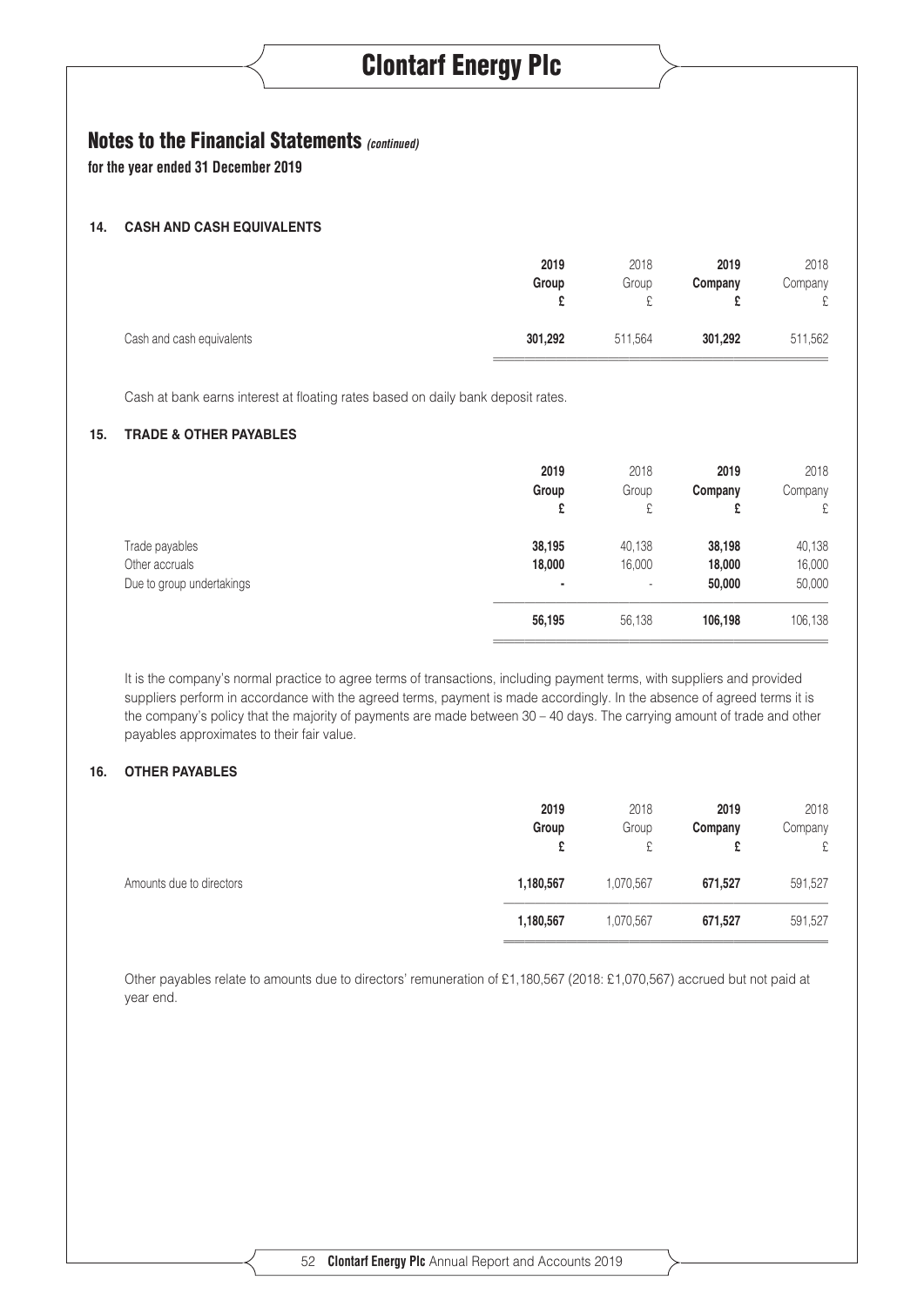### **Notes to the Financial Statements** *(continued)*

#### **for the year ended 31 December 2019**

#### **17. CALLED-UP SHARE CAPITAL**

**Ordinary Shares Allotted, called-up and fully paid:** 

|                                                                     | <b>Number</b>                | <b>Share</b><br>Capital<br>£ | <b>Share</b><br>Premium<br>£      |
|---------------------------------------------------------------------|------------------------------|------------------------------|-----------------------------------|
| At 1 January 2018<br>Issued during the year<br>Share issue expenses | 581,844,829<br>135, 135, 135 | 1,454,612<br>337,838         | 10,773,211<br>162,162<br>(35,000) |
| At 31 December 2018<br>Issued during the year                       | 716,979,964                  | 1,792,450                    | 10,900,373                        |
| At 31 December 2019                                                 | 716,979,964                  | 1,792,450                    | 10,900,373                        |

#### **Movements in issued share capital**

On 20 September 2018, the Company raised £500,000 through the issue of 135,135,135 new ordinary at a price of 0.37 pence per share to provide additional working capital and fund development costs.

#### **Share Options**

A total of 40,500,000 share options were in issue at 31 December 2019 (2018: 8,900,000). These options are exercisable, at prices ranging between 0.70p and 0.725p, up to seven years from the date of granting of the options unless otherwise determined by the board.

#### **18. MATERIAL NON-CASH TRANSACTIONS**

Material non-cash transactions during the year have been outlined in notes 7, 11, 17 and 21.

#### **19. FINANCIAL INSTRUMENTS AND RISK MANAGEMENT**

#### **Group and Company**

The Group's financial instruments comprise cash and cash equivalent balances, investments and various items such as other receivables and trade payables which arise directly from operations.

The Group undertakes certain transactions denominated in foreign currencies. Hence exposures to exchange rate fluctuations arise.

The Group holds cash as a liquid resource to fund obligations to the Group. The Groups cash balances are held in Pound Sterling, Euro and US Dollars. The Group's strategy for managing cash is to maximise interest income whilst ensuring its availability to match the profile of the Group's expenditure. This is achieved by regular monitoring of interest rates and monthly review of expenditure.

The Group has a policy of not hedging due to no significant dealings in currencies other than the reporting currency Euro and US Dollar denominated transactions and therefore takes market rates in respect of foreign exchange risk; however, it does review its currency exposure on an ad hoc basis.

The Group does not enter into any derivative transactions, and it is the Group's policy that no trading in derivatives shall be undertaken.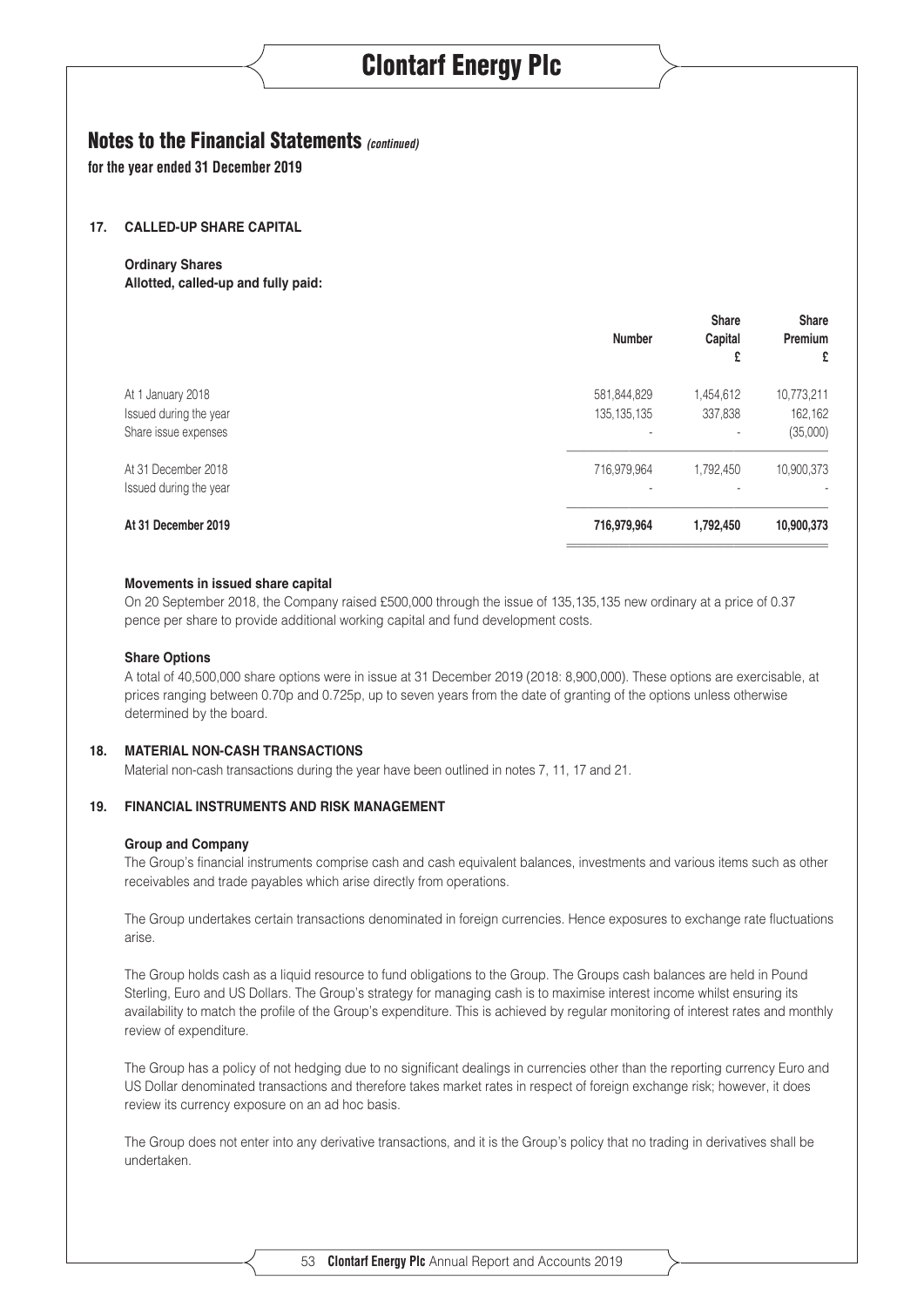### **Notes to the Financial Statements** *(continued)*

#### **for the year ended 31 December 2019**

#### **19. FINANCIAL INSTRUMENTS AND RISK MANAGEMENT (continued)**

The main financial risks arising from the Group's financial instruments are as follows:

#### **Interest rate risk**

The Group has no outstanding bank borrowings at the year end. New projects and acquisitions are financed by a combination of existing cash surpluses and through funds raised from equity share issues. The Group may use project finance in the future to finance exploration and development costs on existing licences.

#### **Liquidity risk**

As regards liquidity, the Group's policy is to ensure continuity of funding primarily through fresh issues of shares. Short-term funding is achieved through utilitising and optimising the management of working capital. The directors are confident that adequate cash resources exist to finance operations in the short term, including exploration and development.

#### **Foreign currency risk**

In the normal course of business, the Group enters into transactions denominated in foreign currencies (US Dollar and Euro). As a result, the Group is subject to exposure from fluctuations in foreign currency exchange rates; however, it does review its currency exposures on an ad hoc basis.

The carrying amounts of the Group and Company foreign currency denominated monetary assets and monetary liabilities at the reporting dates are as follows:

|                  | <b>Assets</b> |       | Liabilities |       |
|------------------|---------------|-------|-------------|-------|
|                  | 2019          | 2018  | 2019        | 2018  |
|                  | £             | £     | £           | £     |
| Group            |               |       |             |       |
| Euro             | 14,639        | 1,273 | 1,237       | 2,946 |
| <b>US Dollar</b> | 2,940         | 7,215 | ۰           |       |
|                  | <b>Assets</b> |       | Liabilities |       |
|                  | 2019          | 2018  | 2019        | 2018  |
|                  | £             | £     | £           | £     |
| Company          |               |       |             |       |
| Euro             | 14,639        | 1,273 | 1,237       | 2,946 |
| <b>US Dollar</b> | 2,940         | 7,215 | ۰           |       |
|                  |               |       |             |       |

#### **Capital Management**

The primary objective of the Group's capital management is to ensure that it maintains a healthy capital ratio in order to support its business and maximise shareholder value. The capital structure of the Group consists of issued share capital, share premium and reserves.

The Group manages its capital structure and makes adjustments to it, in light of changes in economic conditions. No changes were made in the objectives, policies or processes during the years ended 31 December 2019 and 31 December 2018. The Group's only capital requirement is its authorised minimum capital as a plc.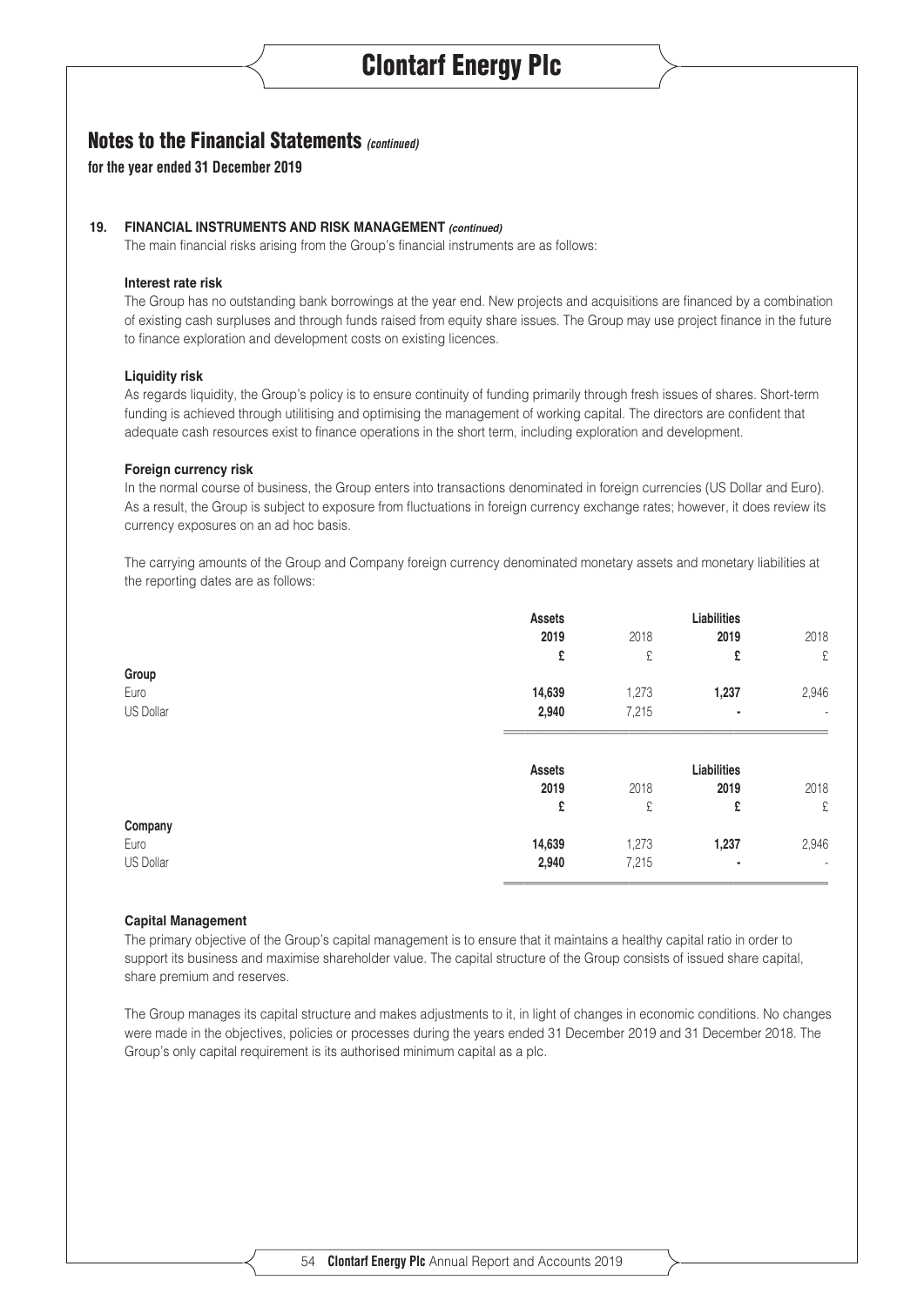### **Notes to the Financial Statements** *(continued)*

#### **for the year ended 31 December 2019**

#### **19. FINANCIAL INSTRUMENTS AND RISK MANAGEMENT (continued)**

#### **Credit risk**

Credit risk arises from cash and cash equivalents.

The maximum credit exposure of the Group as at 31 December 2019 amounted to £304,636 (2018: 515,473) relating to the Group's cash and cash equivalents and receivables. The directors believe there is a limited exposure to credit risk as the Group's cash and cash equivalents are held with major financial institutions.

The Group manages its credit risk in cash and cash equivalents by holding surplus funds in high credit worthy financial institutions and maintains minimum balances with financial institutions in remote locations.

| 2019                                                              | 2018    |
|-------------------------------------------------------------------|---------|
|                                                                   | £       |
| Cash held in institutions with S&P A- rating or higher<br>301.292 | 511,562 |

#### **20. CAPITAL COMMITMENTS**

There is no capital expenditure authorised or contracted for which is not provided for in these accounts.

#### **21. SHARE-BASED PAYMENTS**

The Group issues equity-settled share-based payments to certain directors and individuals who have performed services for the Group. Equity-settled share-based payments are measured at fair value at the date of grant.

Fair value is measured by the use of a Black-Scholes model.

The Group plan provides for a grant price equal to the average quoted market price of the ordinary shares on the date of grant.

|                                  |                | 2019           |                          | 2018                     |
|----------------------------------|----------------|----------------|--------------------------|--------------------------|
|                                  |                | Weighted       |                          | Weighted                 |
|                                  |                | average        |                          | average                  |
|                                  | 30/06/2019     | exercise price | 30/06/2018               | exercise price           |
|                                  | <b>Options</b> | in pence       | Options                  | in pence                 |
| Outstanding at beginning of year | 8,900,000      | 4.25           | 8,900,000                | 4.25                     |
| Issued                           | 40,000,000     | 0.70           | $\overline{\phantom{a}}$ | $\overline{\phantom{a}}$ |
| Expired                          | (8,400,000)    | 4.25           | ۰                        | $\overline{\phantom{a}}$ |
| Outstanding at end of the year   | 40,500,000     | 0.70           | 8,900,000                | 4.25                     |
| Exercisable at end of the year   | 13,833,333     | 0.70           | 8,900,000                | 4.25                     |
|                                  |                |                |                          |                          |

During the current year 40,000,000 options were granted with a fair value of £246,788. These fair values were calculated using the Black-Scholes valuation model. These options will vest over a 3 year period and will be capitalized or expensed on a straight line basis over the vesting period.

The options outstanding at 31 December 2019 had an average exercise price of 0.70p and a weighted average remaining contractual life of 6.75 years.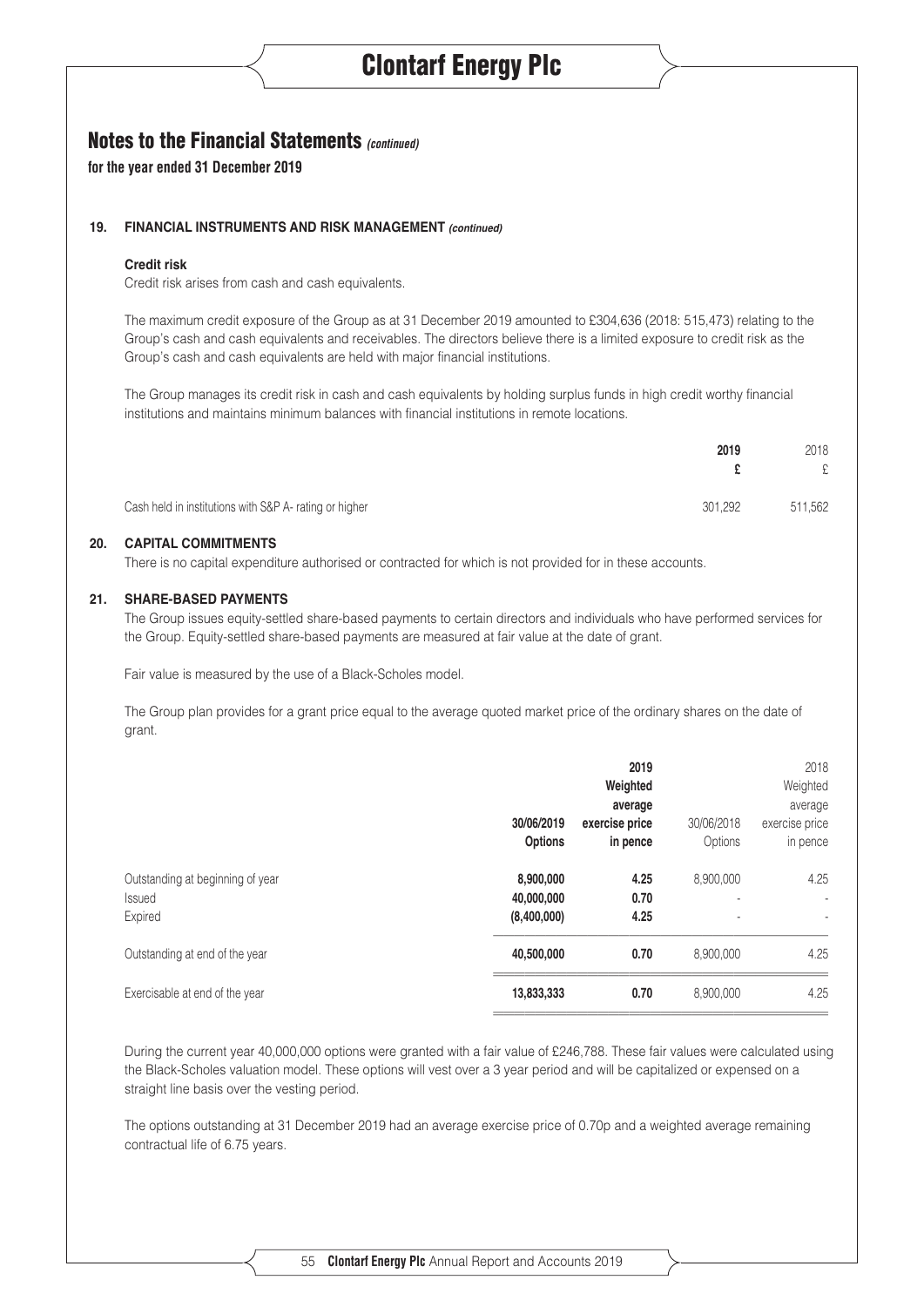### **Notes to the Financial Statements** *(continued)*

#### **for the year ended 31 December 2019**

#### **21. SHARE-BASED PAYMENTS (continued)**

The inputs into the Black-Scholes valuation model were as follows:

#### **Grant 2 October 2019**

| Weighted average share price at date of grant (in pence) | 0.7p             |
|----------------------------------------------------------|------------------|
| Weighted average exercise price (in pence)               | 0.7 <sub>p</sub> |
| Expected volatility                                      | 116.23%          |
| Expected life                                            | 7 vears          |
| Risk free rate                                           | 1.3%             |
| Expected dividends                                       | none             |

Expected volatility was determined by management based on their cumulative experience of the movement in share prices over a period of 3 years

The terms of the options granted do not contain any market conditions within the meaning of IFRS 2.

The Group capitalised expenses of £Nil (2018: £Nil) and expensed costs of £20,565 (2018: £ Nil) relating to equity-settled share-based payment transactions during the year.

#### **22. PARENT COMPANY INCOME STATEMENT**

As permitted by Section 408 of the Companies Act, 2006 the Parent Company's income statement has not been presented in this document. The loss after taxation, as determined in accordance with IFRS, for the Parent Company for the year is £308,535 (2018: £350,553).

#### **23. POST BALANCE SHEET EVENTS**

In the period since 31 December 2019, the emergence and spread of Covid-19 has not had a significant impact on the Group's operations. Although some high level discussions originally scheduled to take place in March in Ghana, Europe and Bolivia in relation to the Group's projects were postponed due to the Covid-19 pandemic, they are expected to be rescheduled over the coming months. The Group continues to progress its interests in Ghana and Bolivia and do not believe that its prospects will be negatively impacted by Covid-19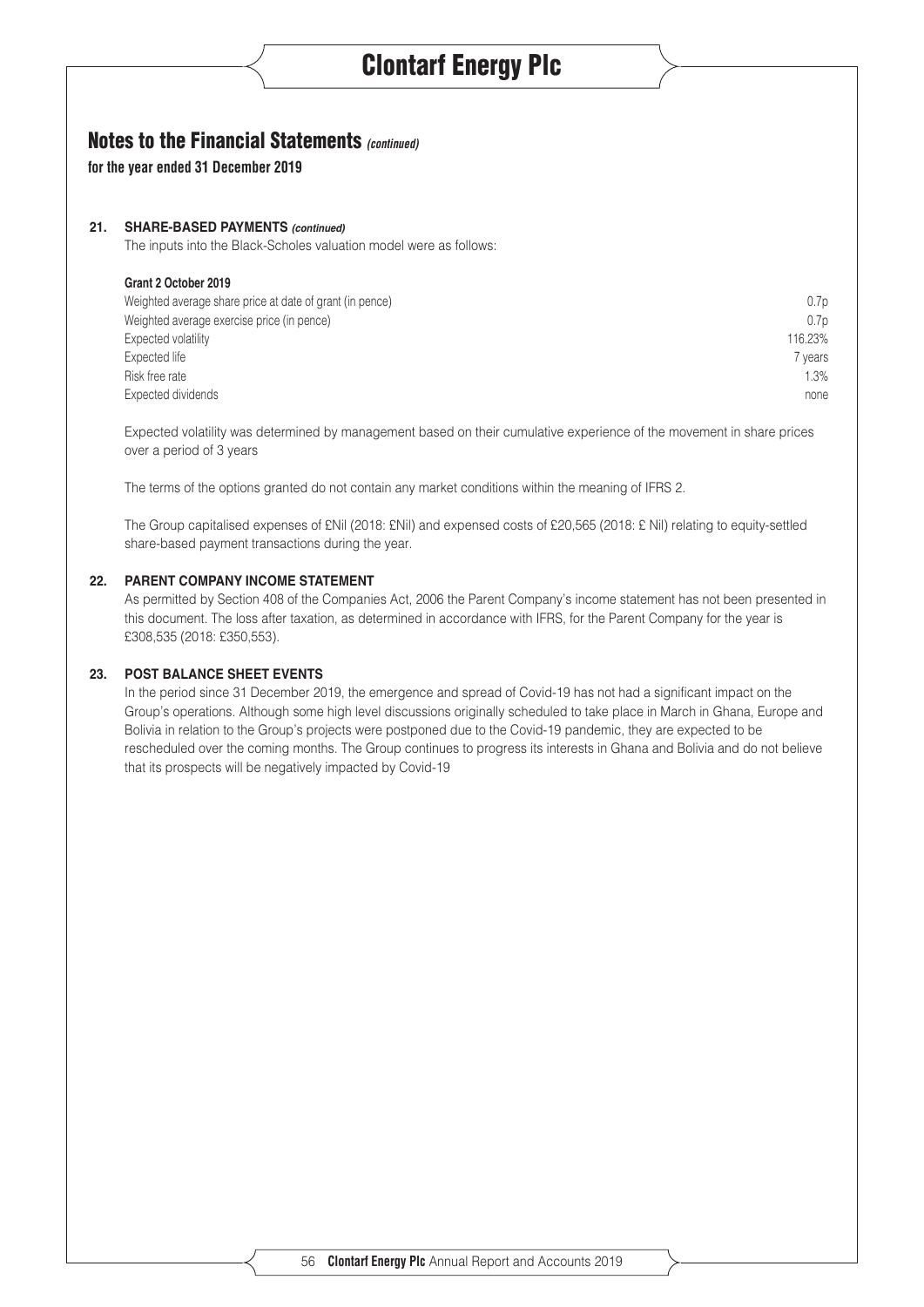### **Notice of Annual General Meeting**

**for the year ended 31 December 2019**

#### **STATEMENT ACCOMPANYING NOTICE OF AGM**

#### **To holders of ordinary shares of 0.25p each in the Company**

Dear Shareholder,

This letter accompanies the Notice of the Annual General Meeting of the Company (the "AGM") to be held at The Granite Exchange, 5-6 Kildare Street, Newry, Northern Ireland, BT34 1DO, on Thursday, 23 July 2020 at 11.00am.

We are closely monitoring the Coronavirus (COVID-19) situation. The Board takes its responsibility to safeguard the health of its shareholders, stakeholders and employees very seriously and so the following measures will be put in place for the AGM in response to the COVID-19 pandemic.

The holding of the AGM will be kept under review in line with current Covid-19 guidelines. However, it will be attended only by the minimum number of Directors of the Company permissible and other officers and professional advisers will not be in attendance, unless required for the AGM.

In order to reduce the risk of infection, the meeting will end immediately following the formal business of the AGM and there will be no refreshments.

Shareholders are actively encouraged to consider whether their attendance at the AGM is necessary given the current guidelines. In order to safeguard the well-being of our shareholders and employees, we are encouraging shareholders to appoint the Chairman as their proxy (either electronically or by post) with their voting instructions rather than attend the AGM in person.

If you have questions which you would like to discuss in advance of the AGM, please contact the Board by emailing info@clontarfenergy.com or send them in writing with your Form of Proxy to the Registrar, by no later than four days in advance of the AGM and a member of the Board will respond to you in writing as soon as possible.

Shareholders still wishing to attend the meeting in person should not do so if they or someone living in the same household feels unwell or has been in contact with anyone who has the virus or who feels unwell. The Board will put in place security arrangements and to gain entrance to the meeting, shareholders will be required to sign a certificate to confirm that this is the case.

These requirements and confirmations are subject to change to reflect the latest Covid-19 guidelines at the time of the AGM. The Company will continue to monitor the impact of COVID-19. Any relevant updates regarding the AGM will be available on the Company's website.

By order of the Board.

James Finn **Secretary** 

22 May 2020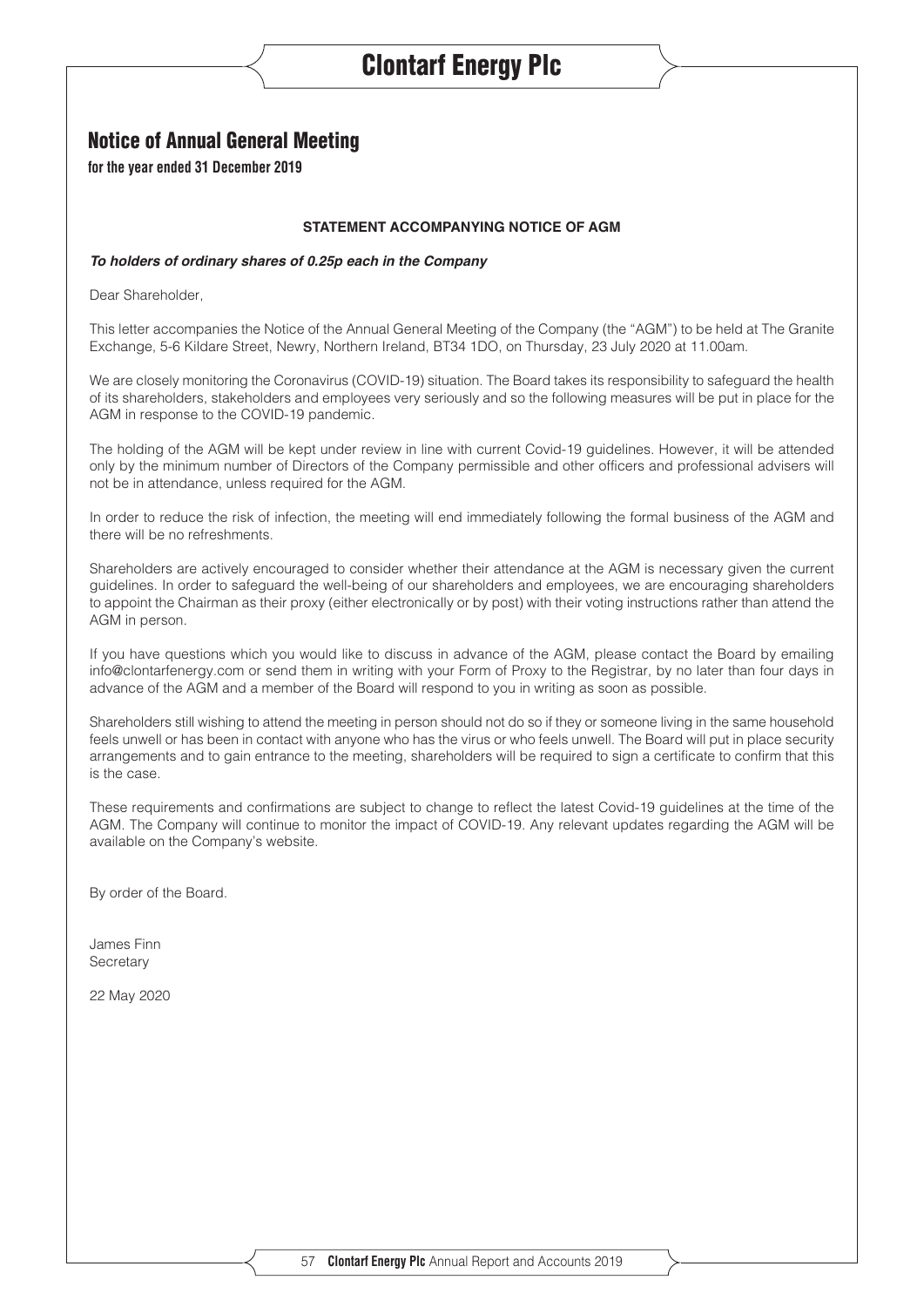### **Notice of Annual General Meeting** *(continued)*

#### **for the year ended 31 December 2019**

Notice is hereby given that an Annual General Meeting of Clontarf Energy plc ("the Company") will be held at The Granite Exchange, 5-6 Kildare Street, Newry, Northern Ireland, BT34 1DO, on Thursday, 23 July 2020 at 11.00am, for the following purposes:

#### **ORDINARY BUSINESS**

- 1. To receive and consider the Directors' Report, Audited Accounts and Auditor's Report for the year ended 31 December 2019.
- 2. To re-elect Director: David Horgan retires in accordance with Article 25 and seeks re-election.
- 3. To re-elect Deloitte as auditors and to authorise the Directors to fix their remuneration.
- 4. To transact any other ordinary business of an annual general meeting.

#### **For Consideration**

To consider in accordance with section 656 Companies Act 2006 whether any, and if so what, steps should be taken to deal with the situation that the net assets of the Company are less than half its called up share capital.

By order of the Board.

James Finn **Secretary** 

22 May 2020

Registered Office: Suite 1 3rd Floor, 11-12 St. James Square, London, SW1Y 4LB Registered in England and Wales with company number: 04967918

#### **Notes:**

- 1. A member who is unable to attend and vote at the above Annual General Meeting is entitled to appoint a proxy to attend, speak and vote in his stead. A proxy need not be a member of the Company. The appointment of a proxy will not preclude a member from the Meeting and voting in person.
- 2. To be effective, the completed Form of Proxy duly signed, together with the power of attorney (if any) or other authority under which it is executed, or a notarially certified copy thereof, must be deposited at the Company's Registrars, Computershare Investor Services (Ireland) Ltd., 3100 Lake Drive, Citywest Business Campus, Dublin 24, D24 AK82, not less than forty-eight hours before the time appointed for the Meeting or any adjournment thereof at which the person named in the form of Proxy is to vote. A shareholder wishing to appoint a proxy by electronic means may do so on www.eproxyappointment.com. A shareholder who wishes to appoint more than one proxy by electronic means must contact the Registrar by sending an email to clientservices@computershare.ie.
- 3. A shareholder may appoint more than one proxy to attend, speak, ask questions and vote at the meeting provided each proxy is appointed to exercise rights attached to different shares held by that shareholder. To appoint more than one proxy, an additional proxy form(s) may be obtained by contacting the Registrar's helpline on +353 1 216 3100 or you may photocopy the proxy form. Please indicate in the box next to the proxy holder's name on the Form of Proxy the number of shares in relation to which they are authorised to act as your proxy. Please also indicate by ticking the box provided in the Form of Proxy if the proxy instruction is one of multiple instructions being given. If the proxy is being appointed in relation to less than your full voting entitlement, please enter in the box next to the proxy holder's name on the Form of Proxy the number of shares in relation to which they are authorised to act as your proxy. If left blank your proxy will be deemed to be authorised in respect of your full voting entitlement (or if the Form of Proxy has been issued in respect of a designated account for a shareholder, the full voting entitlement for that designated account). All Forms of Proxy must be signed and should be returned together in the same envelope. Where a poll is taken at the Meeting, a shareholder, present in person or proxy, holding more than one share is not required to cast all their votes in the same way.
- 4. In the case of joint holders, where more than one of the joint holders purports to appoint a proxy, only the appointment submitted by the most senior holder will be accepted. Seniority is determined by the order in which the names of the joint holders appear in the Company's register of members in respect of the joint holding (the first-named being the most senior).
- 5. The 'Vote Withheld' option is provided to enable you to abstain on any particular resolution. However, it should be noted that a' Vote Withheld' is not a vote in law and will not be counted in the calculation of the proportion of the votes 'For' and 'Against' a resolution.
- 6. Pursuant to the Regulation 41 of the Uncertificated Securities Regulation 2001, entitlement to attend and vote at the meeting and the number of votes which may be cast thereat will be determined by reference to the Register of Members of the Company at close of business on the day which is two days before the date of the meeting (or in the case of an adjournment as at close of business on the day which is 2 days before the date of the adjourned meeting). Changes to entries on the Register of Members after that time shall be disregarded in determining the rights of any person to attend and vote at the meeting.
- 7. To appoint one or more proxies or to give an instruction to a proxy (whether previously appointed or otherwise) via the CREST system, CREST messages must be received by the issuer's agent (ID number 3RA50) not later than 11.00a.m. on 21 July 2020 (or in the case of an adjournment as at 48 hours before the adjourned meeting). For this purpose, the time of receipt will be taken to be the time (as determined by the timestamp generated by the CREST system) from which the issuer's agent is able to retrieve the message. The Company may treat as invalid a proxy appointment sent by CREST in the circumstances set out in Regulation 35(5)(a) of the Uncertificated Securities Regulations 2001.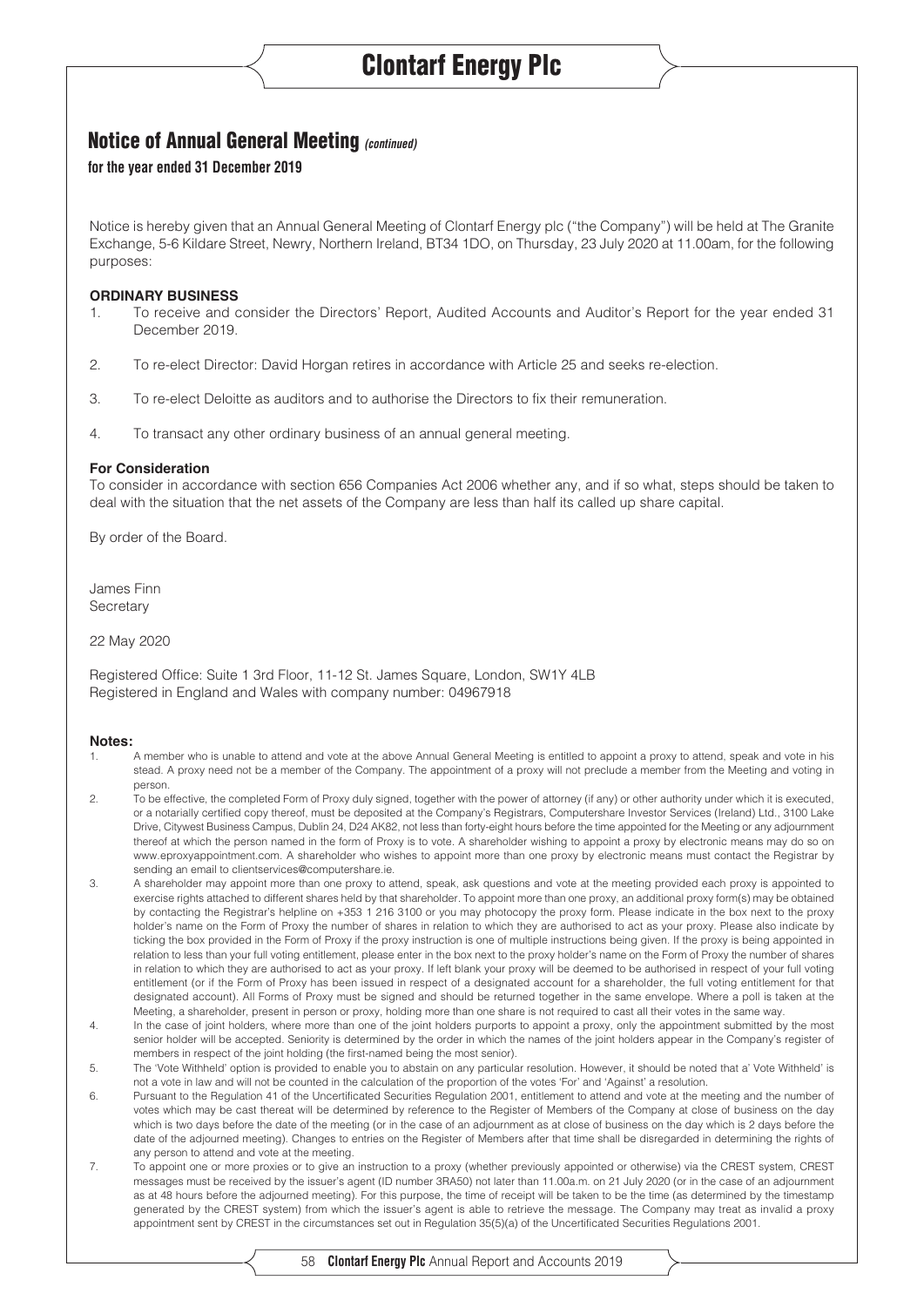## **Directors and Other Information**

| <b>DIRECTORS</b>                    | John Teeling (Chairman)<br>David Horgan (Managing Director)<br>James Finn (Finance Director)<br>Peter O'Toole (Non-executive Director)<br>appointed on 29 April 2019 |
|-------------------------------------|----------------------------------------------------------------------------------------------------------------------------------------------------------------------|
| <b>SECRETARY</b>                    | James Finn                                                                                                                                                           |
| <b>REGISTERED OFFICE</b>            | Suite 1, 3rd Floor<br>11-12 St. James's Square<br>London, SW1Y 4LB<br>United Kingdom                                                                                 |
| <b>DUBLIN OFFICE</b>                | 162 Clontarf Road<br>Dublin 3<br>Ireland<br>Telephone: +353 1 833 2833<br>Facsimile: +353 1 833 3505                                                                 |
| <b>STATUTORY AUDITOR</b>            | Deloitte Ireland LLP<br>Deloitte & Touche House<br><b>Earlsfort Terrace</b><br>Dublin 2<br>Ireland                                                                   |
| <b>COMPANY REGISTRATION NUMBER</b>  | 04967918                                                                                                                                                             |
| <b>SOLICITORS</b>                   | McEvoy Corporate Law<br>22 Fitzwilliam Place<br>Dublin 2<br>Ireland                                                                                                  |
| <b>BANKERS</b>                      | Barclays Bank plc<br>Two Park Place<br>Hatch Street Upper<br>Dublin 2<br>Ireland                                                                                     |
| <b>NOMINATED ADVISOR AND BROKER</b> | Strand Hanson Limited<br>26 Mount Row<br>Mayfair<br>London, W1K 3SQ<br>United Kingdom                                                                                |
| <b>JOINT BROKER</b>                 | Novum Securities Limited<br>8-10 Grosvenor Gardens<br>London, SW1W 0DH<br>United Kingdom                                                                             |
| <b>REGISTRARS</b>                   | Computer Share Services (Ireland) Limited<br>3100 Lake Drive<br><b>Citywest Business Campus</b><br>Dublin 24<br>D24 AK82<br>Ireland                                  |